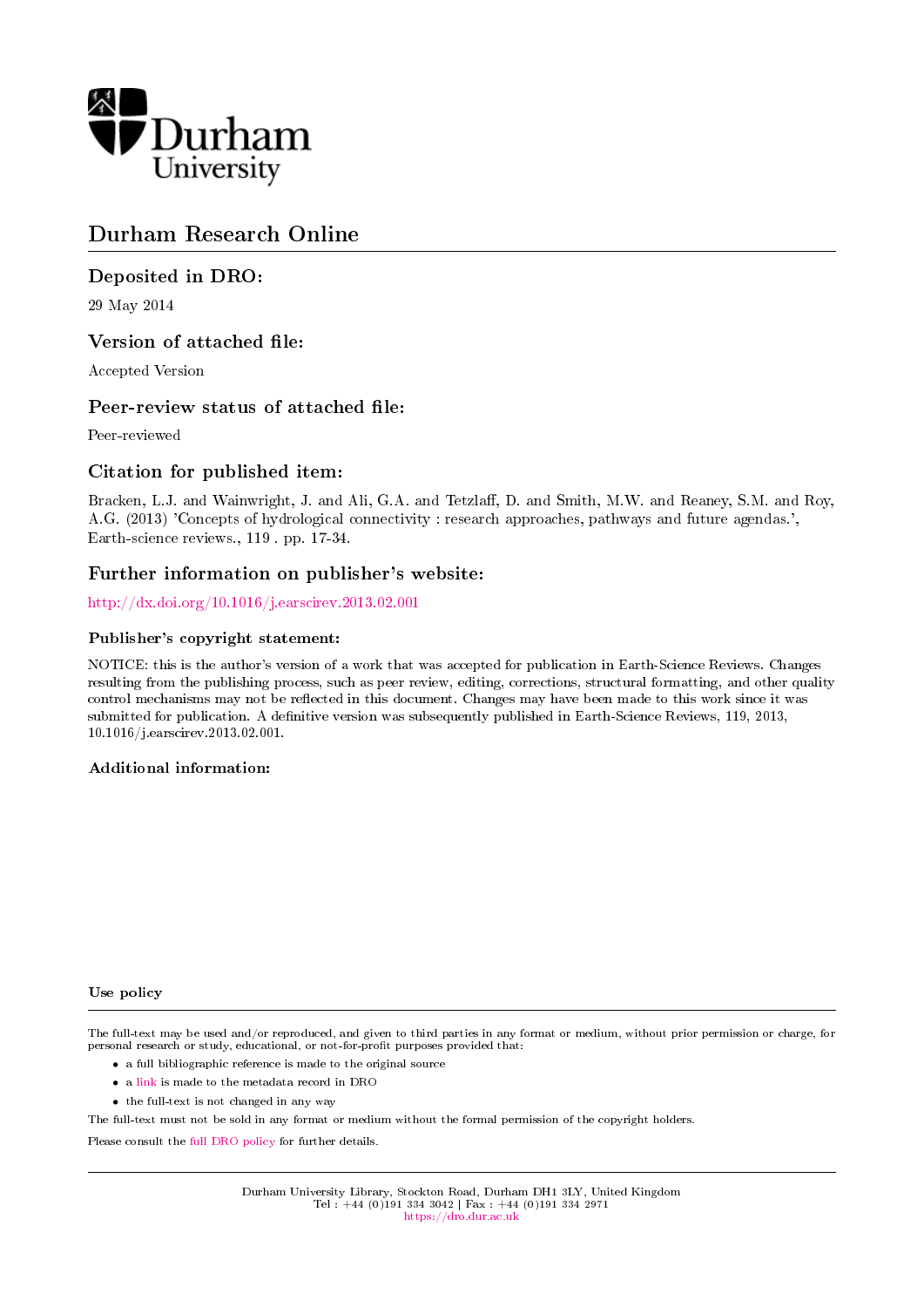| 1      | Concepts of hydrological connectivity: research approaches, pathways and future agendas                                                                                                            |
|--------|----------------------------------------------------------------------------------------------------------------------------------------------------------------------------------------------------|
| 2      |                                                                                                                                                                                                    |
| 3      |                                                                                                                                                                                                    |
| 4      | Bracken, L.J. <sup>1</sup> , Wainwright, J. <sup>1</sup> , Ali, G.A. <sup>2</sup> , Tetzlaff, D. <sup>3</sup> , Smith, M.W. <sup>4</sup> , Reaney, S.M. <sup>1</sup> , and Roy, A.G <sup>5</sup> . |
| 5<br>6 |                                                                                                                                                                                                    |
| 7      | <sup>1</sup> Department of Geography, Durham University, South Road, Durham, UK, DH1 3LE.                                                                                                          |
| 8      | <sup>2</sup> Department of Geological Sciences, University of Manitoba, Winnipeg, Manitoba, Canada.                                                                                                |
| 9      | <sup>3</sup> School of Geosciences University of Aberdeen, Aberdeen, Scotland, UK.                                                                                                                 |
| 10     | <sup>5</sup> Faculty of Environment, University of Waterloo, 200 University Avenue West, Waterloo, Canada.                                                                                         |
| 11     | $4$ Institute of Geography and Earth Sciences, Aberystwyth University, Wales, UK.                                                                                                                  |
| 12     |                                                                                                                                                                                                    |
| 13     | Corresponding author: Louise Bracken (L.J.Bracken@durhacm.ac.uk)                                                                                                                                   |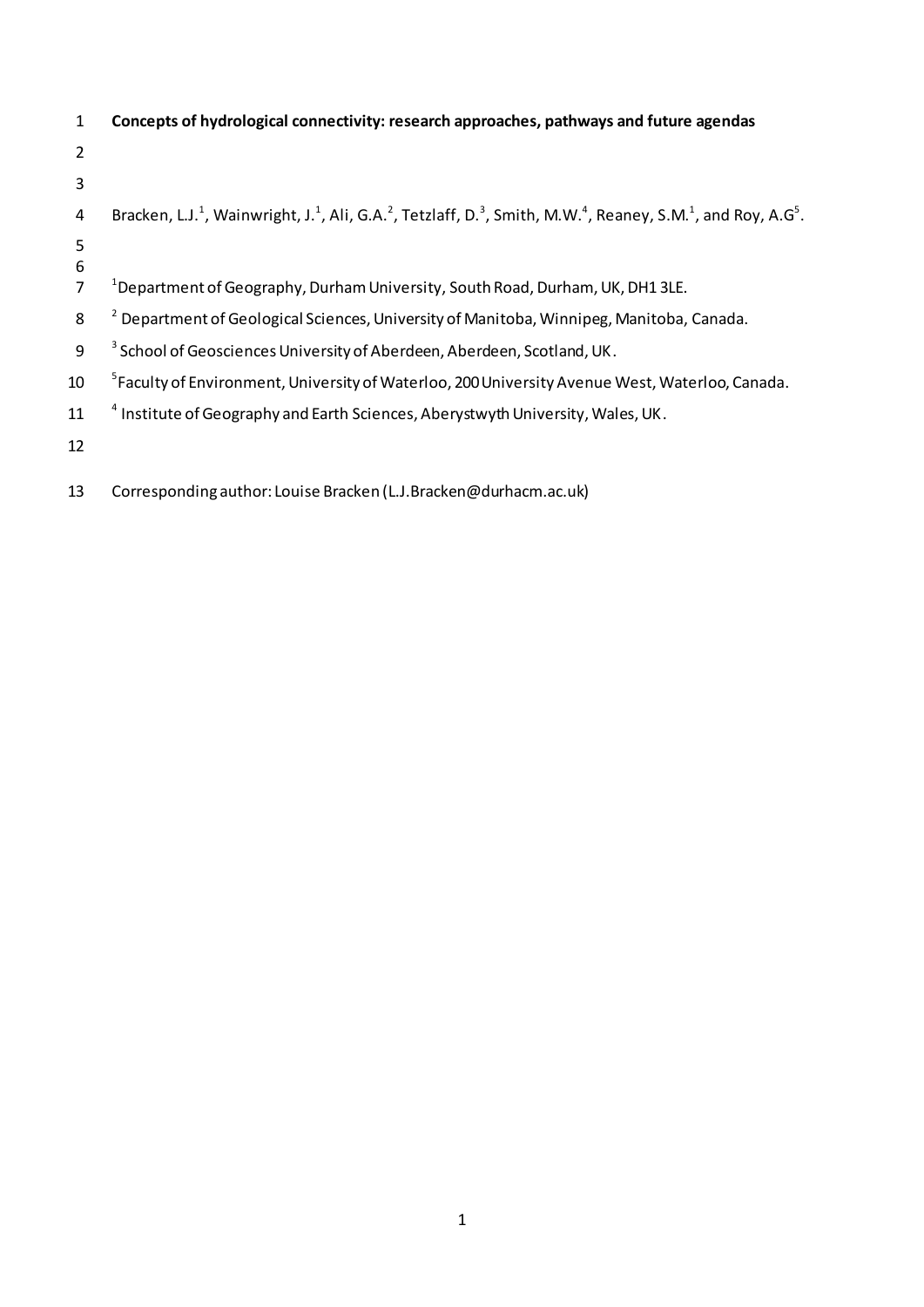#### **Abstract**

 For effective catchment management and intervention in hydrological systems a process-based understanding of hydrological connectivity is required so that: i) conceptual rather than solely empirical understanding drives how systems are interpreted; and ii) there is an understanding of how continuous flow fields develop under different sets of environmental conditions to enable managers to know when, where and how to intervene in catchment processes successfully. In order to direct future research into process-based hydrological connectivity this paper: i) evaluates the extent to which different concepts of hydrological connectivity have emerged from different approaches to measure and predict flow in different environments; ii) discusses the extent to which these different concepts are mutually compatible; and iii) assesses further research to contribute to a unified understanding of hydrological processes. Existing research is categorised into five different approaches to investigating hydrological connectivity: i) evaluating soil-moisture patterns (soil- moisture connectivity); ii) understanding runoff patterns and processes on hillslopes (flow-process connectivity); iii) investigating topographic controls (terrain-connectivity) including the impact of road networks on hydrological connectivity and catchment runoff; iv) developing models to explore and predict hydrological connectivity; and v) developing indices of hydrological connectivity. Analysis of published research suggests a relationship between research group, approach, geographic setting and the interpretation of hydrological connectivity. To further understanding of hydrological connectivity our knowledge needs to be developed using a range of techniques and approaches, there should be common understandings between researchers approaching the concept from different perspectives, and these meanings need to be communicated effectively with those responsible for land management.

## **Key words**

| 38 |  |  |  | Hydrological connectivity; run-off; flow processes; terrain; indices. |
|----|--|--|--|-----------------------------------------------------------------------|
|----|--|--|--|-----------------------------------------------------------------------|

- 
- 
- 
- 
-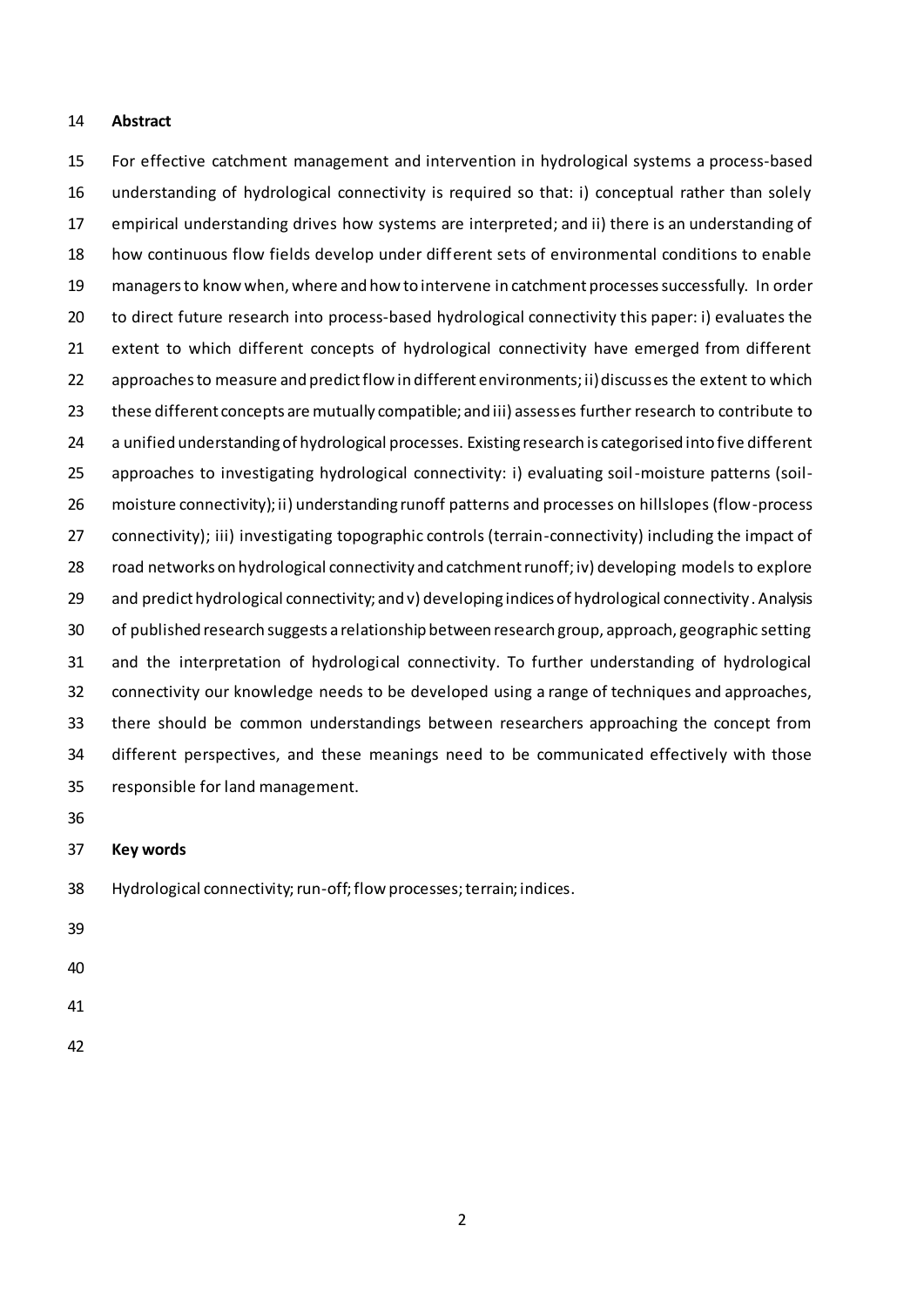#### **1 Introduction**

 'Hydrologic connectivity is the water-mediated transport of matter, energy and organisms within or between elements of the hydrologic cycle' (Freeman *et al.,* 2007, p1). The concept of hydrological connectivity is a useful frame for understanding spatial variations in runoff and runon and (Bracken and Croke, 2007; Ali and Roy, 2009). The development of hydrological connections via overland and subsurface flows is a function of water volume (supplied by rainfall and runon, depleted by infiltration, evaporation, transpiration and transmission losses) and rate of transfer (a function of pathway, hillslope length and flow resistance). These processes interact with flow resistance, varying as a function of flow depth. This interaction establishes a feedback between rainfall, infiltration and flow routing which produces the nonlinearity seen in river hydrographs and scale-dependence of runoff coefficients (Wainwright and Bracken, 2011).

 Catchment management is an important application of understanding hydrological connectivity. Catchment management is necessary to protect habitats and species, improve flood resistance and resilience, and to support enjoyment of our landscapes. The purpose of management is usually to maintain appropriate (dis)connectivity for different niches (hydrological, ecological, geomorphological), especially when catchment processes and characteristics are perturbed. Thus, for effective management and intervention in catchments a process-based understanding of connectivity is required so that: i) conceptual rather than solely empirical understanding drives how managers interpret a system; and ii) there is an understanding of how continuous flow fields develop under different sets of environmental conditions to enable managers to know when, where and how to intervene successfully in catchment processes to achieve sustainable management. Presently there is confusion around the definition of hydrological connectivity since it has been interpreted and measured differently between groups of researchers. One aspect ripe for confusion is the structure-process dichotomy, shifting focus from producing static indices influencing hydrological connectivity, to understanding the dynamics of processes (see Bracken and Croke, 2007; Turnbull *et al*., 2008; Birkel *et al*., 2010).

 Despite a series of published review articles (e.g. Bracken and Croke, 2007; Tetzlaff et al., 2007; Turnbull *et al.* 2008; Ali and Roy, 2009; Lexartza-Artza and Wainwright, 2009) there is no consensus about how to define and measure hydrological connectivity. The research community has been content to work with multiple, slightly different and nuanced meanings of the concept to enable the colour and depth of the topic to be investigated as fully as possible (Ali and Roy, 2009). However, certain definitions and interpretations of hydrological connectivity are starting to be more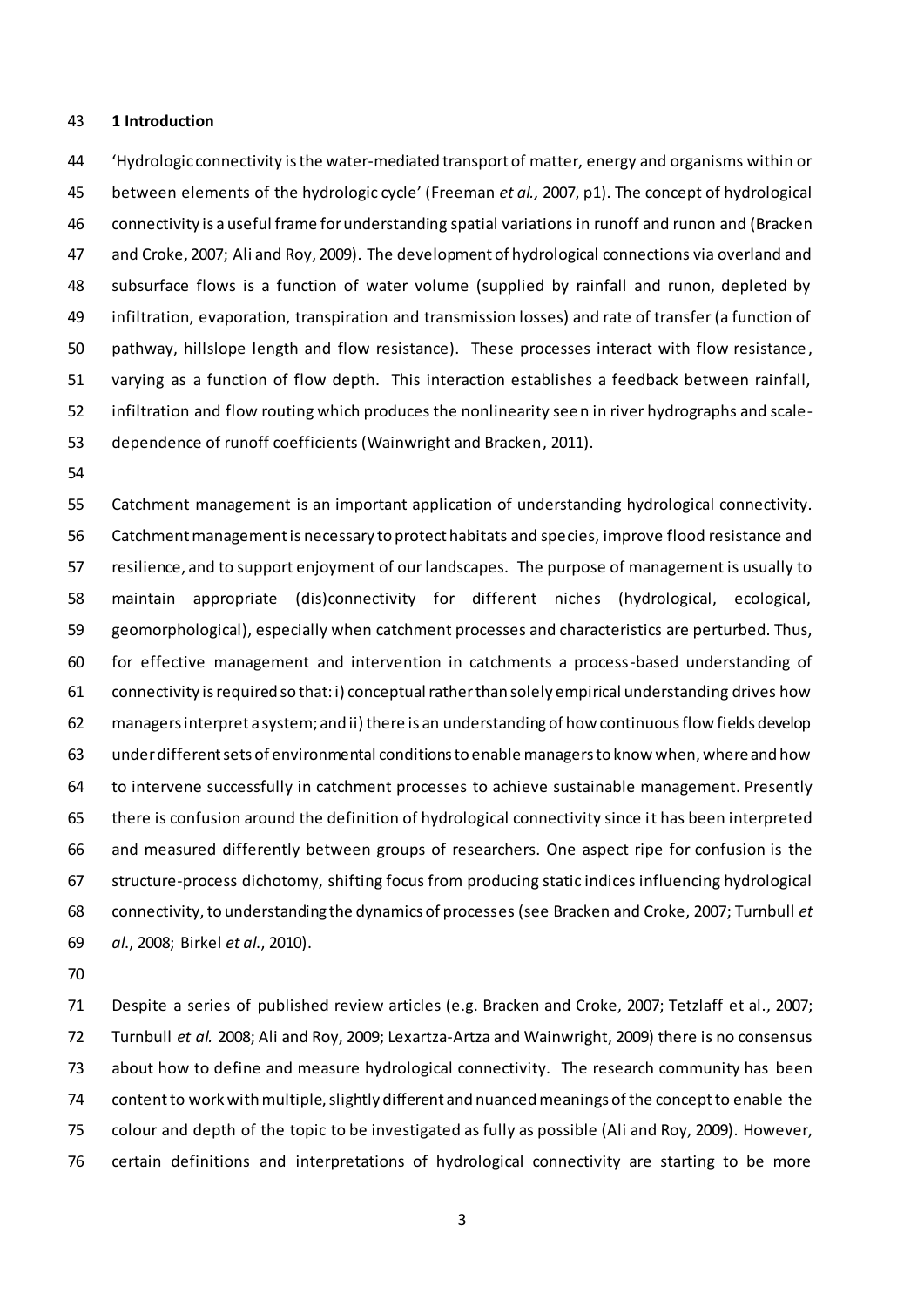commonly used and so it seems timely that these are evaluated to determine how this may shape and direct future research investigations. The aims of this paper are therefore to: i) evaluate the extent to which different concepts of hydrological connectivity have emerged from different approaches to measure and predict flow in different environments; ii) discuss the extent to which these different concepts are mutually compatible; and iii) assess what further research needs to be carried out to contribute to a unified understanding of hydrological processes. In section 2 we discuss the different definitions that have been used to interpret hydrological connectivity, we then explore the different approaches that have been used to investigate connectivity (section 3) and analyse the locations where research has been conducted (section 4). In section 5 we explore the relationship between approach and definition before evaluating whether it is possible to develop a unified definition (section 6). Section 7 and 8 present suggestions for future research and 88 conclusions. A different group of authors may have produced a different interpretation of research 89 around hydrological connectivity; we hope the ideas and thoughts presented become an agenda for debate. In this paper we do not address sediment connectivity.

#### **2 Definitions**

 In their 2009 paper, Ali and Roy present a synthesis of definitions (Table 1). Of these definitions we feel that number 11, concerning hillslope-riparian-stream (HRS) hydrologic connectivity via the subsurface flow system, seems to be coming to the fore as the most used interpretation of hydrological connectivity (e.g. Jensco *et al*., 2009; 2010; Detty and McGuire, 2010; Jensco and McGlynn, 2011). This definition emerges from the approach to hydrological connectivity based on assessing flow processes, in particular from research which proposes that the timing and duration of groundwater connectivity between riparian zones and the stream network is the dominant control on the magnitude and timing of observed catchment discharge (e.g. McGlynn and McDonnell 2003; McGlynn and Seibert 2003; Jensco *et al*., 2009; Detty and McGuire, 2010; Jensco and McGlynn, 2011). This research was conducted in locations with steep slopes that exhibit a seasonal runoff response. We question however whether this is the most suitable definition for other geomorphic regions. On one hand, this definition is process-based, but on the other it is more about a certain type of connection which could be considered only part of the idea behind the concept of hydrological connectivity, and hence only represents one particular process in certain landscape settings:Hillslope-riparian-stream connectivity is best suited to humid temperate settings (Beven, 1997; Bracken and Croke, 2007). We do not think it is possible to develop a single, overarching and agreed definition of hydrological connectivity that works across all environments, but we do wish to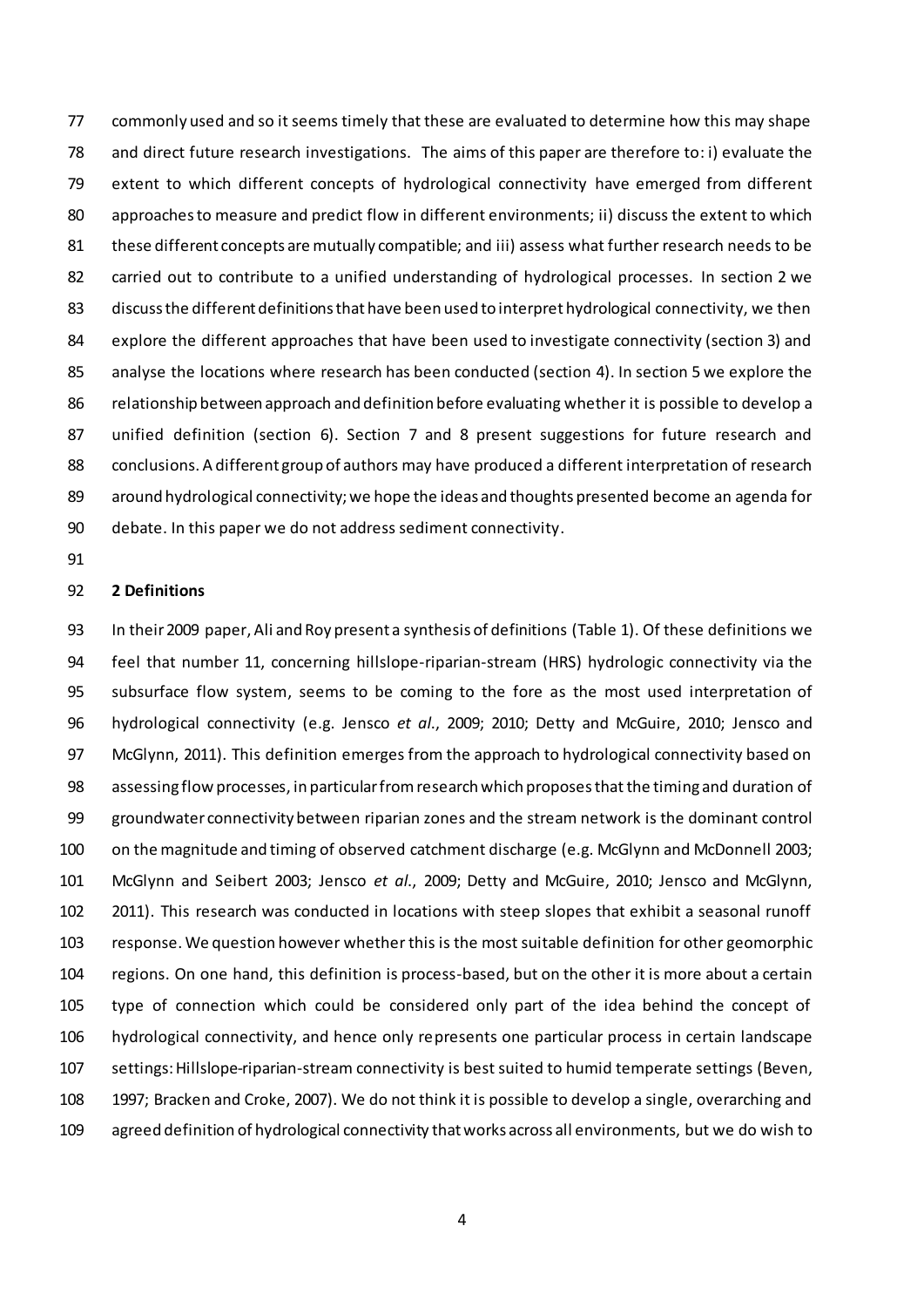highlight that there are different definitions that relate to different aspects of hydrological connectivity.

## **3 Approaches to understanding hydrological connectivity**

 Closely linked to the definitions outlined in Table 1 are the ways in which hydrological connectivity is conceptualised. Two elements to hydrological connectivity have been identified: static/structural and dynamic/functional connectivity (Bracken and Croke, 2007; Turnbull *et al.*, 2008). Bracken and Croke (2007) proposed that static elements of hydrological connectivity were 'spatial patterns, such as hydrological runoff units (HRUs), that can be categorized, classified and estimated' (p1757). They used the term dynamic hydrological connectivity to mean 'both the longer term landscape development, such as changes following abandonment of agriculture, and short-term variation in antecedent conditions and rainfall inputs to systems that result in non-linearities in hillslope and catchment response to rainfall' (p1758). In this way the structural patterns within a landscape (of hillslopes, soils, vegetation) produce different hydrological responses with varying amounts of hydrological runoff and resulting connectivity for different rainfall events or for different time periods.

 Turnbull *et al.* (2008) refined the terms to structural and functional connectivity. Structural was used to refer to the spatial patterns in the landscape, such as the spatial distribution of landscape units which influence water transfer patterns and flow paths. Functional aspects of connectivity refer to how these spatial patterns interact with catchment processes to produce runoff, connected flow and hence water transfer in catchments (Turnbull *et al.*, 2008). The key refinement by using the term functional is the inclusion of the idea that the spatial patterns in the landscape themselves change over long periods of time, not implied by the term static, but the term structural also captures the notion that the processes operating can modify the structural elements and characteristics of a catchment to produce connected runoff differently. Bracken and Croke (2007), Turnbull *et al.* (2008) and Wainwright *et al.* (2011) all emphasise the importance of the interaction between topographic controls and catchment processes as the key to understanding dynamics of hydrological connectivity.

 Research to date has been successful at describing the elements defining structural connectivity (Kirkby *et al*., 2002; Bull *et al*., 2003; Lexartza-Artza and Wainwright, 2009); however, the elements defining functional aspects of hydrological connectivity are more difficult to measure and quantify (Bracken and Croke, 2007; Lexartza-Artza and Wainwright, 2009; Birkel et al, 2010). This difficulty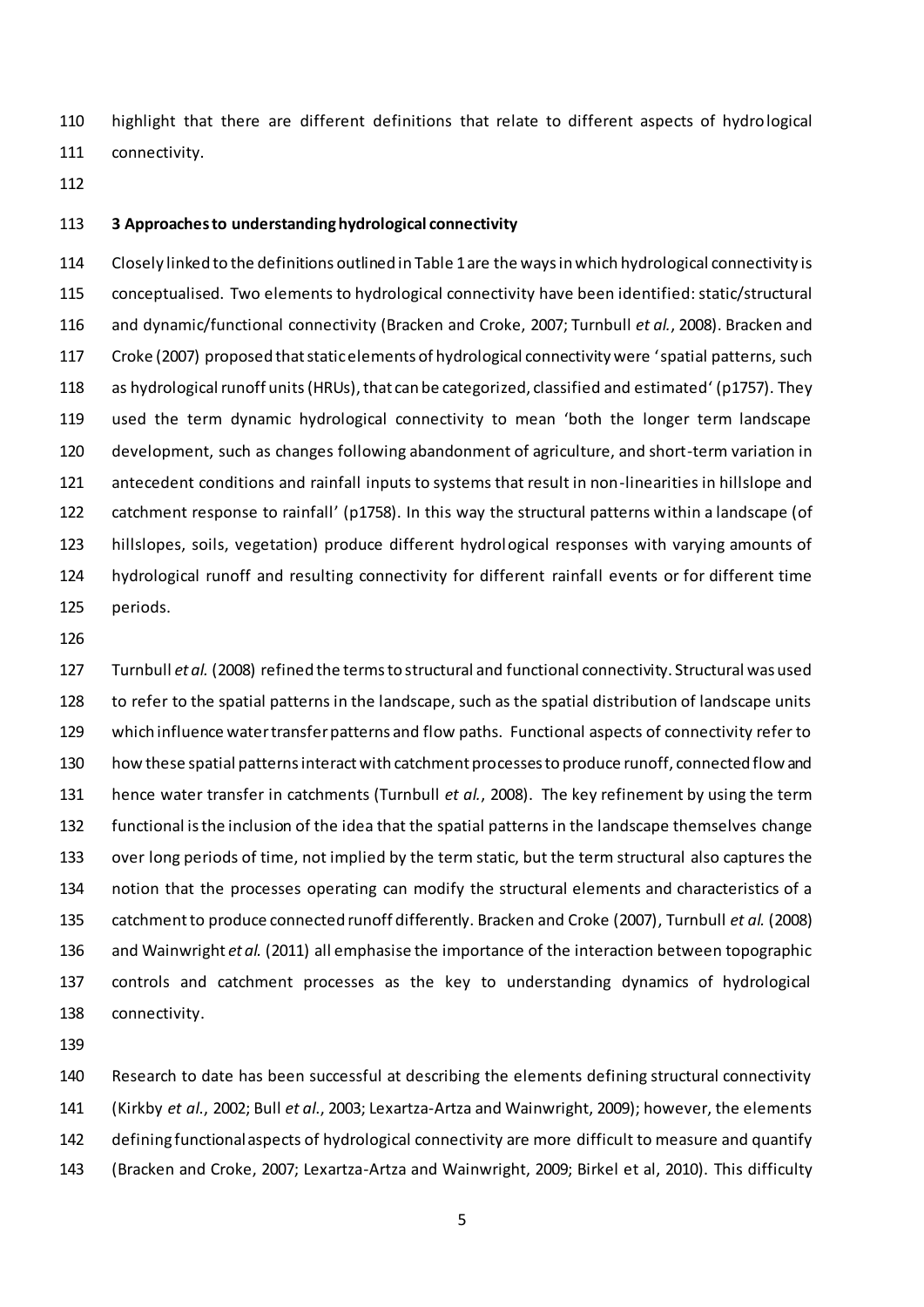may be due to the term 'functional' not being well defined. Some definitions of connectivity may be popular because of their close association with an experimental methodology (see section 5). Indeed, this association is how connectivity moved from being an abstract concept to a "hands on" approach. It therefore follows that because the definition of functional connectivity lacks a practical aspect in that it is not associated with key variables to measure, it has not been taken forward. In contrast the term 'structural connectivity' is readily understandable (and measureable) and seems to have a common understanding to reflect the different states of catchment response gleaned by measuring/recording 'snapshots' of catchment characteristics and the existence (or not) of connections/pathways.

 One issue is how many snapshots do we need, and how close in time do they need to be before we can be confident to capture the "dynamic or functional" aspect of connectivity? Functional connectivity is more than just inferring what is happening between snap-shots, but trying to determine the actual processes operating to produce fluxes of water, sediment and nutrients. The key word ripe for confusion is 'functional', since this has many uses/interpretations in hydrology already, especially around discussions of the function of catchment processes in ecology. We therefore propose that the term 'process based connectivity' may be more readily understandable and more useful to capture the evolutionary dynamics of how systems operate and how different processes link in space and time to develop flow connections. For the remainder of this paper, we use *structural connectivity* to refer to the physical adjacency of landscape elements and *functional connectivity* to illustrate how that physical adjacency translates to fluxes of water, sediments and solutes (e.g. Larsen *et al*, accepted).

 What is meant by *process connectivity* and how can we develop sampling approaches to capture process based understandings? Processes are the sequences of actions within a catchment that result in changes in the form of an area (Ahnert, 1998). We propose the term *process connectivity* to capture the evolutionary dynamics of how systems operate. Following the fundamental principles of the philosophy of science, processes are observable and the dynamics of a system can be characterised by measureable attributes and characteristics. However, recognition of processes is arbitrary and subjective and depends on circumstance, such as;location, observer's goal, perception, conceptualisation and methods used (Schumm, 1991). In hydrology and geomorphology we tend to measure catchment characteristics and attributes which we then extrapolate, interpolate and accumulate to infer process. For example, at PanolaUSA, there are 135 crest stage piezometers used to measure the [piezometric head](http://en.wikipedia.org/wiki/Piezometric_head) of [groundwater](http://en.wikipedia.org/wiki/Groundwater) at a specific point and 29 continuous/recording wells 177 recording 15-minute observations of depth of water; it is one of the most densely instrumented sites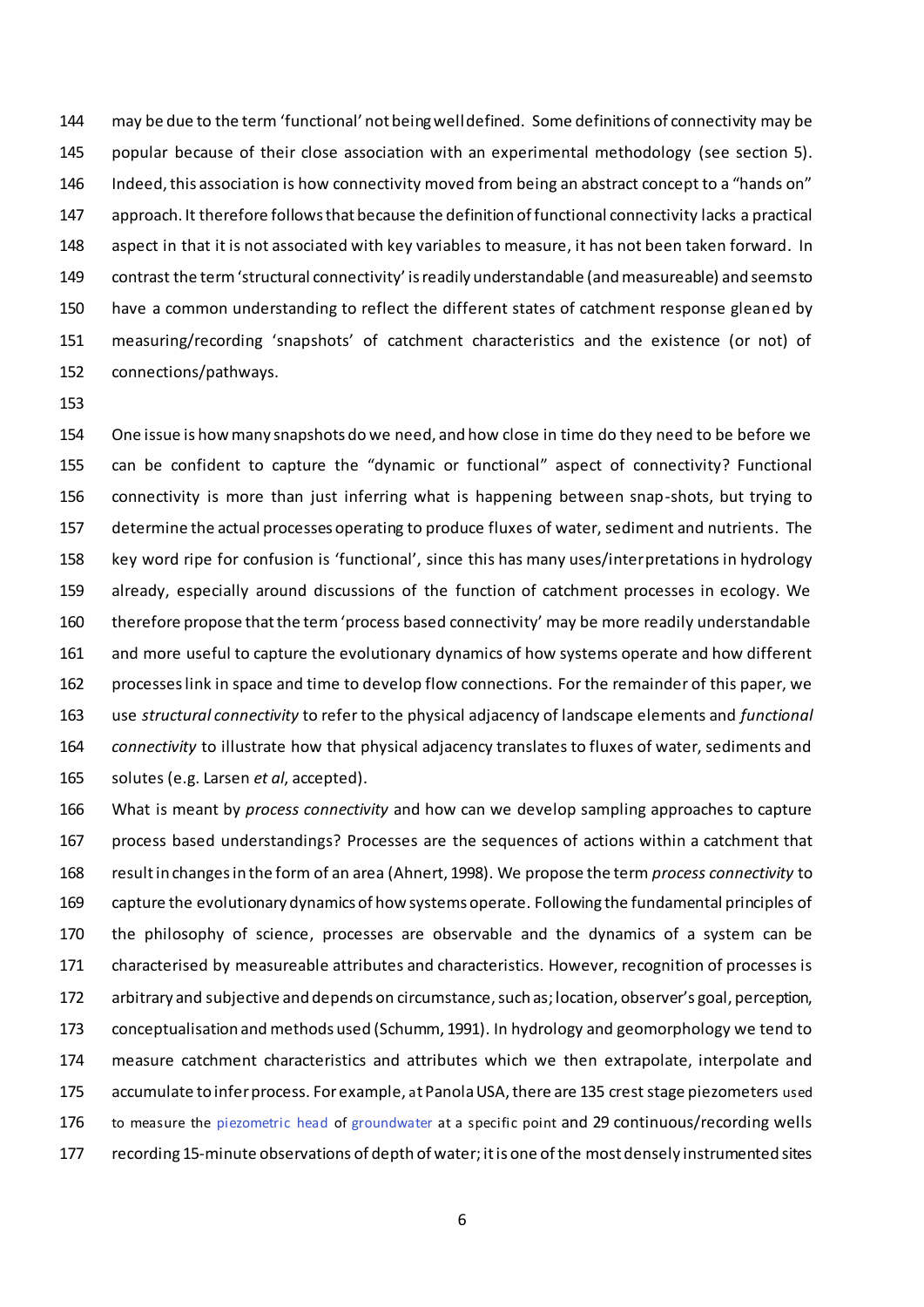in which to conduct hydrological research (Tromp van Meerveld and McDonnell, 2006; McGuire and McDonnell, 2007).By analysing the piezometer data from all wells the direction of flowing water in the subsurface can be inferred, but is still not actually measuring process (see Richards, 1990;1994). These snap-shots at many different points can also be analysed to determine spatial and temporal change in fluxes of water, sediment and nutrients from which the processes responsible for producing hydrological connectivity can once again be inferred. In this way approaches based on soil-moisture and/or water-table data continue to demand interpretation of repeated snap-shots, but they provide more and new types of information which are an improvement over solely topography-based approaches. With purely structural approaches (e.g. terrain connectivity), we can only infer *potential* runoff sources and infer *potential* hydrological connectivity.

 How we understand and interpret catchment processes may help us understand whether we should develop indices of connectivity, how indices vary between environments and why. More fundamentally we need to understand how different approaches and definitions of hydrological connectivity can be linked, especially in different environments where processes will operate in different ways to produce connected flow in catchments. Since it is impossible to observe processes directly (Richards, 1990;1994) there is usually a conceptual model (which is rarely outlined) linking patterns observed at different timescales to processes about which we strive to know more. It is easy to think that more frequent observation is related to more closely measuring process es; however,this is not the case. For instance it does not matter whether soil moisture is measured at time intervals of 1 day, 15 minutes or 5 nanoseconds, it is still not a measure of process (Richards, 1990;1994). So how we can bring the different approaches and resulting definitions together around measuring process differently to develop understanding of hydrological connectivity?

 Figure 1 summarizes how existing approaches come together to further understandings of hydrological connectivity. What is strongly evident is that most studies have tended to focus on the structural elements of 205 hydrological connectivity. The 'lots of points' approach has led to a 'lots of states' understanding about the complex variation of rainfall, infiltration, flow routing and feedbacks between them that produce hydro logical connectivity over even a single hillslope and within one runoff event. This type of empirical research has proved a fruitful approach and has furthered investigation of hydrological connectivity (and hydrological processes more generally), but has only enabled us to infer water pathways and processes, rather than actually measuring and monitoring processes. Thus we propose that to advance understandings of hydrological connectivity further we should focus research on *process connectivity* by evaluating the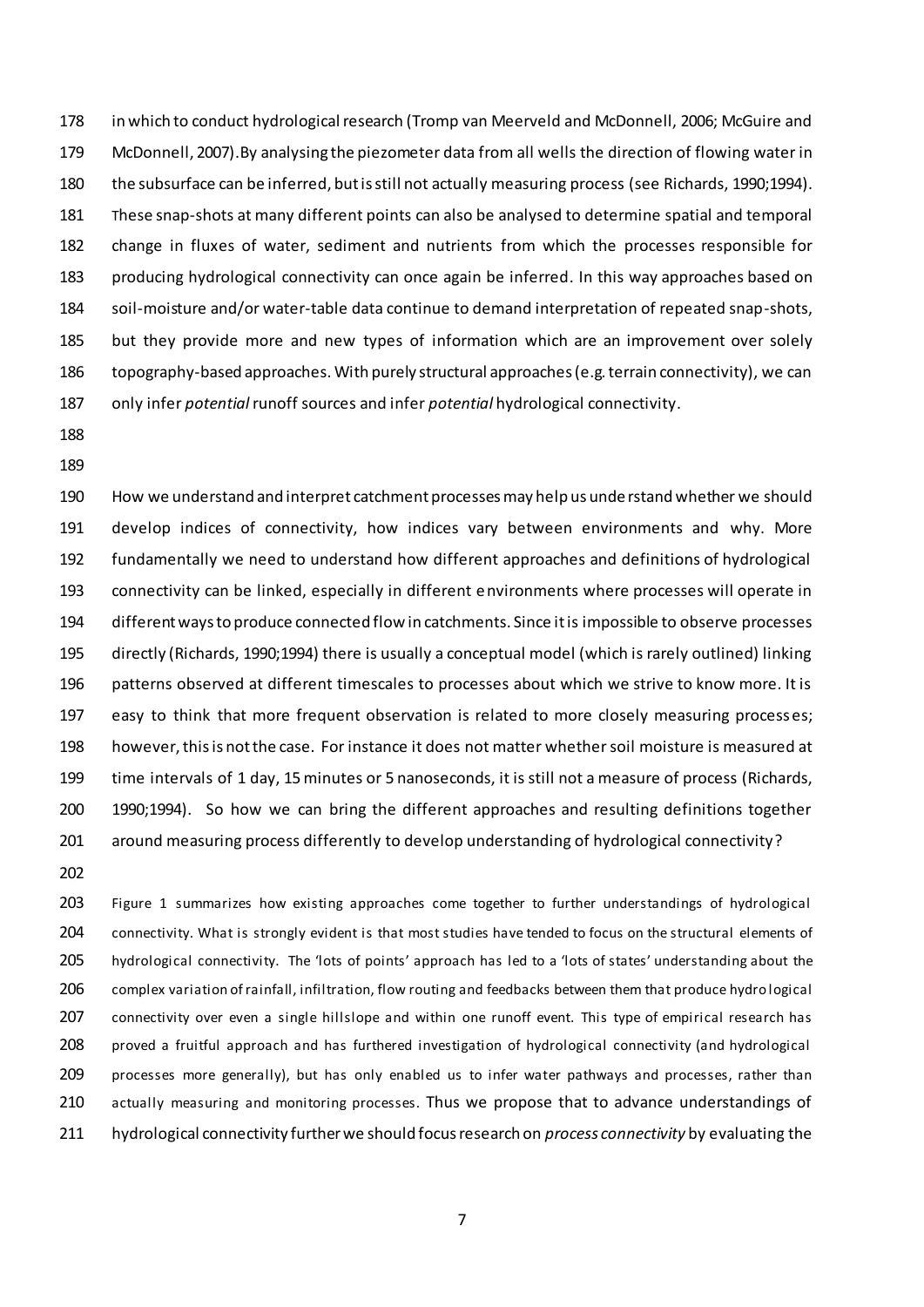conceptualisation of the concept and approach taken to try to measure process as closely as possible.

- 
- 

## **4 Does location matter?**

 Table 2 presents characteristics of the study sites that have been dominant locations for research around hydrological connectivity. Figure 2 illustrates site location and in which type of biome they fall whilst Figure 3demonstrates the characteristics of the study sites used to derive empirical data. Concentration of empirical data collection in small, temperate, forested catchments with steep slopes and relatively deep soils (Figure 3) has resulted in exciting developments using the 'lots of 223 points' approach to collect and analyse empirical field evidence to determine how different areas of river catchments connect to produce runoff. These data have led to interesting insights, especially the 'fill and spill' concept for how bedrock topography can control source areas of subsurface runoff which then connect to produce flow at the catchment outlet (Tromp van Meerveld and McDonnell 2006).

 The fill and spill hypothesis asserts that significant subsurface stormflow (>1 mm) occurs only when the subsurface saturated area becomes connected to the river channels. This occurs when bedrock depressions are filled and the water level in these depressions rises high enough for water to start 232 spilling over the bedrock microtopography. Once spilling occurs, water flows over the bedrock, through (and mixes with soil water in) the connected lows in the bedrock topography toward the channel. When the flux of water reaches the channel and the subsurface saturated area becomes connected to it, there is an immediate increase in subsurface storm flow rate (Tromp van Meerveld and McDonnell 2006). If the storm is large enough for the water level to rise high enough that spilling and connectivity can occur, total subsurface stormflow can be up to 75 times larger than when spilling and connectivity do not occur (Tromp van Meerveld and McDonnell 2006). Tromp van Meerveld and McDonnell (2006) thus conclude that the bedrock micro topography is responsible for the observed precipitation threshold for significant subsurface stormflow to occur. Similar mechanisms have been found in the Hermine catchment, but this time controlled by an impervious soil layer (Ali *et al.,* 2011). But what can be taken from these studies and transposed to how hydrological connectivity operates in other environments? For instance 'fill and spill' does not apply to all catchments, nor across all environmentsfor instance in lowland, loam catchments (McNamara *et al.* (2011).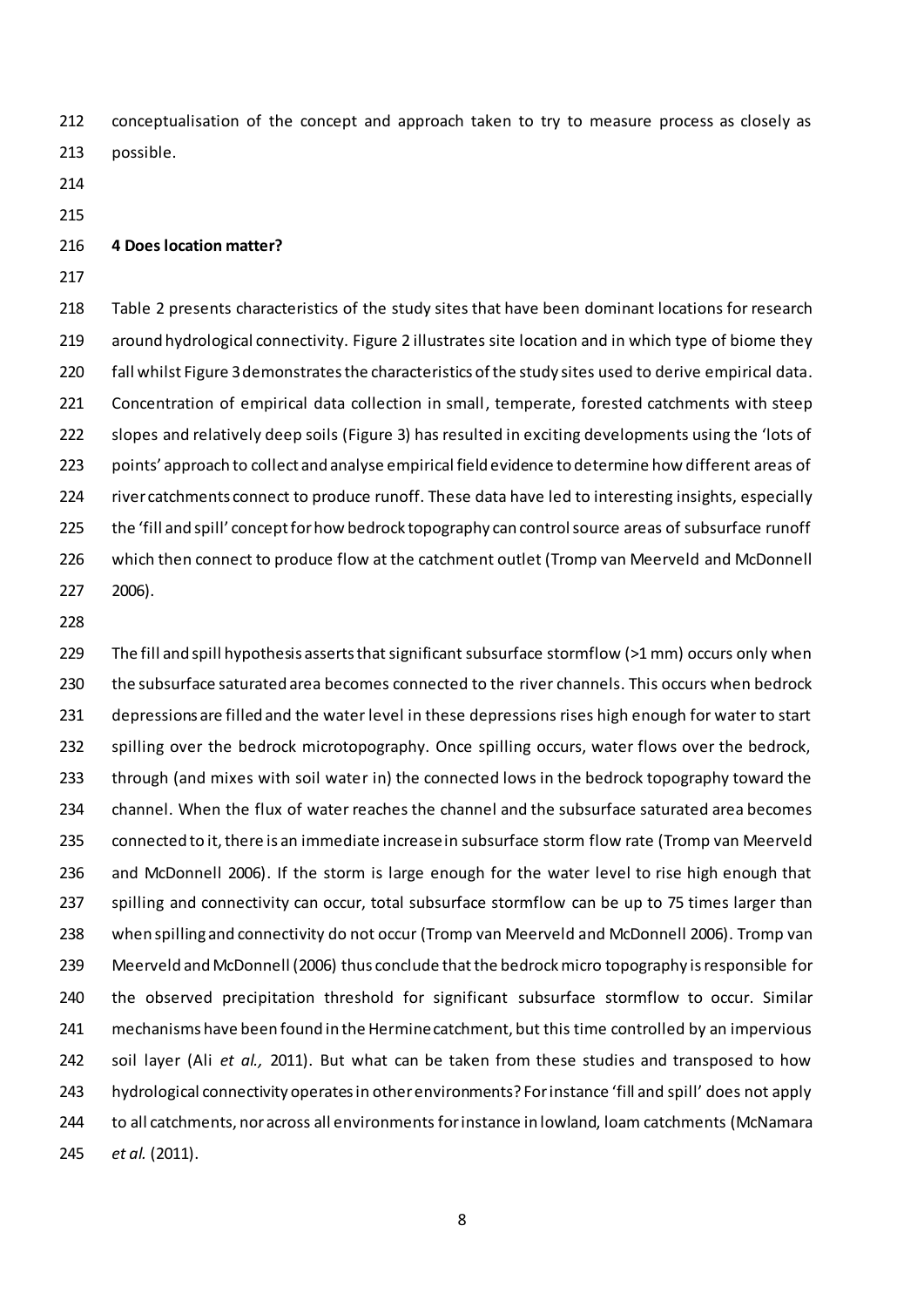#### **5 The relationship between definition, conceptualization and research undertaken**

 Table 3 presents the major groupings of both researchers and approaches to exploring hydrological 250 connectivity found in the literature and their main contributions to understandings. There are around 20 groups of researchers actively investigating hydrological connectivity. Different groups tend to work in certain areas and environments and research hydrological connectivity using a favoured suite of approaches which tends to reflect the dominant controls in runoff in these different environments, but also their conceptualisation of hydrological connectivity. In this way there is a relationship between group, approach, geographic setting and the interpretation of hydrological connectivity. Groups continually evolve and whilst we have tried to be as inclusive as possible, we realise we may have inadvertently missed some emerging groups and research. Research can be categorised into five different approaches to investigating hydrological connectivity: i) evaluating soil-moisture patterns (soil-moisture connectivity); ii) understanding runoff patterns and processes on hillslopes (flow-process connectivity); iii) investigating topographic controls (terrain-connectivity) (including the impact of road networks on hydrological connectivity and catchment runoff); iv) developing models to explore and predict hydrological connectivity; and v) developing indices of hydrological connectivity. Each of these approaches is evaluated in turn.

## *5.1 Soil-moisture connectivity and water- table connectivity*

 This approach is based on the premise that the soil-moisture patterns that emerge during storm events reflect how water is moving through the catchment, in particular linking how stores of water fill up to produce hydrological connections(Tetzlaff *et al*., 2011); using implicit conceptualization of catchment behaviour developed according to systems concepts. Extensive soil-moisture-monitoring campaigns have been conducted in a variety of environments (e.g. Western *et al*., 1998; 1999; Grayson *et al.*, 1997; Western and Grayson, 1998; Tromp van Meerveld and McDonnell, 2006; James and Roulet, 2007; Ali and Roy, 2010a), with measurements being conducted at a range of depths, and results have provided a distributed perspective of catchment response. These valuable datasets opened up the opportunity to observe and quantify the spatial patterns that are responsible for runoff generation at the catchment outlet and have provided an appropriate focus for connectivity metrics (see section 5.5). Research in rangeland catchments in SE Australia and New Zealand characterised by siltstones (Table 2) demonstrated that patterns in shallow soil moisture can be used as an indication of saturation excess processes which control the fluxes of water in their catchments (Western *et al.*, 2004). However, studies conducted in bedrock-controlled catchments with deep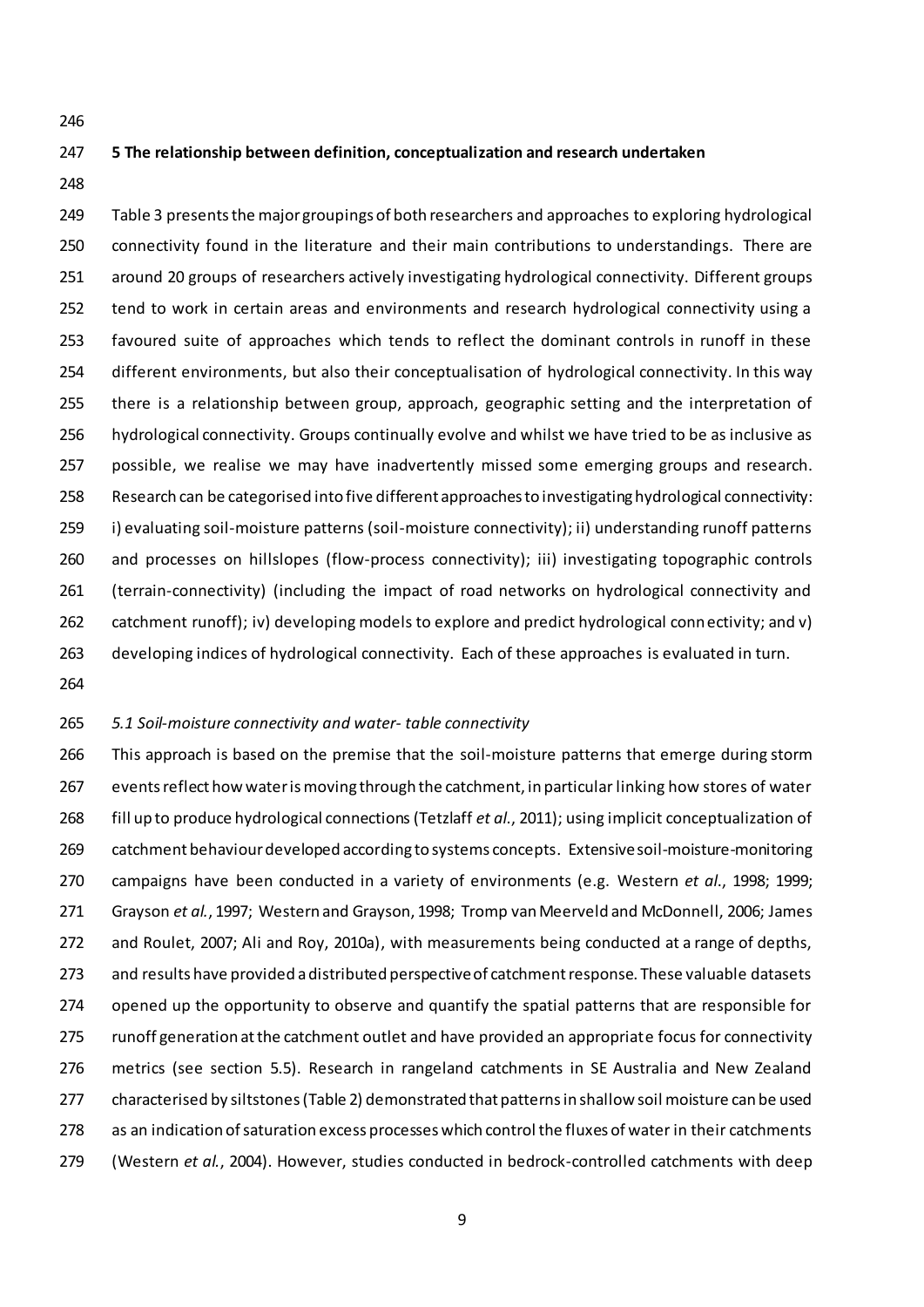freely draining soils in the USA demonstrate different controls and suggest that soil depth and bedrock topography direct the pattern of active flow generated during storm events (Tromp van Meerveld and McDonnell, 2005;2006). At an intermediate point on the continuum between these two environments, research conducted in temperate forest watersheds dominated by podsols and underlain by glacial till, suggested a non-linear response in runoff for small variations in antecedent moisture, but did not observe a significant change in geostatistical hydrologic connectivity with variations in antecedent conditions(James and Roulet, 2007).

 At this juncture it is important to consider the details of the methodology employed by different researchers, which has implications for theirresults. James and Roulet (2007) did not find significant changes because the sampling undertaken was based on time variable indicator thresholds (spatial surveys of shallow soil moisture over a sequence of storms) to compute connectivity functions. When Ali and Roy (2010a) did the same for the Hermine catchment, they did not find any significant change either, but when they used fixed indicator thresholds (e.g. when they focused on the connectivity of locations with a moisture content exceeding 30%) then the change was significant. Hence it matters how connectivity is defined and how it is assessed. With the Western et al. approach, connectivity is assessed after partitioning the catchment into "wet" and "dry" areas based on a time-variable statistical criterion (i.e. a percentile). Connectivity is thus presumed to be a statistical property and not a process-induced one. With the Ali and Roy (2010a) approach, however, the definition of "wet" and "dry" is made from a experimental criterion (e.g. 30% moisture content) and therefore the assessment is less of a statistical one and more of a "process-based" one.

 Research into spatial patterns of soil moisture has resulted in exciting developments using the 'lots of points' approach to collect and analyze empirical field evidence (Table 3). This research has led to novel ways of thinking about hydrology, especially the 'fill and spill' concept (Tromp van Meerveld and McDonnell, 2006). Despite suggestions that Panola may be an 'outlier' in terms of processes of runoff production (McNamara *et al.* 2011) , similar runoff-production mechanisms have been found in the Hermine catchment, Canada, but this time controlled by an impervious soil layer (Ali *et al*., 2011). However, we wish to question the assumption that spatial patterns of soil moisture reflect the hydrological connections being made in all catchments. This assumption may be appropriate for some areas and environments –particularly regions where vertical flow is dominating due to more freely draining soils (such as podsols) with some kind of impervious layer in combination with a strong seasonal pattern in precipitation input, but not for all.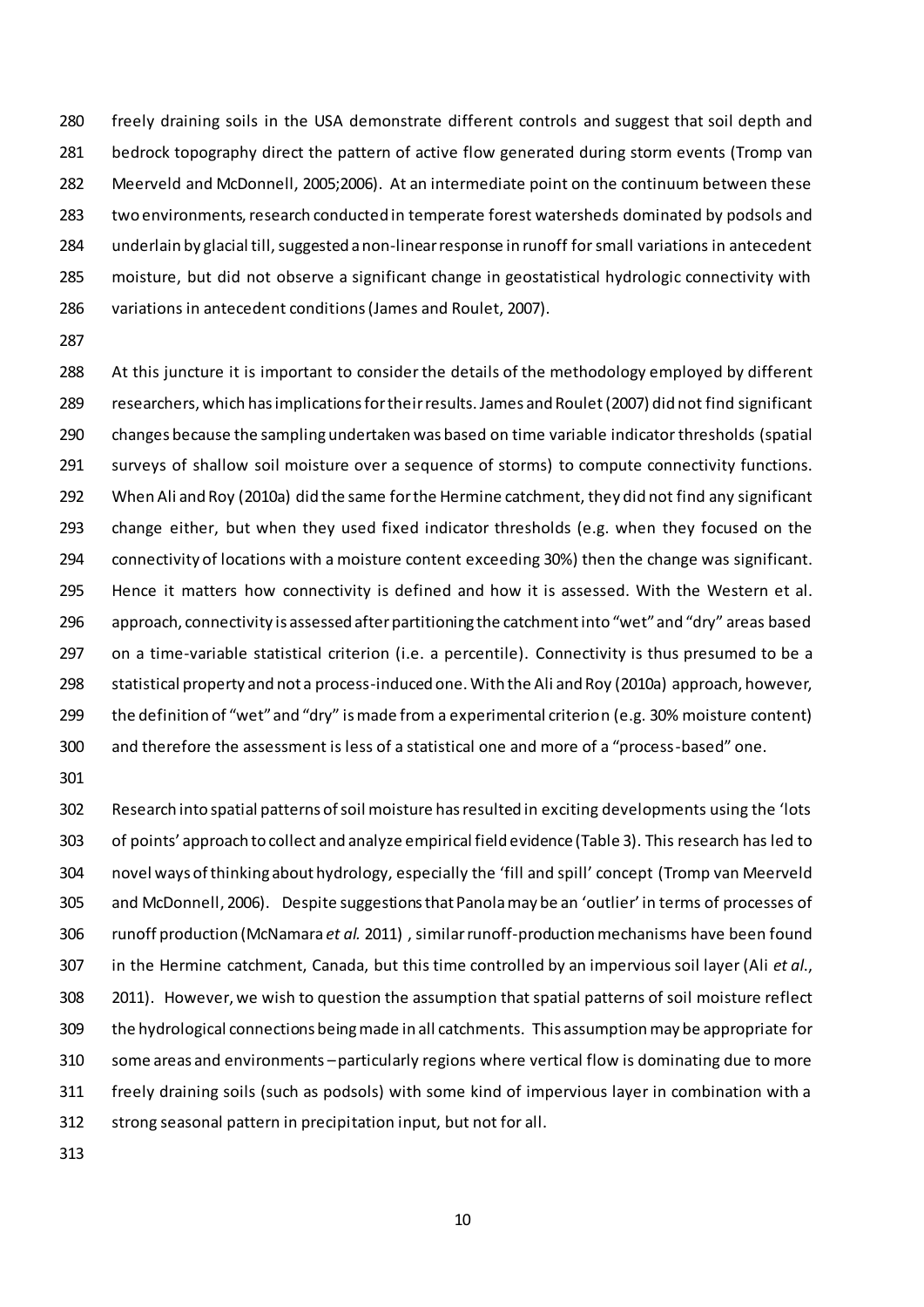The soil-moisture approach to investigating hydrological connectivity led to the development of definitions of hydrological connectivity numbered 8 and 9 (Table 1), proposed by Western *et al*., (2001) and [Knudby and Carrera \(2005\)](http://onlinelibrary.wiley.com/doi/10.1111/j.1749-8198.2008.00180.x/full#b45) respectively. These definitions are focused on spatial patterns at the watershed and hillslope scale. They propose that hydrologically spatial patterns of catchment characteristics facilitate flow and transport in a hydrological system (Western *et al*., 2001) and that spatially connected features concentrate flow and reduce travel times [\(Knudby and](http://onlinelibrary.wiley.com/doi/10.1111/j.1749-8198.2008.00180.x/full#b45)  [Carrera, 2005\).](http://onlinelibrary.wiley.com/doi/10.1111/j.1749-8198.2008.00180.x/full#b45) The definitions therefore are explicitly linked to the type of data collected and have then formed the basis for other key studies which employed the 'lots of points' approach of measurement of spatial variation in soil moisture as an attempt to understand fluxes and routes of transmission of water (e.g. Spence and Woo, 2003; Western and Grayson, 1998; Tromp van Meerveld and McDonnell, 2006; James and Roulet, 2007; Ali and Roy, 2010a). We suggest that whilst the methods employed attempt to infer routes of water transfer, what they actually record are changes at many points in a catchment and hence are in fact a static interpretation of catchment scale soil water redistribution processes along with evapotranspiration.

 The research which developed and then applied the 'fill and spill' hypothesis of stream-flow generation (e.g. Tromp van Meerveld and McDonnell, 2006; Spence, 2006; Shaw *et al.*, 2011) maps on to definition number 10, classified as flow processes at the hillslope scale: 'the condition by which disparate regions on a hillslope are linked via lateral subsurface water flow' (Creed and Band, 1998). Whilst at a similar scale to definitions 8 and 9, this definition of hydrological connectivity is focused on flow processes, including the transfer of water, rather than the emergence of spatial patterns from which transfer can then be derived.

## *5.2 Flow-process connectivity*

 Intense data collection has been used at the plot scale in semi-arid areas to explore the interaction been rainfall and runoff, including the role of surface roughness, and how hydrological connections develop (Abrahams *et al.*, 1986; Smith *et al*., 2010). Cammeraat (2002) demonstrated that hydrologic connectivity is an important factor in runoff-contributing and runoff-absorbing areas from 343 the micro-plot to the catchment scale by monitoring surface runoff at all scales. In this study runoff of open plots, micro-catchments and sub-catchments was continuously measured over V-notches, equipped with pressure transducers. Cammeraat's findings provided the foundation for later research which demonstrated that rainfall-runoff relationships in semi-arid areas emphasise the influence of antecedent moisture and temporal storm structure on hillslope-scale flood generation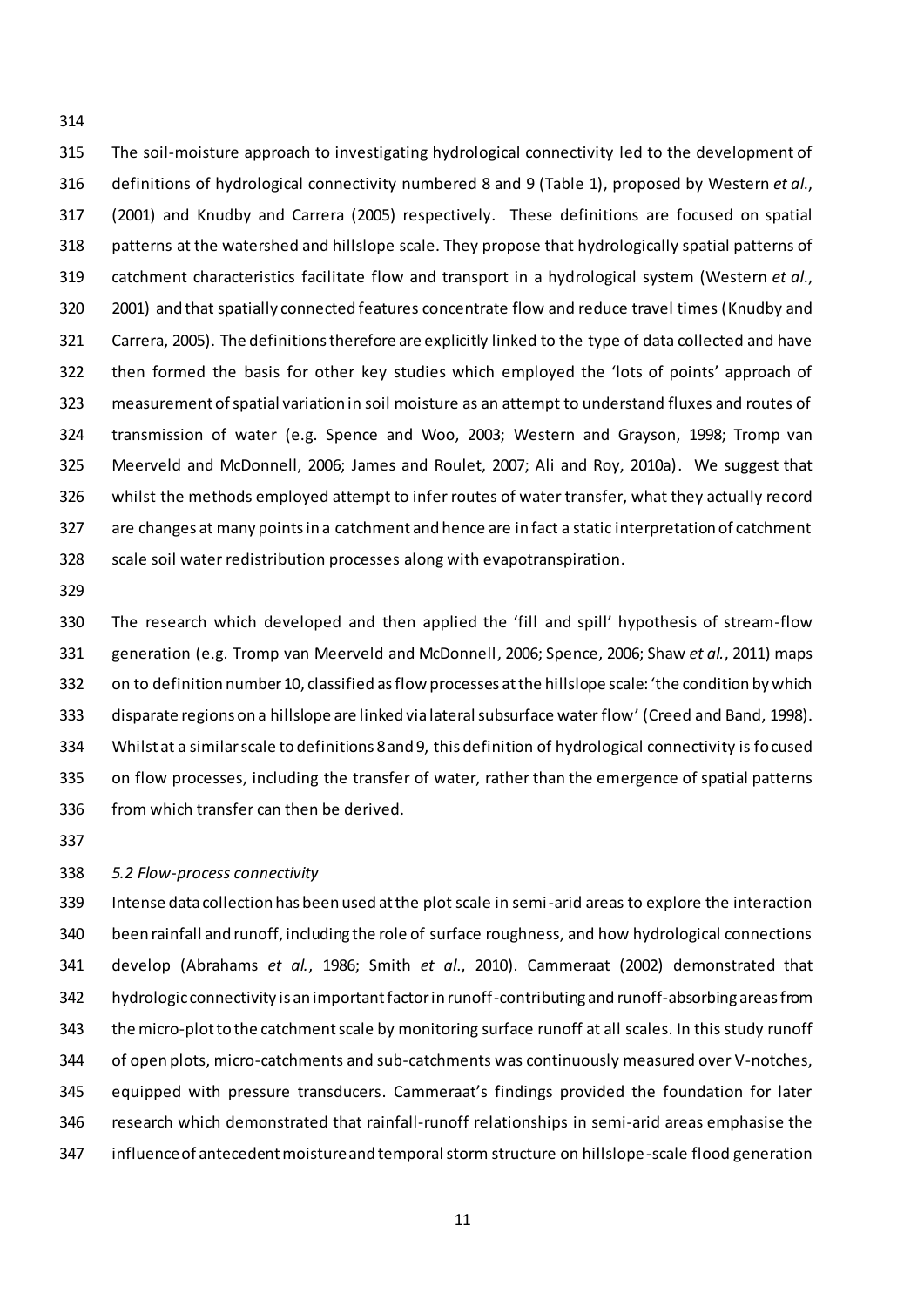(Wainwright and Parsons, 2002; Bracken *et al.,* 2008). Research has also shown that patterns of infiltration and resistance across entire flow paths and their variability throughout a storm event are the key to understanding dynamic hydrological connectivity at the hillslope scale ( Yair, 2002; 2004; Wainwright *et al.* 2002; Reaney*,* 2008; Smith *et al*., 2010; Kidron, 2011).

 Research into connectivity of flow processes in temperate forested environments has also examined scaling effects and connectivity of overland flow, but on steep, vegetated hillslopes as in the Mie catchment, Japan(Gomi *et al.,* 2008). Runoff from large plots was shown to be less than for small plots, although this relationship was complicated by differences in vegetation. The development of hydrological connectivity was shown to be more closely related to hourly rainfall intensity rather than total storm rainfall (Gomi *et al.,* 2008). In the Hermine catchment, which receives much less 359 rainfall and is on average 10°C cooler than the Mie catchment (Table 2), Ali *et al.* (2010b) identified a switch between different types of catchment response (connected and disconnected flow) produced by different hydro-meteorological variables leading to a change in catchment behaviour. Sen *et al.* (2010) demonstrated that runoff at the outlet of a 0.12 ha pasture plot was mainly observed when runoff-contributing areas at the downslope section of the hillslope showed runoff generation and were connected to areas in the middle section of the hillslope. Sen *et al.* results support and build on the body of research by McGlynn and co-workers which has demonstrated that the size and spatial arrangement of hillslope and riparian zones along a stream network and the timing and duration of groundwater connectivity between them controls the magnitude and timing 368 of water and solutes observed at the catchment outlet (e.g. McGlynn and McDonnell, 2003; McGlynn and Seibert, 2003; Jensco *et al*., 2009; Jensco and McGlynn, 2011). Research has been mainly conducted in the Tenderfoot catchment, USA, which is dominated by steep slopes with hydrological connectivity mainly occurring during a short snowmelt period in spring. In contrast, the Sand Mountain Research and Extension Centre in Alabama is an area of low slopes underlain by moderately deep, well drained, sandstone derived soils, without much snow, but most rainfall occurs in the winter and spring (Sen *et al.,* 2010). Hence despite different catchment characteristics there are some similarities in generation of runoff and hydrological connectivity.

 The research exploring flow-process aspects of hydrological connectivity maps onto many different definitions of the concept of hydrological connectivity and does not explicitly relate to the methodological approach as with soil-moisture connectivity. The research by Cammeraat (2002) maps on to definition 8, concerned with spatial patterns of properties which facilitate flow and transport in a hydrological system at the hillslope scale. The approach taken by Reaney (2008) and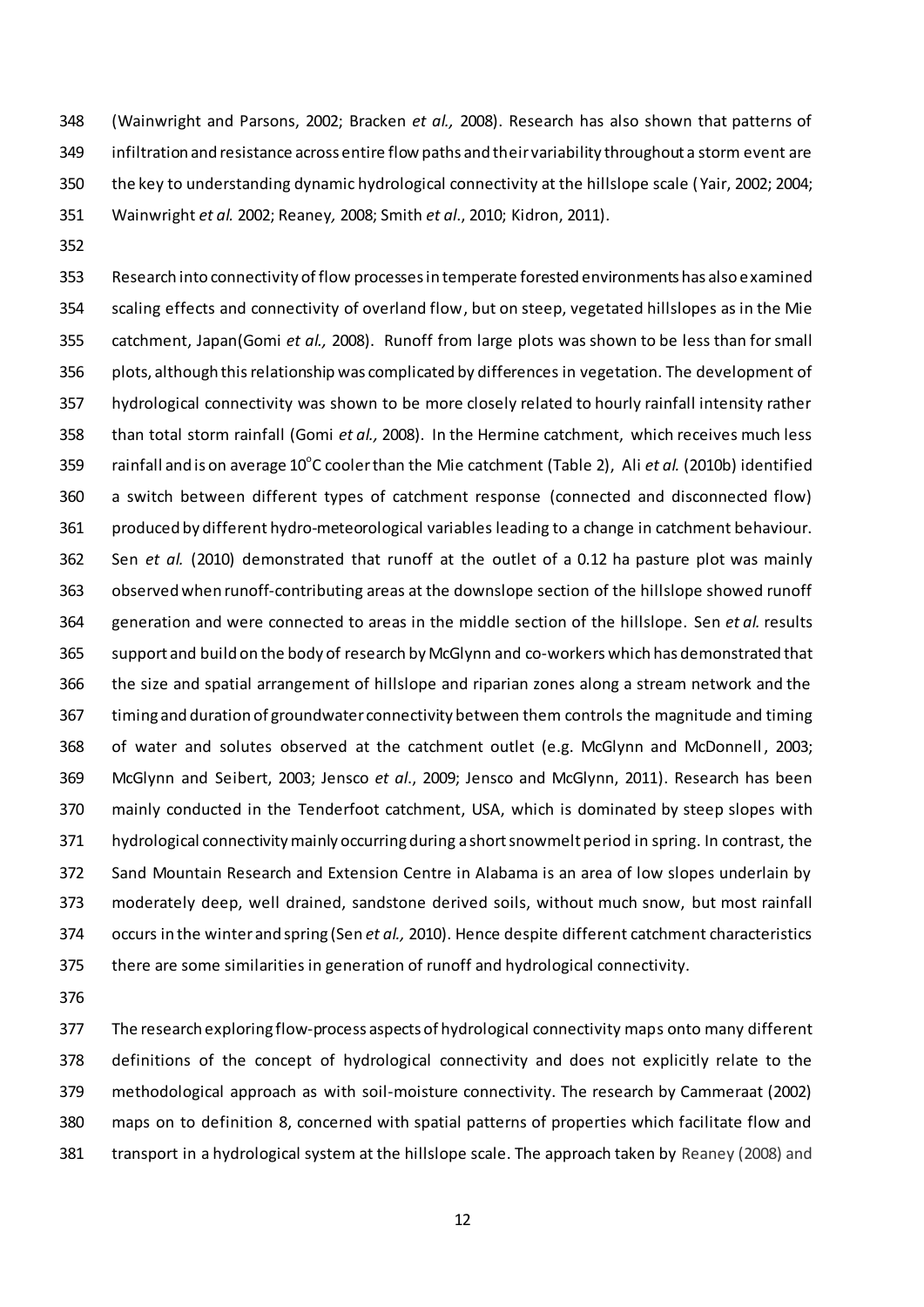Smith *et al*., (2010) maps more directly onto definition 2: 'all the former and subsequent positions, and times, associated with the movement of water or sediment passing through a point in the landscape' (Bracken and Croke, 2007). The approaches taken by Gomi *et al*., (2008) and Ali *et al.*, (2010b) also map onto definition 2, but also definition 3: 'Flows of matter and energy (water, nutrients, sediments, heat, etc.) between different landscape components' (Tetzlaff *et al*., 2007a). Research by Tetzlaff *et al*. (2007b) and Sen *et al*. (2010) also maps on to definition 3. Finally the approach to exploring flow processes used by McGlynn, McDonnell and Jensco directly relates to definition 11:'Connection, via the subsurface flow system, between the riparian (near stream) zone and the upland zone (also known as the hillslope) occurs when the water table at the upland-riparian zone interface is above the confining layer' (Vidon and Hill, 2004; Ocampo *et al*., 2006). Thus, research exploring flow-processes of hydrological connectivity bridges a range of definitions at a range of scales and is not clearly linked to only one perspective of hydrological connectivity. There is not such an explicit relationship between methodology and definition as with soil-moisture and water-table based approaches.

#### *5.3 Terrain Connectivity*

 This approach investigates topographic controls on runoff and flood production. We have included the impact of road networks on hydrological connectivity and catchment runoff in this category. Research focused on forest roads in Australia established conceptual and modelling frameworks that that underlined that roads and tracks are key components of catchment hydrological connectivity (Wemple *et al.* 1996; Tague and Band, 2001). Hairsine *et al.*(2002) proposed a probabilistic model of diffuse overland flow that predicted the hillslope lengths required to infiltrate road discharge, based on the concept of volume to breakthrough (Vbt). Croke *et al.* (2005) developed this work and identified two types of connectivity: direct connectivity via established and/or new channels or gullies, and diffuse connectivity such as surface runoff which reaches the stream network via overland-flow pathways. Research around hydrological connectivity caused by roads and tracks led to the development of a comprehensive account of how best to manage timber harvesting for both on-site sustainability and off-site water resource protection (e.g. Croke and Hairsine, 2006). The application of this research highlights the explicit link between pure research and application for catchment management.

 More recently, research into terrain connectivity has tried to assess other components of system coupling and landscape connectivity that control the flow of water. Callow and Smettem (2009) proposed that hillslope water capture and diversion infrastructure (e.g. terraces, check dams and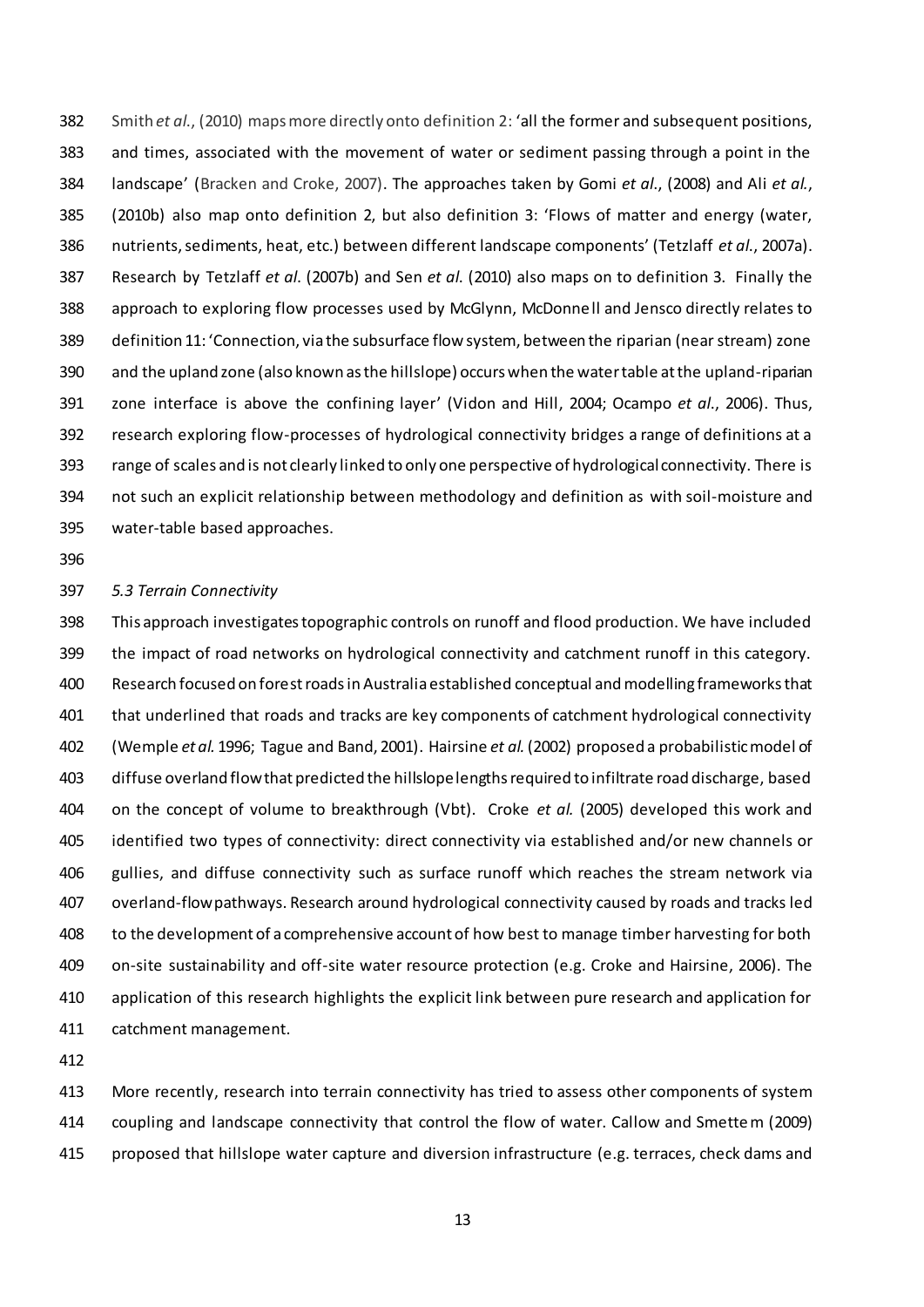canals) need to be included into simulation models, especially in dryland regions, since changes in areas retaining water can make large differences to potential runoff pathways. Similarly, Meerkerk *et al*. (2009) examined the effect of terrace removal and failure on hydrological connectivity and peak discharge in an agricultural catchment. Connectivity was quantified using connectivity functions, specifically a contributing area function, and related to storm characteristics, land use and topography. Results demonstrated that a decrease in intact terraces can lead to a strong incre ase in hydrological connectivity and catchment discharge.

 Lexartza-Artza and Wainwright (2011) developed understanding of terrain connectivity further by investigating changing patterns of connectivity over longer timescales in the UK using a multiple methodology approach combining the analysis of reservoir-sediment records with knowledge of recent land-use history, high resolution rainfall records, catchment characteristics and management aspects. Sedimentation rates inferred from reservoir-sediment cores showed sedimentation peaks which coincided with periods of significant changes in the catchment, such as the introduction of arable crops, the establishment of land drainage and the widespread intensification and mechanization of agriculture. Rainfall patterns contributed to increased sediment transfer under catchment conditions in which more sediment and/or new pathways are made available due to 433 catchment changes. However, the research suggested that sedimentation rates were related to the establishment of different pathways increasing sediment connectivity (Lexartza-Artza and Wainwright, 2011). In this example, 'terrain' is represented through land use (especially the impact of roads and field boundaries) rather than topography and the term 'landscape connectivity' may be more appropriate.

 Although topography is usually significant for routing runoff, it is not the exclusive driver for catchment response and it does not represent the only important structural feature (Buttle, 2006). For instance, in semi-arid areas and steep, snow-dominated watersheds knowledge of soil-surface structure has been shown to be paramount over topography in understanding the potential for runoff response and connection (e.g. Puigdefabregas *et al*., 1998). The focus laid by Callow and Smettem (2009) and Meerkerk *et al*. (2009) on topographic connectivity focuses on the interventions for controlling fluxes of water and sediment rather than understanding how processes promote and route flux.

 As with soil-moisture approaches to investigating hydrological connectivity, terrain approaches also have a direct link between approach and definition. Research falls into Ali and Roy's (2009) category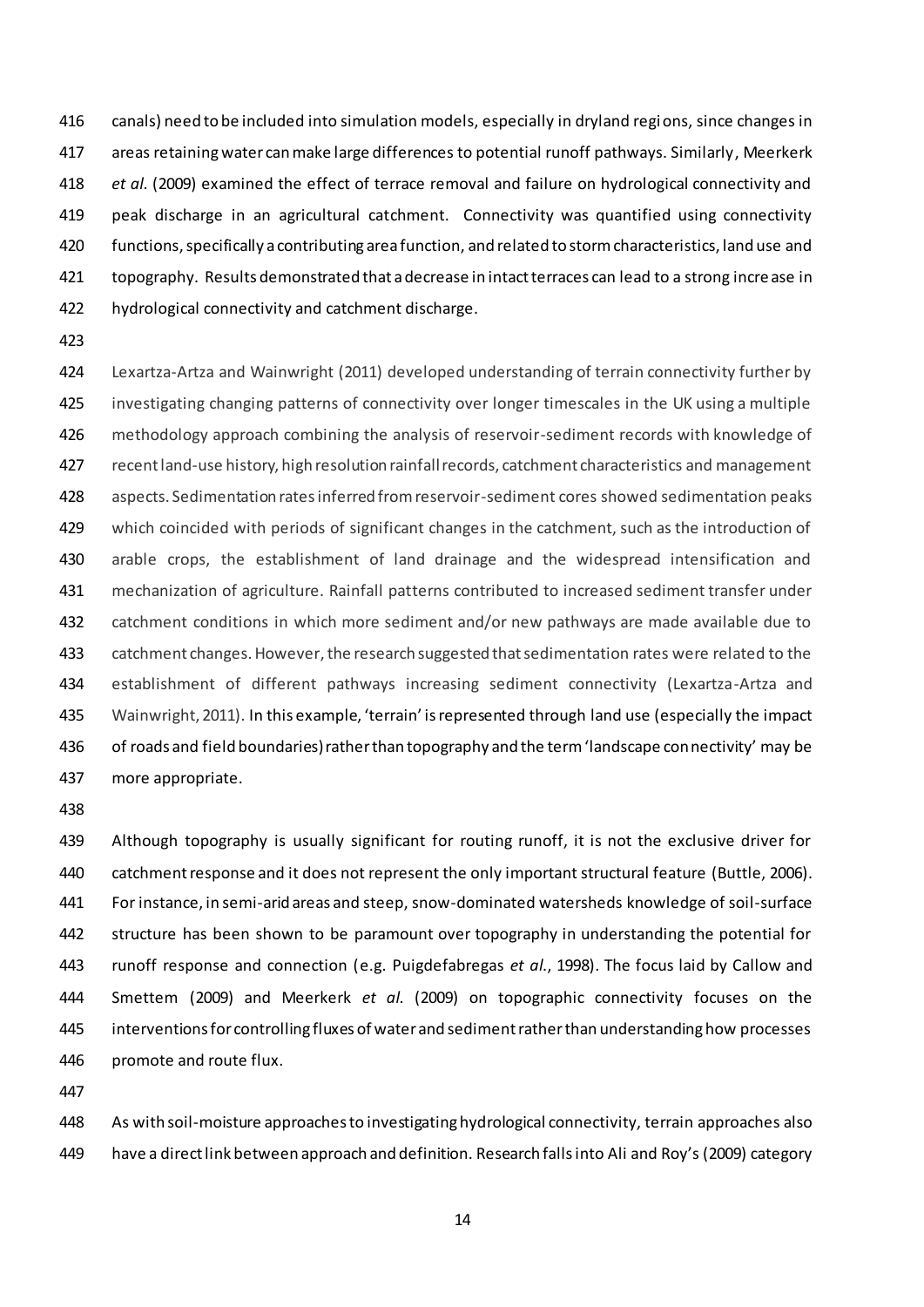of definitions around landscape features at the hillslope scale. The work on connectivity provided by roads and tracks supports definition 7 developed by Croke *et al.* (2005); research by Callow and Smettem(2009) and Meerkerk *et al*. (2009) both link through to definition 6 by Stieglitz et al. (2003) (Table 1). However, the link between approach and definition is not a product of the methods employed, as with soil-moisture approaches, but has rather to do with the conception of research. In all instances research on terrain connectivity is framed around the impact of a particular infrastructural element, or itsremoval, (be it roads, terraces or check dams) on flow processes. This framing necessitates a certain perspective, although different methods (different types of modelling or fieldwork) are then used to explore the change in flow routing with or without the infrastructure in question. Terrain-based approaches tend to explore structural aspects of hydrological connectivity (Figure 1).

## *5.4 Models of hydrological connectivity*

 The earliest modelling attempts using the Soil Conservation Service Curve Number method (Beasley *et al*., 1980; Savard, 2000; Brocca *et al.,* 2009) did not address connectivity itself, but instead estimated the continuity of runoff through statistical estimations of hillslope interactions. Simple weighted delivery approaches of water and sediment subsequently developed as a function of slope distance which led to the beginning of physical estimation of connectivity within modelling (Johnes and Heathwaite, 1997; Munafo *et al*., 2005). With the development of fully distributed, physically based models, equations are solved for vertical and lateral water flows across the landscape (e.g. De Roo and Jetten, 1999). At these larger scales, detailed information about topography, soil characteristics, antecedent conditions and vegetation elements like density and type are lacking  $\,$  (McGuire and McDonnell, 2007) with some models using resolutions of as much as 1 km<sup>2</sup> despite 473 typical control structures for connectivity in the landscape being less than 0.0025 km<sup>2</sup> (Blackwell *et al*., 1999; Lane *et al*., 2009; Meerkerk et al., 2009; Callow and Smettem, 2009). Model accuracy is further undermined by using physical models at greater spatial scales than they can adequately represent, given the spatial difference at that resolution (Lane *et al*., 2009), unless processes are parameterized at the sub-grid-cell resolution (e.g. Muller *et al.,* 2007).

 More recently, models have been developed using the concept of hydrological connectivity to explore factors affecting the development of flow connections with changing topographic features (e.g. Callow and Smettem, 2009; Meerkerk *et al*., 2009). Whilst spatially distributed hydrological models that allow lateral flow to shut off under certain conditions do already exist, few models have been explicitly designed to enable hydrological connectivity to develop as an emergent property and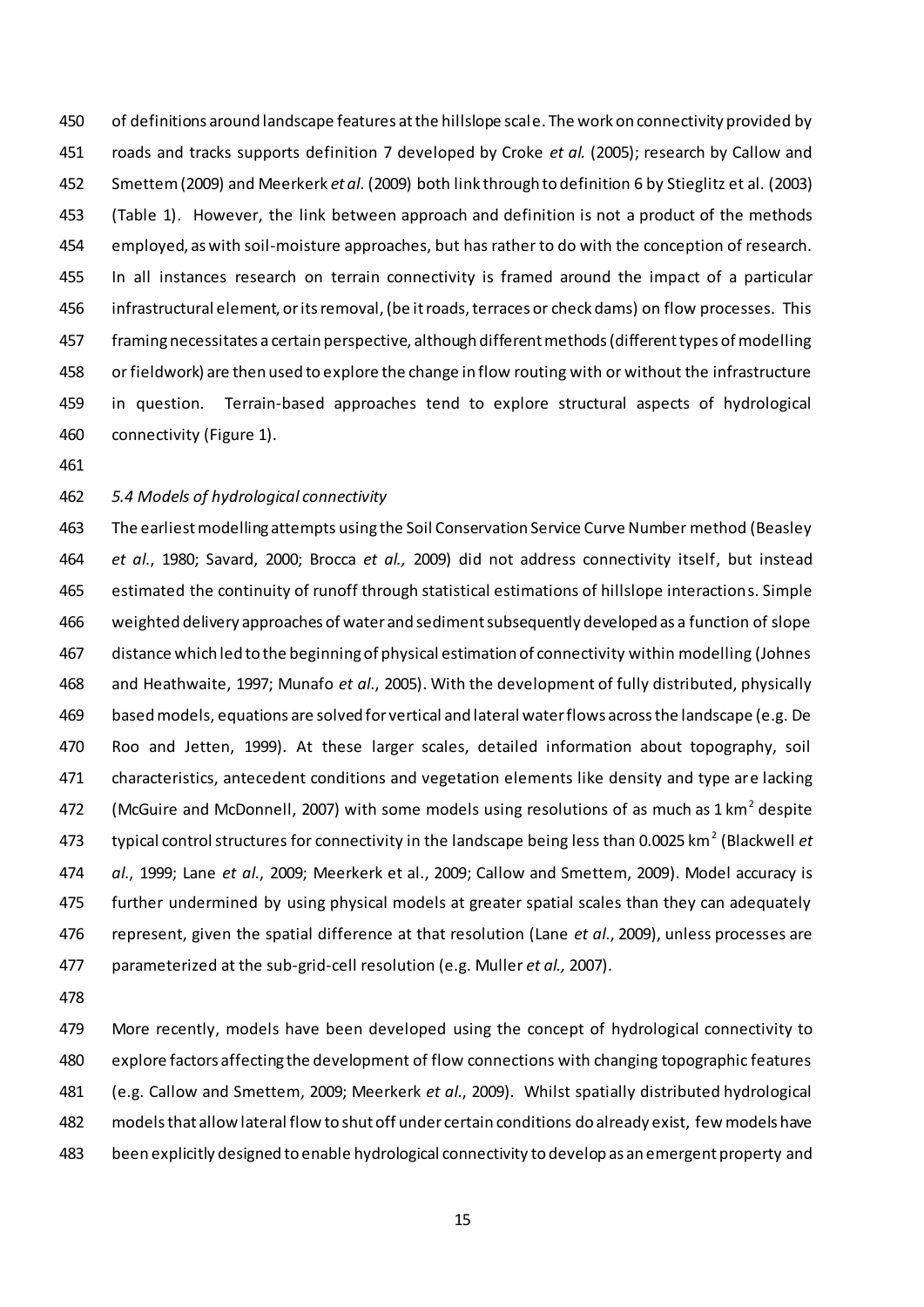hence enable prediction or exploration of changes in connectivity as the catchment and climate evolve. Lane *et al*. (2009) assessed the extent to which a topographically defined description of the spatial arrangement of catchment wetness can be used to represent the hydrological connectivity in temperate catchments. They found that a static descriptor based on topography can be successfully used to generalize spatial variability in hydrological connectivity. Birkel *et al*. (2010) developed a catchment scale, parsimonious rainfall-runoff model for upland catchments in Scotland using a dynamic conceptualization of the hydrologic characteristics of the saturation zones in the catchment. Their function representing the dynamic expansion and contraction of saturation zones is an integrated measure of hydrological connectivity. Again, they showed that this dynamic process- representation improved model performance. Lesschen *et al*. (2009) used the LAPSUS model to 494 simulate runoff and sediment dynamics at the catchment scale in SE Spain; the spatial distribution of vegetation patches and agricultural terraces were found to determine hydrological connectivity at the catchment scale.

 Lane *et al*. (2004;2009) propose that modelling can be used to represent temporal variation in connectivity presuming the limits of modelling are recognised and understood. We propose that to do this well, modelling should enable hydrological connectivity to emerge due to the operation of process laws, rather than be defined as a concept that is put into the model in the first place. Lane *et al*. (2004;2009) proposed that the strength of their modelling approach is through topographic estimation because this is the easiest parameter to be measured at any resolution and used the Topographic Wetness Index (TWI) in order to characterise connectivity. TWI is a function of contributing area and slope creating a cumulative index deriving a topographically based method of estimating areas of high soil moisture (Beven and Kirkby, 1979). The Network Index identifies the lowest value for the flow paths across the catchment using the theory that the lowest value determines the potential for connectivity. This representation of the likelihood of physical connection indicates not only a probability of structural connection but also the probability that flow paths with lower potential to connect are likely to be less frequent and for a shorter period of time (Lane *et al*., 2009). However, the modelling approach of Lane *et al*. (2004) does not allow the hydrological connections to emerge during the course of a model run since it is founded on static catchment characteristics, namely topography. In contrast, the agent-based modelling undertaken by Reaney (2008) enables the agents to trace the path taken by water through the catchment and is hence capable of giving a novel picture of the temporal and spatial dynamics of flow generation and transmission during a storm event. In this way hydrological connections emerge during the model run.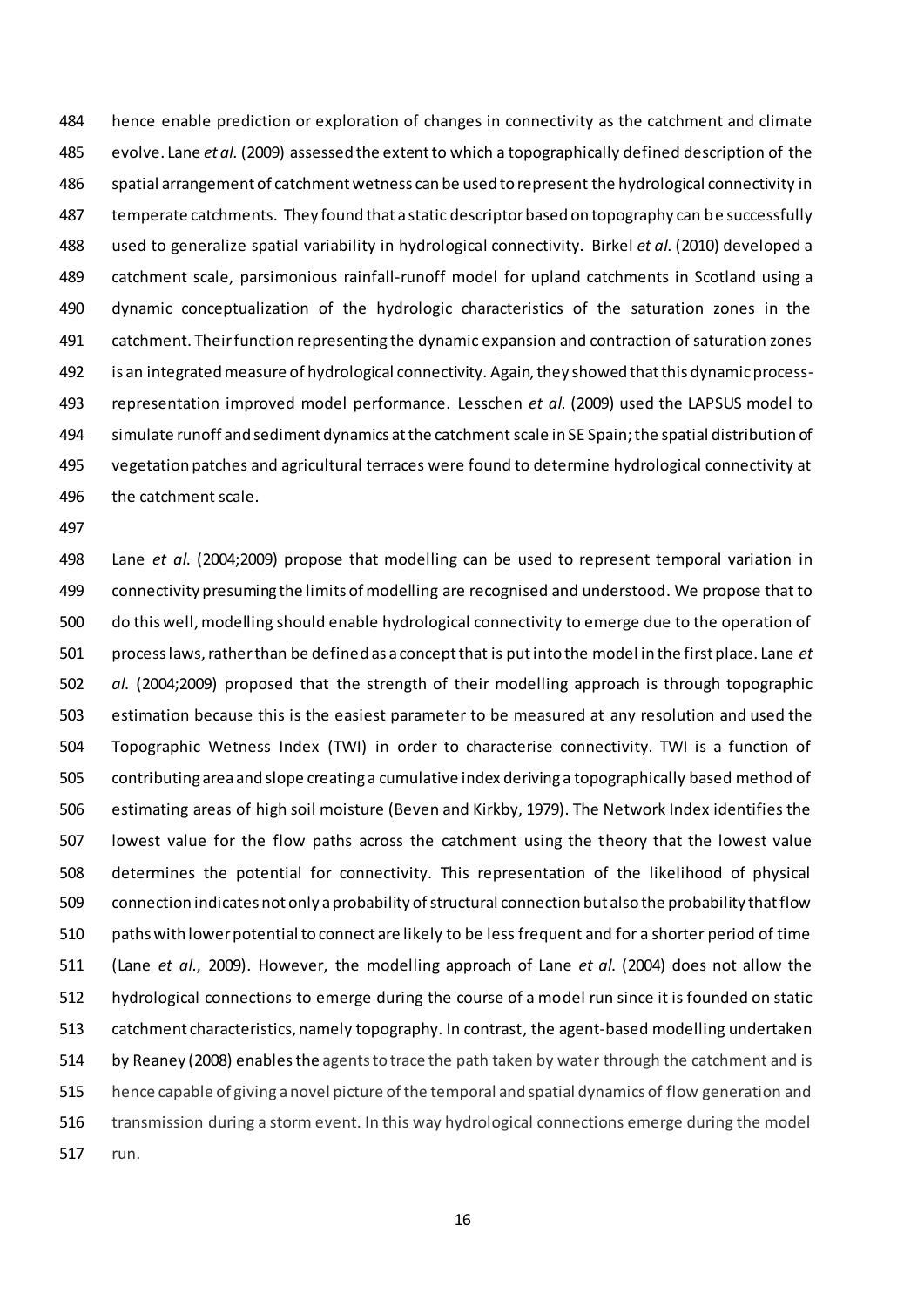We note that the topographic wetness index (as originally defined in TOPMODEL: Beven and Kirkby, 1979) is widely used to represent areas susceptible to accumulate soil moisture and hence identify potential flowpaths. However, this approach ignores the importance of transient saturation and so is only relevant to systems in which it is not important. The topographic wetness index approach also presumes that there are no other forms of driver on soil-moisture creation and connectivity other than topographic forcing, which has been identified as an unsatisfactory approach to understanding hydrological connectivity in all environments (Bracken and Croke, 2007). For example, generation of connected flow may not always follow the network of topographic lows, and 'fill and spill' may be dominated by either hummocky surface topography, bedrock or an impermeable confining layer (Spence, 2006; Tromp van Meerveld and McDonnell, 2006; Ali *et al.,* 2011).

 Research based on modelling hydrological connectivity maps onto Ali and Roy's (2009) category of landscape features at the watershed scale, and in particular definition 4 proposed by Lane *et al*. (2004) 'the extent to which water and matter that move across the catchments can be stored within or exported out of the catchment'. This definition underpins the SCIMAP model developed by Lane *et al.* (2004) so understandably there is a direct link between definition and approach. Research in this category maps onto both structural and process-based aspects of connectivity.

#### *5.5 Indices of hydrological connectivity*

 There is some debate around developing indices of hydrological connectivity (Troch *et al*., 2009; Antoine *et al*., 2009) and investigating how they vary between catchments. Research to date has been poor at trying to understand the variation of both hydrological connectivity and indices between catchments. The common indices used are presented in Table 4. Studies can be divided into those deriving pathways from topography (e.g. Lane *et al*., 2009; Lesschen *et al*., 2009; Tetzlaff *et al*., 2009), those developing understandings informed by water infiltration and transfer at the plot or catchment scale (Gomi et al., 2008; Buda *et al*., 2009) and those that occasionally bring these two approaches together (Jensco *et al*., 2009; Meerkerk *et al*., 2009). However, no one index of hydrological connectivity has emerged to be better than any other and there is no consensus amongst researchers that this is indeed even a desirable outcome of research.

 Knudby and Carrerra (2005) evaluated nine indicators of connectivity: three account for the presence of flow connectivity (preferential flow paths); two account for the presence of transport connectivity (the existence of fast paths allowing early solute arrival); and four are based on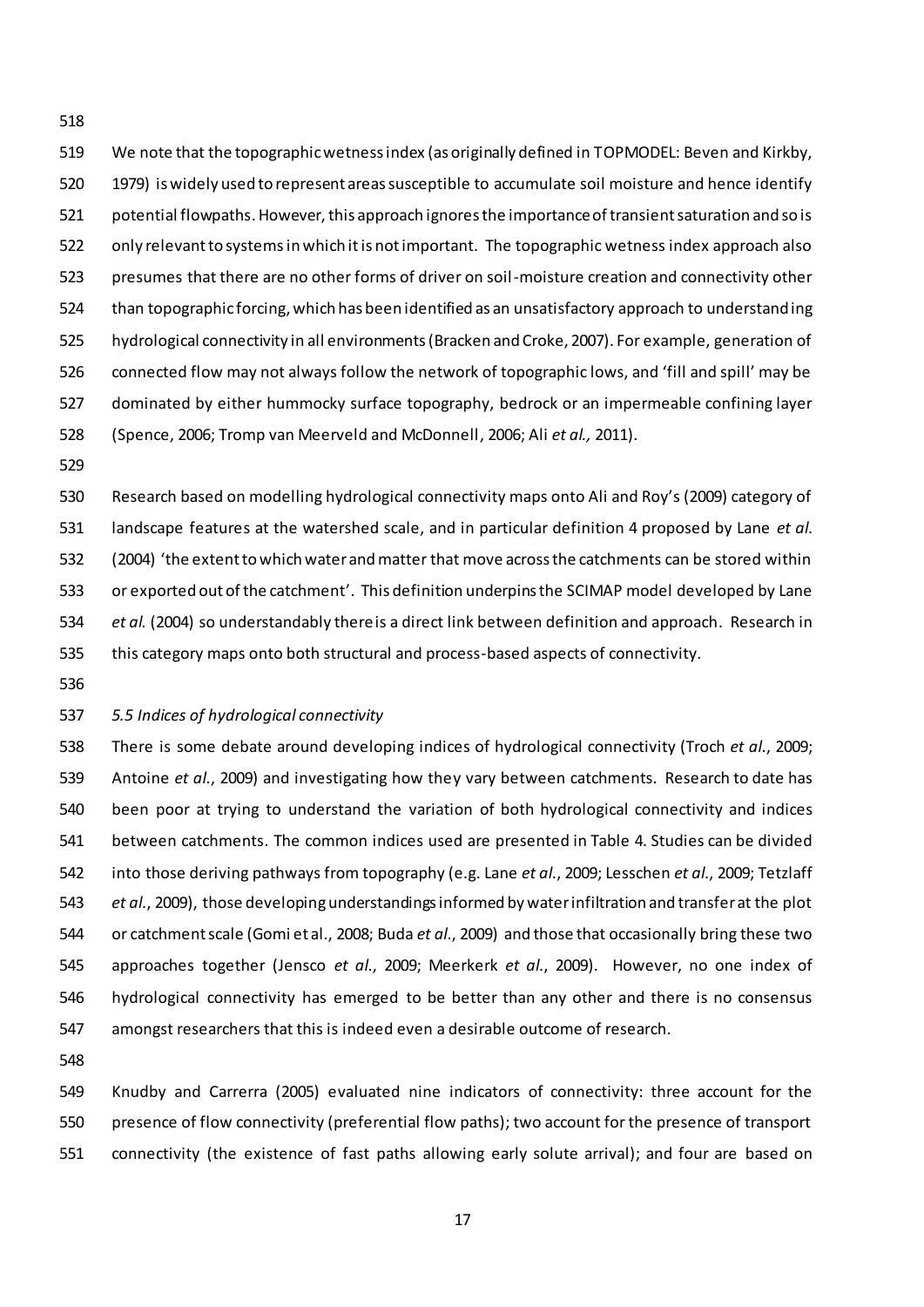statistical indicators. The indicators were tested on heterogeneous hydraulic conductivity fields with different visual connectivity (Table 4). The indicators of flow connectivity and one of the transport- connectivity indicators succeeded in identifying the increased presence of connected high saturated hydraulic conductivity features through a geologic media. Using indicators of flow connectivity improved on the use of traditional statistical methods which failed to identify preferential flow paths. None of the statistical indicators were found to correlate with the flow and transport indicators. Hence Knudby and Carrerra (2005) suggested that transport connectivity is much less sensitive to barriers which may control flow connectivity. Instead, transport connectivity appears to be controlled by the existence of narrow, possibly discontinuous high saturated conductivity paths. This proposal suggests that connectivity needs the continuity of features to be represented, not just the variability which is supported by existing modelling approaches to understanding hydrological connectivity (Muller *et al*., 2007).

 Borselli *et al*. (2008) developed two indices of connectivity: the Index of Connectivity (IC) defined from GIS and based on landscape information and a Field Index of Connectivity (FIC) defined though field assessment. IC can be used to express the general properties of the catchment under evaluation, especially the potential connectivity between different parts of a catchment; FIC is developed from actual field measurements(terrain mapping)of connected flow paths taken as soon as possible after an event (Borselli *et al*., 2008). FIC is thus a measure of the cumulative effect of processes occurring over a certain time period. Indices were designed to complement each other and combined use was shown to improve accuracy. Birkel *et al*. (2010) described an integrated measure of hydrological connectivity as a function of antecedent precipitation index, evapotranspiration and dominant soil coverage, converting a spatially static parameter into a dynamic conceptualization of the hydrologic characteristics of the saturation zones in the catchment.

 Different quantitative indicators of hydrological connectivity have also been evaluated and tested on microtopography (Antoine *et al*. 2009). The results of the investigation of Antoine *et al*. (2009) proposed a functional connectivity indicator by adapting the volume to breakthrough: the degree of surface connection as a function of the surface-storage filling. This indicator was capable of discriminating between micro-topographic types and it was suggested that it could become an effective characteristic of an elementary representative area in large scale hydrologic models (Antoine *et al*., 2009; Smith *et al*. 2010).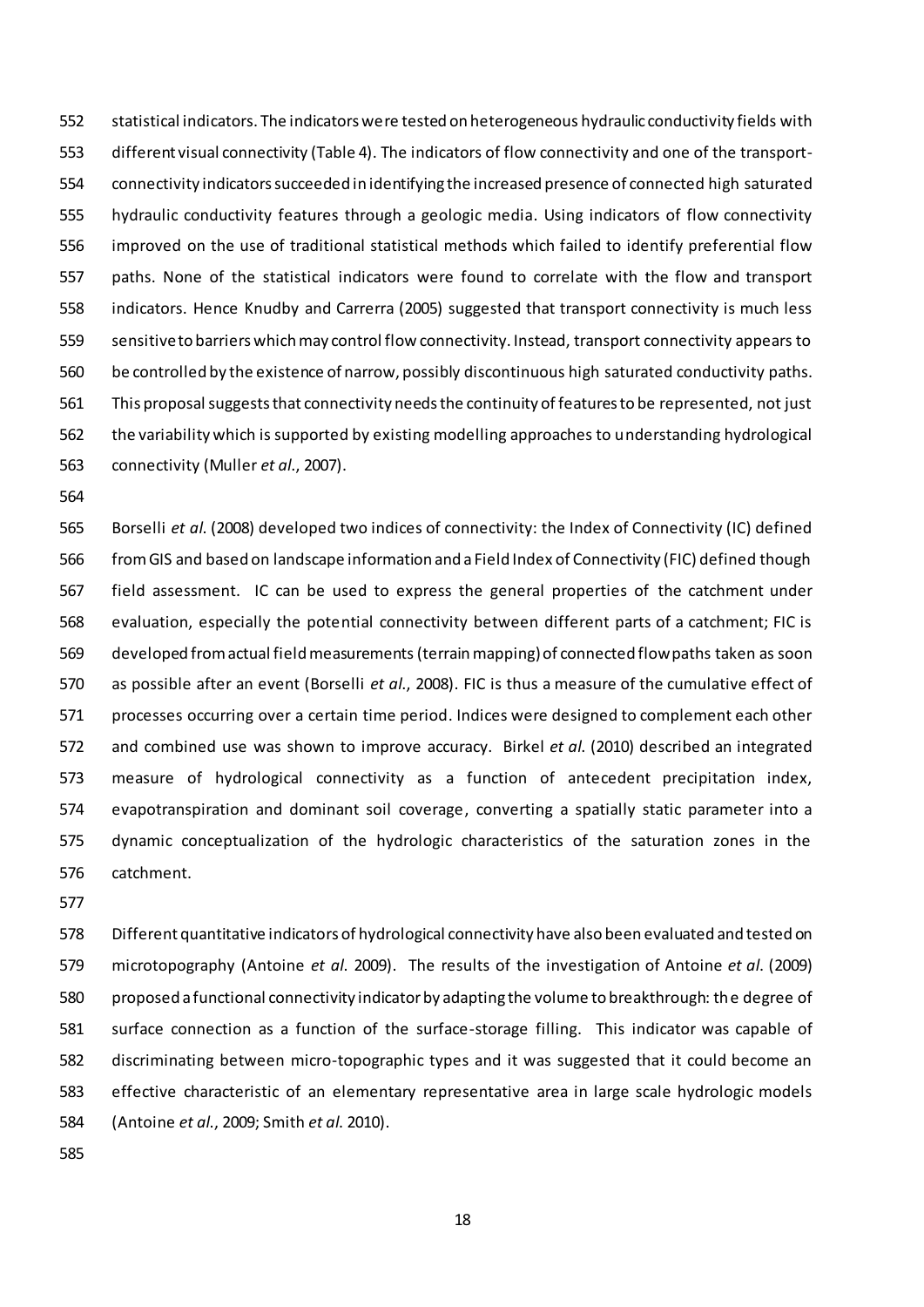In an in-depth study of hydrologically representative connectivity metrics in a humid temperate forested catchment (the Hermine), Ali and Roy (2010a) argued that capturing critical spatial organization in soil-moisture patterns depends on the way the chosen connectivity metric is built and so tested a large selection of 2-D and 3-D connectivity measures based on quasi-continuous soil- moisture patterns. The results of assessments of connectivity were variable depending on the computed metric. In particular, topography-based connectivity metrics reflected changes in catchment macrostate and stormflow response better than omnidirectional methods. Also, source - to-stream connectivity metrics were more hydrologically sensitive than metrics that did not consider the spatial linkage to the stream channel.

 As with flow-process approaches to understanding hydrological connectivity, approaches based around developing indices map on to the full range of definitions summarised by Ali and Roy (2009), which is to be expected since researchers have attempted to capture differing perspectives of hydrological connectivity at different scales. In this way specific indices tend to be a product of the working definition used of hydrological connectivity. More interesting, perhaps, is that the research attempting to develop indices has not converged on a preferred foundation for an index of hydrological connectivity.

#### **6 Is a unified understanding of hydrological connectivity possible?**

 Many factors influence connectivity; some of them are well understood such as the impact of surface properties, slope and vegetation on runoff production (Poesen, 1984; Van Oost *et al.,* 2000; Ludwig *et al.,* 2005), how runoff coefficients scale with slope (Parsons *et al.,* 2006) and rainfall (Wainwright and Parsons, 2002) and ways and implications of classifying runoff units (Bull *et al.,* 2003). Less well understood are the ways in which patterns and processes at the hillslope scale determine water transfer at the catchmentscale, especially how changing storm characteristics and antecedent moisture interact with mosaics of catchment properties such as patterns of land use, slope and lithology to produce connected flow through drainage basins. For example , a catchment can be characterized by classifying the mosaic of land use, slope, lithology and channel patterns to understand potential runoff units and potential hydrological connectivity. However, empirical evidence of the impact of changing rainfall intensity, storm duration, areal distributions of rainfall and antecedent soil moisture on producing hydrological connectivity in a catchment and the difference it makes to water transfer is sparse, despite the recent advances in tracer techniques (Tetzlaff *et al.,* 2007b). Storm dynamics will interact with the range of hillslope lengths within a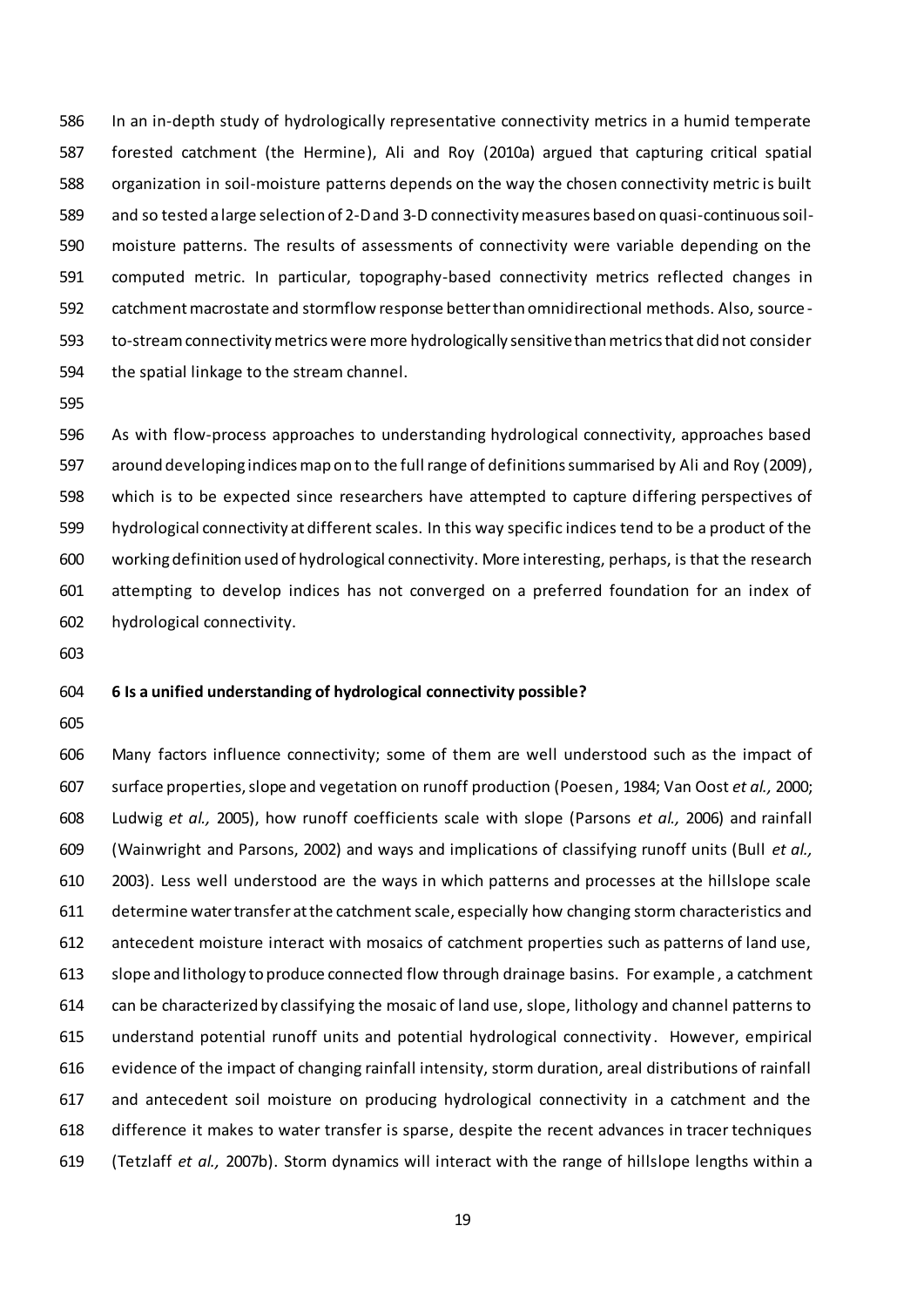catchment, which will either enable or disable connected flow for a particular storm event; a comprehensive understanding of this interaction has yet to emerge. These gaps in our knowledge prevent accurate and precise prediction of changing water transfers under climate and land-use change.

 A second key issue with the concept of hydrological connectivity is how it can be applied across and between environments. For the concept to be useful and a way forward to further our understanding of flow transfer and pathways at a range of scales, it must be relevant and/or flexible to be applicable across all environments. Some of the initial fundamental building blocks underpinning the concept were developed for both dryland and temperate areas (Western *et al*., 2005; Bracken and Croke, 2007), but many of the recent developments have arisen from research focused on small-scale, forested, humid-temperate environments (James and Roulet 2007, Tromp van Meerveld and McDonnell 2005, Ali and Roy 2010a). How do new developments in understanding apply to dramatically different environments such as drylands, colder regions or formally glaciated landscapes characterised by subdued topography? One initial assumption would be that since most flow is generated from surface runoff rather than subsurface mechanisms, it would be difficult to utilise the idea of 'fill and spill' in dryland basins. However, some dryland areas have perched aquifers and underlying confined layers which may operate in a similar manner to that identified in humid temperate catchments and will combine with surface runoff generation to produce connected areas of flow. Dryland researchers have also used the overtopping buck et analogy for spatially isolated soil patches for many years (Kirkby *et al.,* 2002). The idea of storage and how it operates is one key way of linking the mechanism and processes responsible for producing connections in flow in all environments (Ali *et al*., 2011). However, in drylands stores tend to fill from the top down, rather than the bottom up, so what appears to be a potential similarity between mechanism and processes between environments may lead to confusion because of underlying differences. The fill and spill hypothesis is however easily transferable to lake-dominated catchments and to the US and Canadian Prairie Pothole Region where topographic depressions can act as closed basins while filling up and then as stormflow transition zones when overs pilling (Spence, 2007; Spence and Hosler 2007; Shaw et al 2012).

 In ancient glaciated landscapes, such as large parts in Canada, Fennoscandia and the Scottish Highlands, the combination of complex drift distributions and topography determines soil hydrology which plays a key role in controlling catchment rainfall-runoff responses reflecting the interactions between climate, topography, parent material and land use (Soulsby et al., 2006). Field and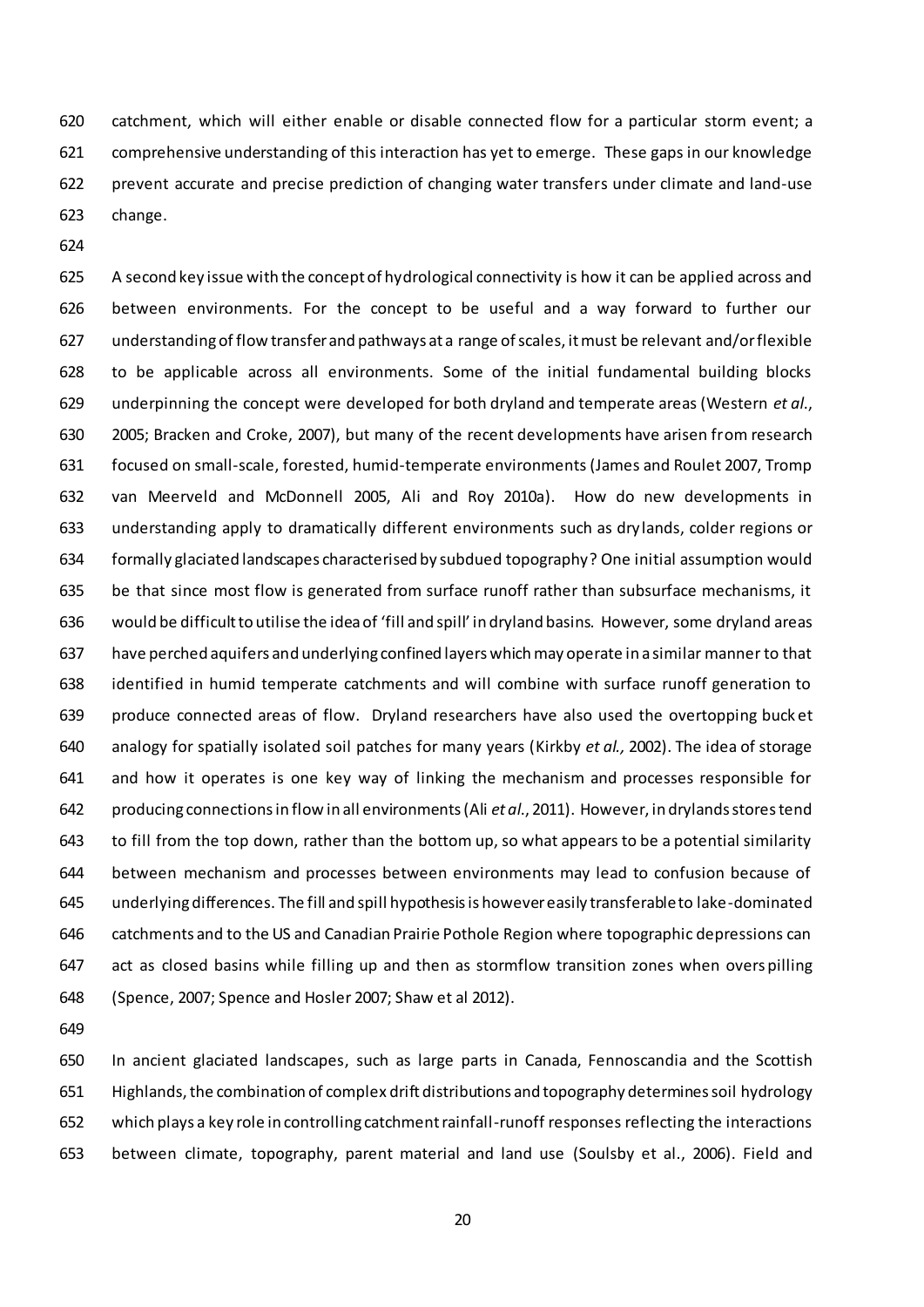modelling studies in such environments have shown that flatter, poorly drained areas on glacial drift deposits often result in the development of histosols where runoff is dominated by overland flow (Seibert et al., 2003; Soulsby et al., 2006). In such environments, dynamically expanding and contracting riparian saturation zones reflect catchment connectivity and control the generation of quick, near-surface runoff processes (Tetzlaff et al., 2007b; Birkel et al. 2010). These runoff mechanisms are dependent on the connections between the saturated areas and their surrounding hillslopes which can result in a highly non-linear hydrological response in relation to antecedent conditions. In regions with both limited topographic variations and relatively uniform soils it is the topology of landscape features adjacent to the channel network that is a strong driver for hydrological connectivity and response (Buttle, 2006). For example, Devito et al. (2005) advocate that topography be one of the last aspects considered when classifying runoff pathways in the boreal plain of Alberta, Canada. In this environment, precipitation is only slightly greater than evaporation, moisture deficits are seasonally prevalent, and the regional water table does not directly reflect the land surface as is common in wet environments.

 Similar rainfall inputs in similar antecedent conditions do not always yield the same outputs (Bracken *et al*., 2008; Ali *et al*., 2010;2011). Hence, characterising antecedent soil-moisture is not a sufficient characterisation of the antecedent conditions. This complexity highlights several points, among which is the possibility that our approachesto hydrological mechanisms are too simple with respect to the variety and complexity of the processes involved in different environments and that we impose known mechanisms as a framework to our understanding of catchment hydrology. In that respect, we have to diversify our approaches. Not only do we need research into hydrological connectivity across different environments but investigations have to be conducted in various basin types with different geology, soils and vegetation covers, as long as these data can be interpreted in light of a conceptual underpinning (Carey *et al*., 2010; McNamara *et al*., 2011). Vegetation is probably the most responsive element of catchment structure and forms an important interface with catchment function. Vegetation has a complex relationship with runoff production and is a major influence on hydrological connectivity at all scales (Bracken and Croke, 2007). Vegetation can influence water inputs and runoff through interception, formation of leaf litter and transpiration. Within ecology there has been a lot of research based on spatial variations in vegetation and how this is related to hydrological processes (Cammeraat and Imeson, 1999; Ludwig *et al.,* 2000;2005). Currently, most active research into understanding relevant processes and patterns is being undertaken in forested catchments with flow generation dominated by bedrock ( Panola and St Hilaire, Canada) or a confining layer (Hermine), although a notable exception is the Tarawarra catchment, Australia (Table 2). Some differences will be captured by working in catchments with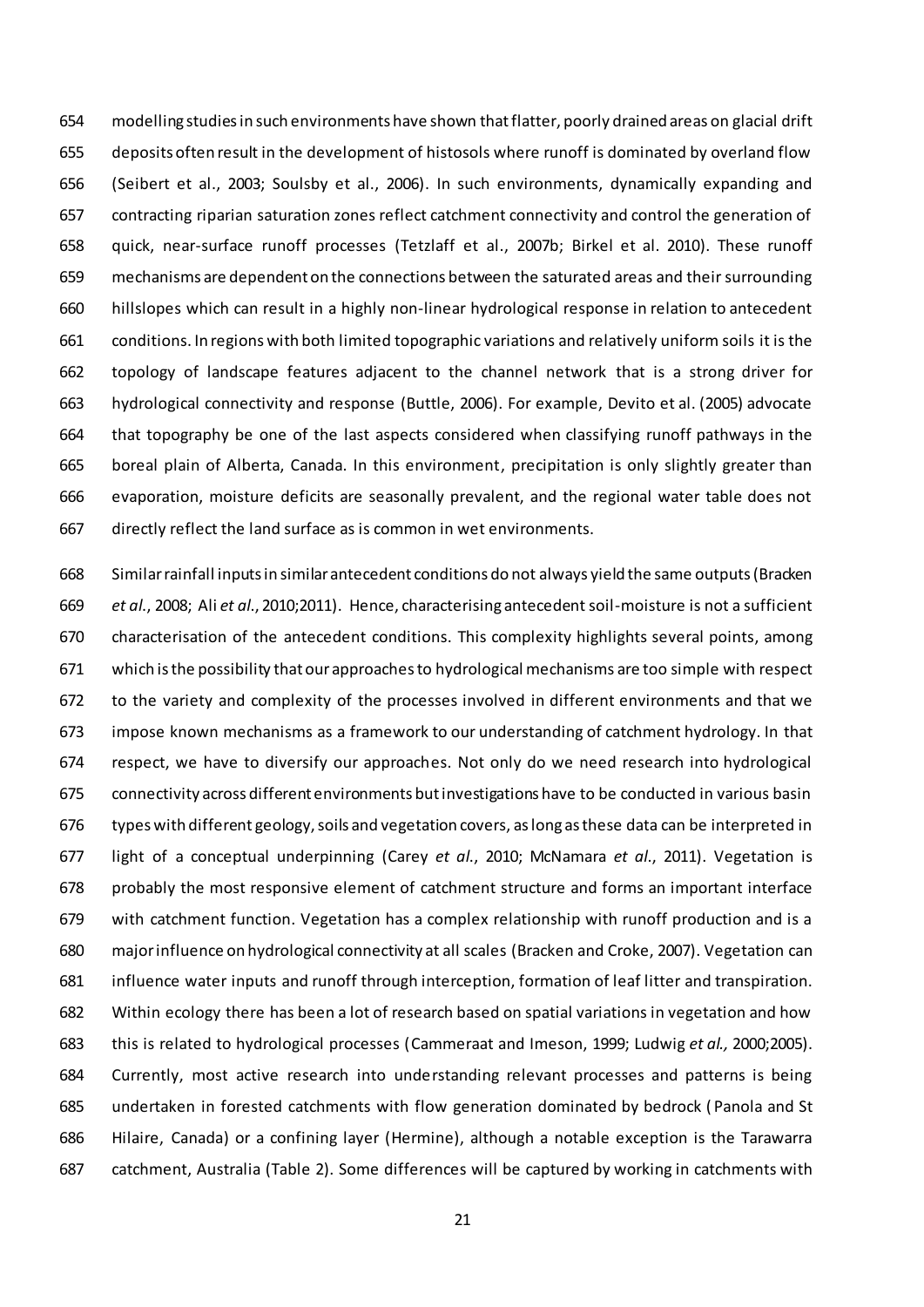different environmental characteristics, but we also need to establish whether mechanisms are similar for grassland catchments and other types of land covers. Several researchers have attempted to do this using numerical techniques to explore rainfall and catchment characteristics that influence the development of hydrological connections (e.g. Wainwright and Parsons 2002; Reaney *et al*., 2007; Muller *et al*., 2007; Hopp and McDonnell, 2009).

 A third issue is how the concept of hydrological connectivity works at different scales. Little research explicitly acknowledges the different scales over which hydrological connections are made and investigated (except, for example, Wainwright *et al*., 2011). Scale is directly linked to the methodological approach taken to collect empirical data (Table 3), which in turn is related to the questions being investigated. The studies producing the most exciting developments in thinking about the concept tend to be focused at the relatively small scale (<10 ha) (Table 2; Figure 1), especially in the use of soil moisture as a way in to understanding the production of connected flow (e.g. Grayson *et al*., 1997; Western *et al*., 1998; James and Roulet 2007; Tromp Van Meerveld and McDonnell 2006; Ali and Roy 2010b). Intense data collection has also been used at the plot scale in semi-arid areas to explore the interaction been rainfall and runoff, including the role of surface roughness, and how hydrological connections develop (Smith *et al*., 2010;2011). However, we need to initiate investigations to interrogate how overarching themes can be useful at a range of scales. Which aspects will work at different scales? For example it would be difficult to apply the lots of points approach to large catchments without significant technical developments and we do not yet understand the key drivers to connections, although we have some understanding of the factors influencing discharge production (e.g. Bull *et al*., 2000; Bracken and Croke, 2007). It may be better to attempt to determine an appropriate number of points using a considered sampling strategy as has been done with the characteristic soil-moisture-modelling (CASMM) sites methodology.

 The challenge of working across different environments and at a range of scales dictates that we need to find new ways of thinking and working in hydrology. If we remain bounded by established practices and existing ways of approaching runoff generation and flow production we may not be able to exploit the full potential of the concept of hydrological connectivity. It follows that we should evaluate current methodologies and practices in data collection. If we are able to capitalize on the excitement and momentum that currently exist around the concept of hydrological connectivity we need to develop new approaches to data collection and combine methods in new ways. We have been successful at using soil moisture as a surrogate for hydrological connectivity, but research has demonstrated that changes in the catchment hydrographs are not always explained 721 by the patterns of increasing soil moisture (Tromp van Meerveld and McDonnell, 2006). Research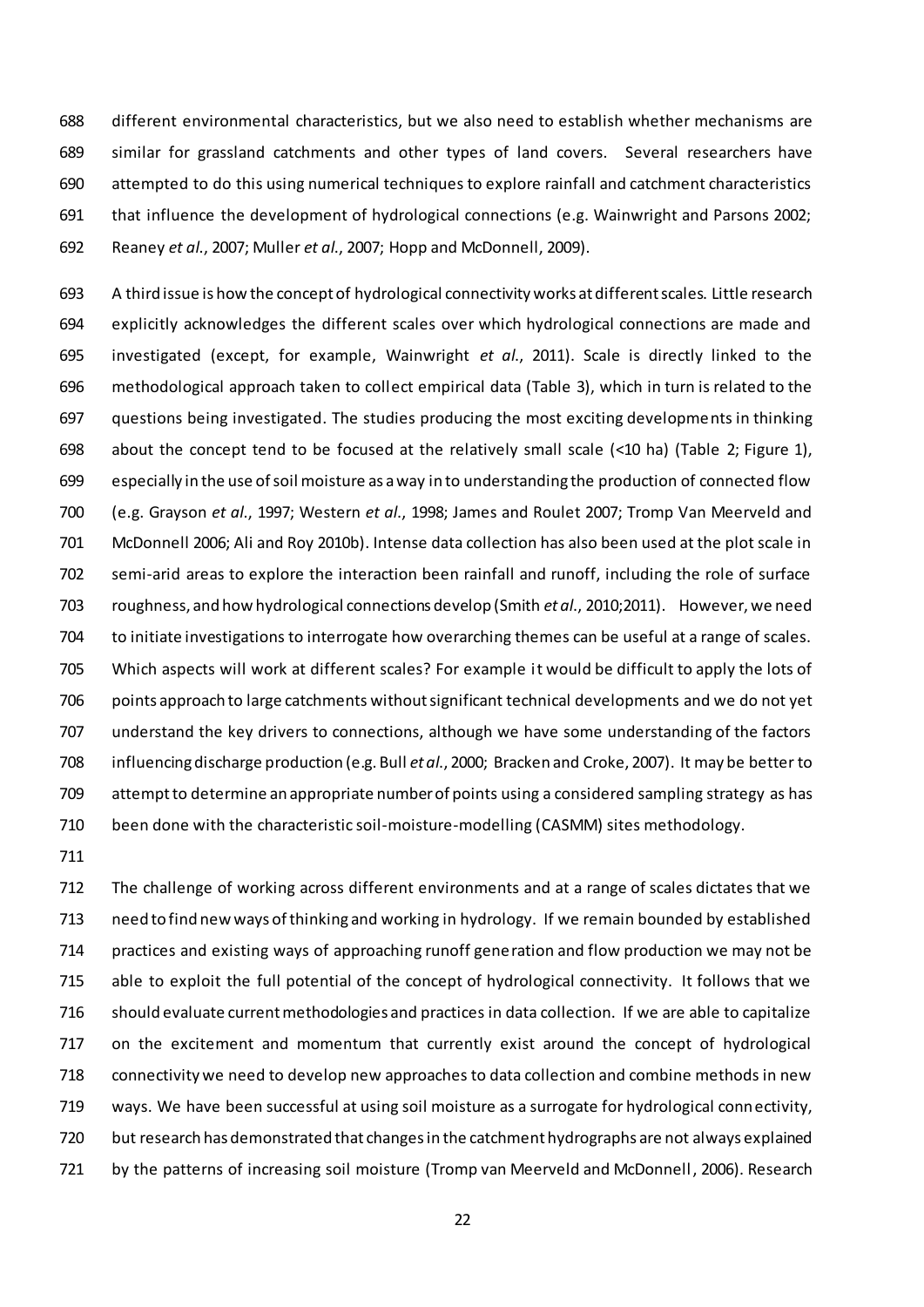has also questioned the appropriateness of using topography to determine flow paths and runoff connections for all catchments (Ambroise, 2004; Buttle, 2006). Thus two of most used conceptual foundations for interpreting landscape processes contributing to catchment runoff and connected flow may not be the most useful to further develop the concept of hydrological connectivity. We should further explore the synergies with other disciplines more fully, such as ecology, and also investigate the potential of remotely sensed data for understanding patterns and processes of hydrological connectivity at intermediate spatial scales.

 The fourth issue is that we still do not have a good understanding of the role of spatial and temporal variability in input rainfall and how this influences functional controls on hydrological connectivity. Numerical experiments have been used to test whether the temporal variability of rainfall intensity during a storm can cause a decrease in runoff coefficients with increasing slope length. Wainwright and Parsons (2002) demonstrated significant effects over even relatively short slope lengths with the scale dependency of measured runoff coefficients most sensitive to the rainfall variability. In semi- arid areas temporal fragmentation of high-intensity rainfall is important for determining the travel distances of overland flow and, hence, the amount of runoff that leaves the slope as discharge (Reaney *et al*., 2007). This research demonstrated that storms with similar amounts of high-intensity rainfall can produce very different amounts of discharge depending on the storm characteristics. It has also been shown that interactions between slope angle, soil depth and storm size can cause unexpected behaviour of hydrograph peak times as a result of the interplay between subsurface topography and the overlying soil mantle with its spatially varying soil-depth distribution (Hopp and McDonnell 2009). Ali *et al.* (2011) also underline the importance of understanding the role of rainfall by their recent paper on the River Dee in Scotland with results suggesting that the temporal variability in dominant flow paths is predominantly controlled by hydro-climatic conditions.

 However, we need more research into the role and influence of rainfall events on hydrological connectivity, especially the interaction between input of water to the system and emerging hydrological properties. Investigating the response to different hydrological events could be conceived as variance within storm versus variance of hydrological characteristics. This work needs to factor in the role of antecedent moisture conditions; a subject that benefits from a systematic approach to identify surrogate measures for soil water content. As surrogate measures are derived from rainfall data, we need to clarify the relevant temporal scales over which we cumulate rainfall for an adequate prediction of connectivity patterns and of hydrological responses to a given rainfall event. As shown by Ali and Roy (2010b) in the Hermine watershed, there is a wide range of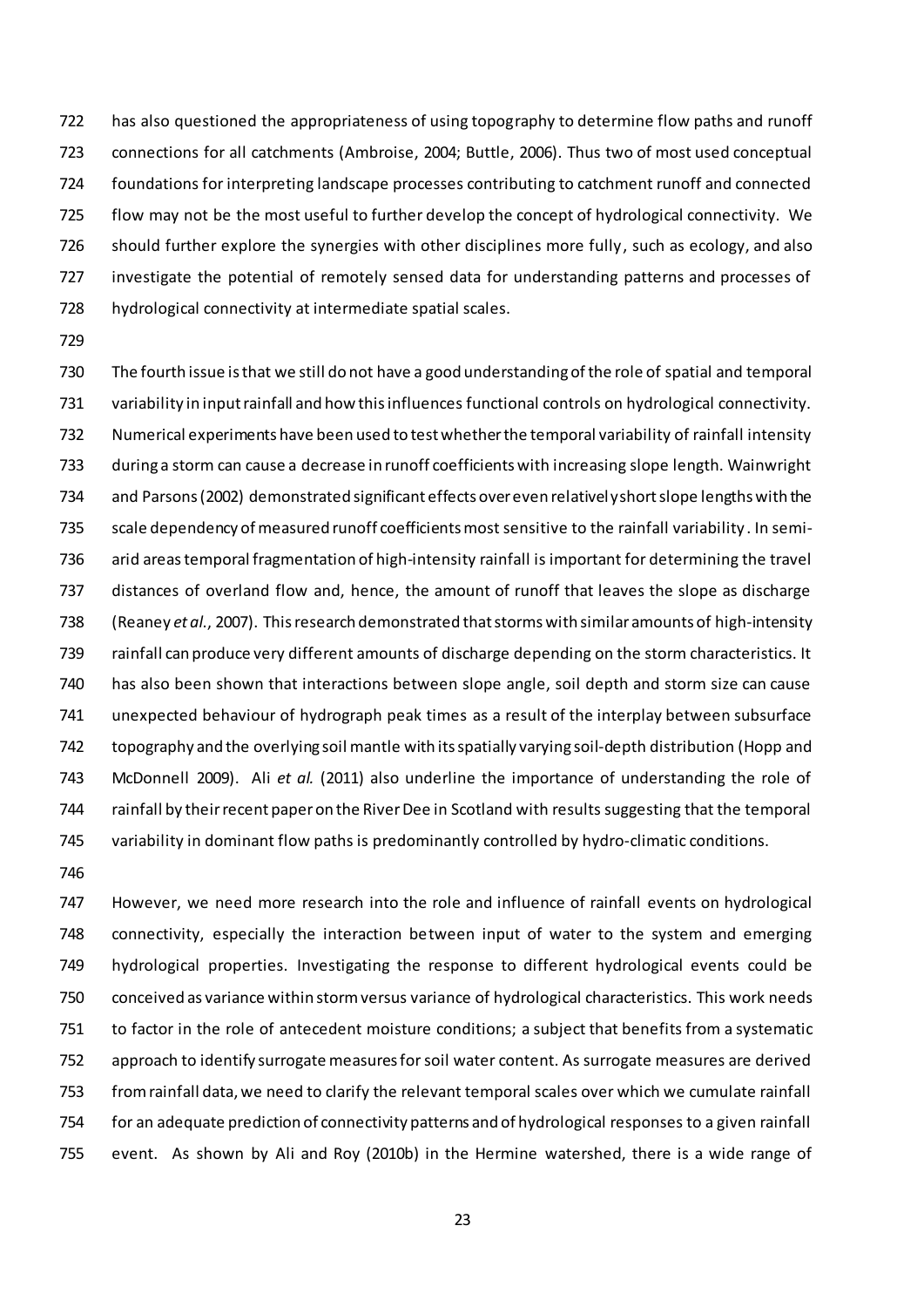potential models describing the relations between various surrogate measures of AMC and discharges at the outlet and an even more variable set of relationships between soil-moisture content at discrete locations within the watershed and AMC surrogates.

#### **7 Suggestions for future research**

 It is difficult to know the most suitable sampling strategy to capture the signals of hydrological connection, especially between basins and between environments, but also at larger spatial scales. Similar connectivity patterns in soil moisture do not necessarily lead to a similar hydrological response at the watershed outlet. This difference may be due to: i) variability in the permeability and saturation of the subsurface soil layers due to antecedent moisture conditions; or ii) different stream-flow generating processes that are not captured in the spatial sampling network; or iii) the combination of saturation with variation in ampunt and intensity of rainfall. We firmly believe that researchers working on hydrological connectivity should thus evaluate what, where and how we have developed our existing research approaches so that we can now come together to develop new ways of capturing process understandings of runoff production and water transfer. We should no longer rely on statistical criterion to determine when and where we sample, but be better guided by experimental criterion.

 One suggestion for future research is to move away from the use of topographic and soil-moisture indices to determine hydrological connections. One possible way to do so is to investigate how storage of water occurs in different catchments and how these stores fill up (or down) and link (or not) to produce (dis)connected flow. One empirical approach is to monitor changes in water-table level along a spatially dense network of wells or piezometers (e.g. Ali *et al*., 2011). If the depth to an impervious sublayer is known throughout the watershed, the simultaneous monitoring of the water- table levels at several points through a rainstorm is particularly instructive to identify the patterns of connectivity and to infer the zones of water storage in some environments. We should push for a concerted effort to initiate comparative experimental research across different environments and different sizes of basin (Tetzlaff *et al*., 2009; McNamara *et al*., 2011). We need to be imaginative and find a common thread that links the production of connected flow in these study areas and then develop appropriate methodologies so results and understandings can be compared across environments and basins of different size. For instance, monitoring spatial variations in the water table during the course of a rainfall event is suitable in small-scale, humid-temperate watersheds, but this methodology would not be suitable in drylands, permafrost regions or very large basins. We propose that approaches need to be comparable across environments and study basins to find a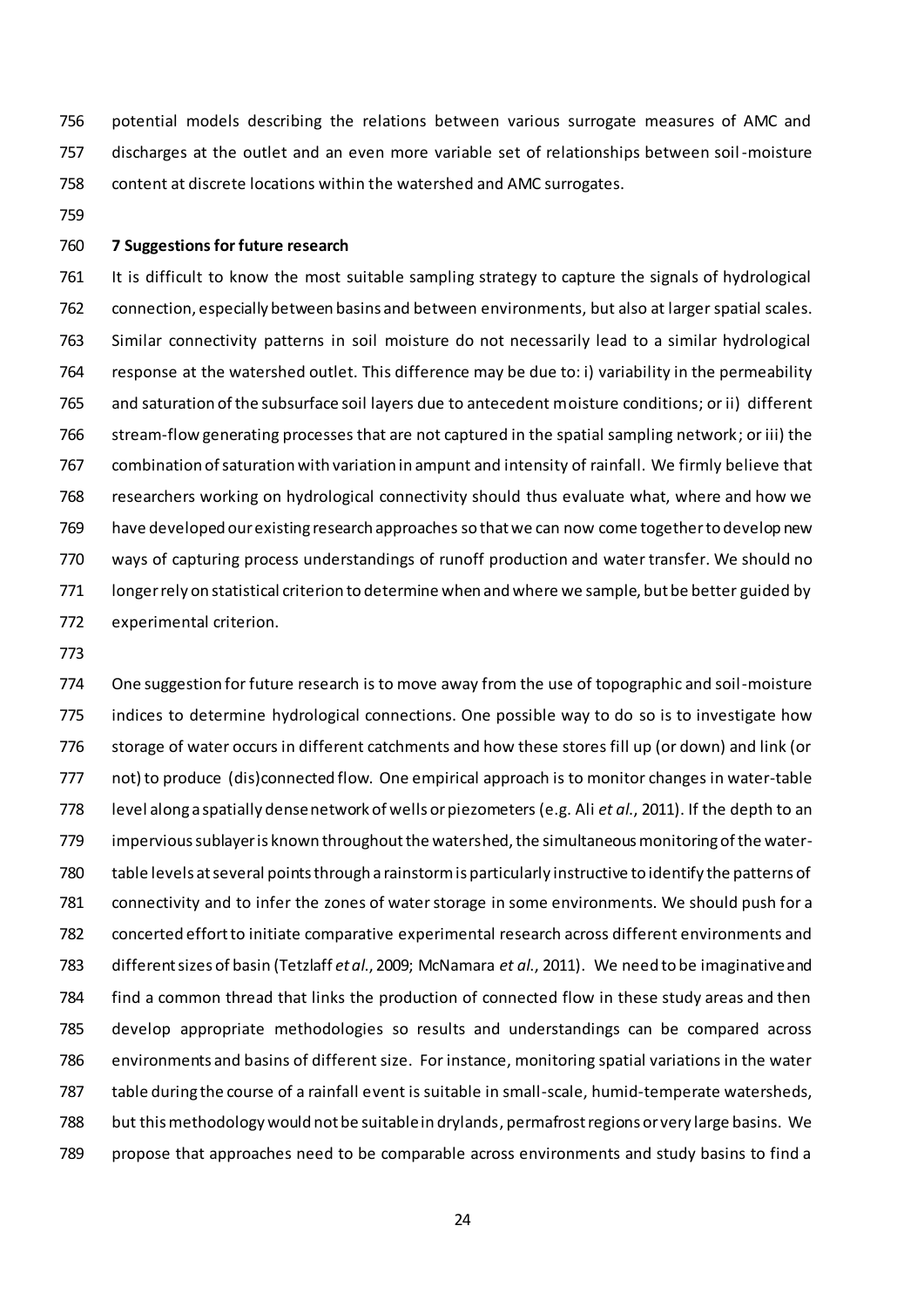common thread to understanding, exploring and using hydrological connectivity across a range of environments and at different scales to develop a workable and useful concept to further hydrology.

 Investigations into hydrological connectivity should take advantage of technical developments in monitoring equipment. For example, recent advances in sensor design offer an opportunity for affordable yet distributed datasets of surface water. Simple, cheap devices could be used to monitor ephemeral stream network expansion (Bhamjee and Lindsay, 2011) or the development and expansion of areas of disconnected surface flows over small catchments. Blash *et al.* (2002), Goulsbra *et al. (*2009) and Bhamjee and Lindsay (2011) document the design of cheap electrical resistance sensors suitable for distributed field deployment. These devices are capable of detecting water at the soil surface. Where deployed at different levels they could be used to constrain water height; alternatively, they could be deployed alongside simple crest-stage measurement devices (Bracken and Kirkby, 2005). Electrical resistance sensors could provide distributed data for indicator 803 metrics of connectivity (using a simple wet/dry threshold) analogous to those developed for soil- moisture measurements although this may encourage a technology rather than process led course of research. An advantage of obtaining surface flow datasets is that they facilitate comparison between observed patterns of surface water and topographic signatures of such flow development (e.g. the Morphological Runoff Zones of Bracken and Kirkby, 2005) which, alongside simple laboratory erosion experiments and field mapping, could yield still further insight into the spatial patterns of catchment response and emerging patterns and similarity at the catchment scale.

 In conjunction with technological developments, environmental and isotopic tracers are a powerful tool to enhance our understanding of hydrological connectivity as an important means of separating stream flow into different temporal sources of flow contribution within catchments (Soulsby et al., 2003; Tetzlaff et al., 2007b). They can reveal the integration of smaller-scale hydrological processes that underpin signatures of catchment response at larger spatial scales (Soulsby et al. 2006). Generally, tracers are useful tools for characterizing and understanding complex flow through 817 catchments, soils, channels, over land surfaces, and through hillslopes and aquifers (Buttle et al., 1998). Using environmental tracers to assess hydrological characteristics hasthe advantage that less *a priori* information is required (e.g. head gradients, hydraulic conductivity fields and porosities) and 820 the results integrate physical heterogeneity providing a useful tool for calibrating more detailed conceptual or numerical models(e.g. Maloszewski and Zuber, 1993; Fenicia et al., 2008; Birkel et al. 2011). One common technique employing tracers is the use of input-output dynamics of 823 conservative isotopic tracers for estimating the travel time of water through catchments which is the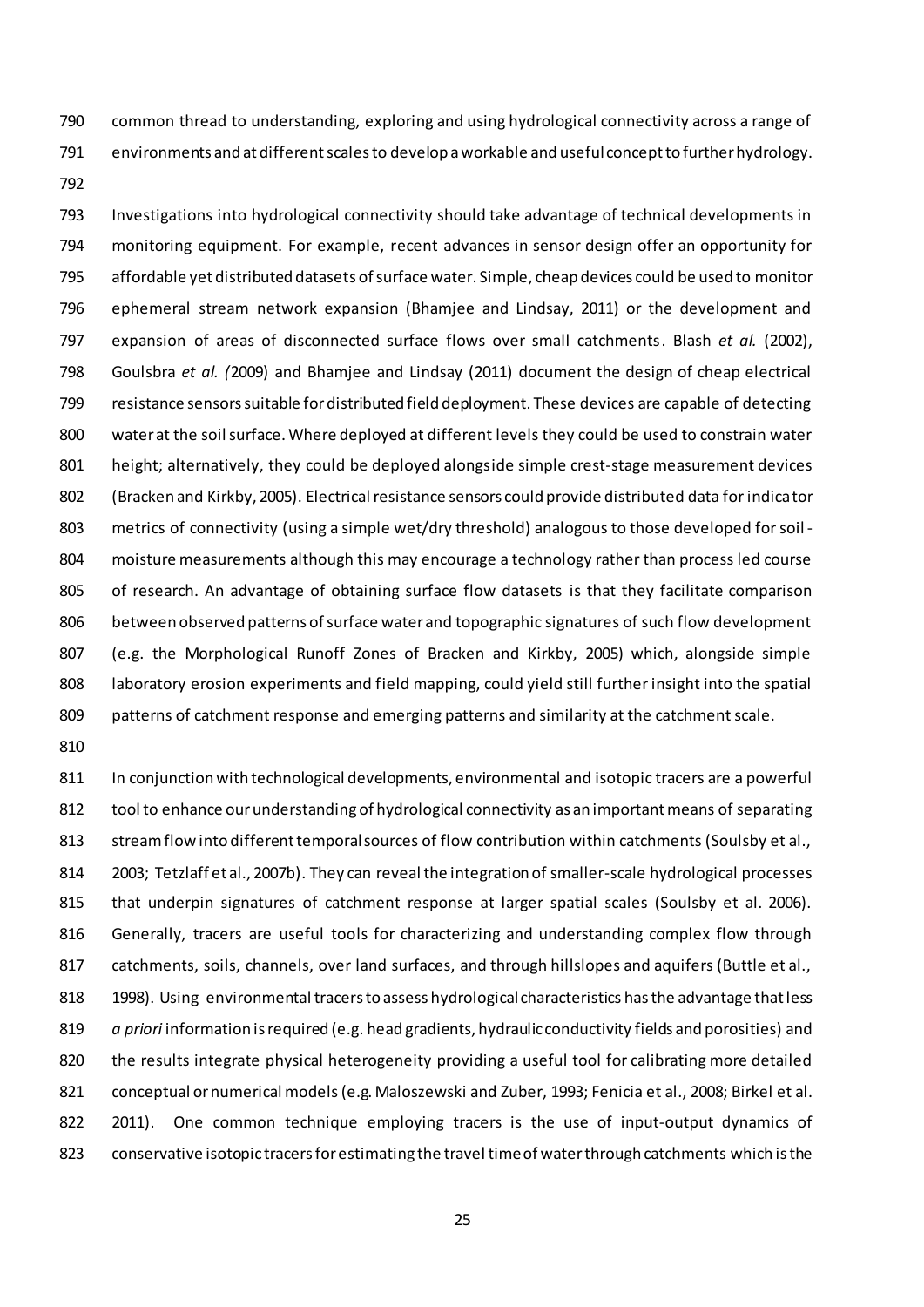824 time it takes from when water enters a catchment to when it exits a catchment as stream discharge at an outlet of a catchment (Etcheverry and Perrochet, 2000; Soulsby et al., 2004; McGuire and McDonnell, 2006; Kirchner *et al*., 2010). Transit times provide information on flow paths, storage, release and chemical quality of water and integrate various catchment functions and processes (McDonnell et al., 2010; Soulsby et al., 2011).

 Developments in remote sensing technology should also be harnessed and may be particularly useful to aid with scaling up process capture. For instance LIDAR could be used to track fine -scale detention storage or to monitor vegetation patterns and understand the interplay with processes responsible for producing hydrological connectivity (e.g. Hwang *et al.* 2012). An exciting possibilityis the potential to develop hybrid approaches utilising developments in a range of technolgoes together to achieve a better approximation of process.

#### **8 Conclusions**

836 It is timely for researchers studying hydrological connectivity to reflect on the way in which we approach, conceptualise and implement our research design. For instance spatial soil moisture patterns not dot always reflect the hydrological connections being made, highlighting that sometimes our assumptions are not always correct, nor applicable across all catchments and environments. In this paper we have classified the research around hydrological connectivity into 841 five broad themes based on: i) soil moisture; ii) flow processes; iii) terrain; iv) models and; v) indices. 842 These divisions reflect both the definition used of hydrological connectivity, which in turn tends to dictate the researcher's conceptualisation and methodology. The key and novel outcome of the 844 analysis presented in this paper is that we need to focus future research much strongly on attempting to capture the processes responsible for and controlling hydrological connectivity. This notion cuts across all themes. Process is a widely used term and process capture is the fundamental aspiration of most researchers, but we do not think that we are always doing this to the best of our 848 abilities, which is often exacerbated by need for practical and achievable sampling (e.g. measurement approach and scale). This paper highlights that flow process hydrological connectivity 850 lends itself most closely to capture the process. Yet we need to evaluate how the characteristic and attributes of the catchment that we measure, or model, lend themselves to inference and extrapolation about process. We should ensure at a minimum that we capture data from which we can infer process, rather than potential process and make sure that criterions we use in our research are experimental rather than statistical.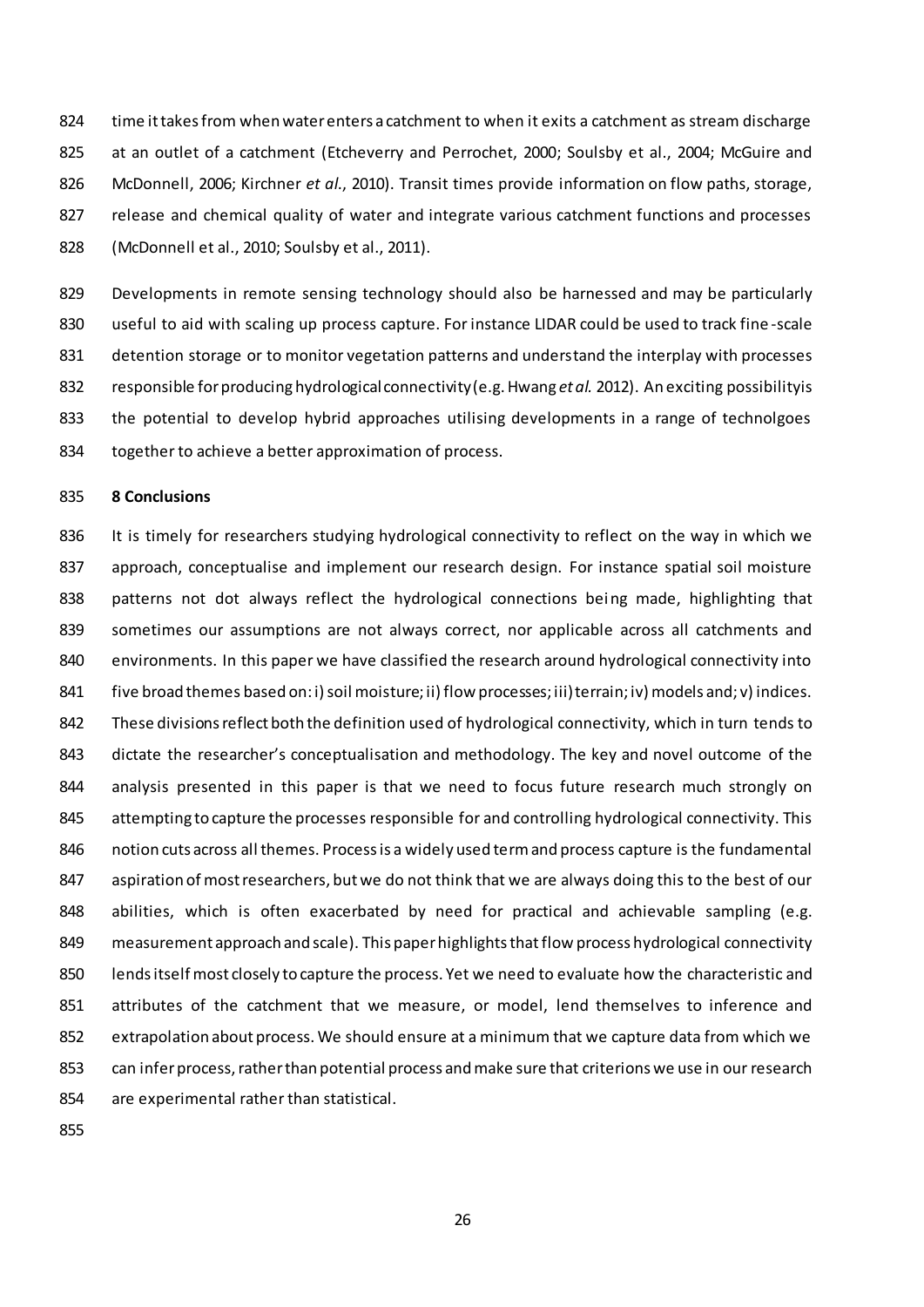To conclude, we need to develop our knowledge of hydrological connectivity using a range of techniques with a common understanding between researchers with varying perspectives, and to communicate effectively with those responsible for land management. The analysis of research and new thinking presented in this paper has led to the identification of a number of key suggestions as follows:

861 1) Research around hydrological connectivity can be linked to the researchers themselves and 862 the approach and techniques that they employ to investigate the concept. 2) There is some interlinkage between groups undertaking research into hydrological connectivity, but often in terms of location and methods; conceptual approaches remain separate. 3) There is little overlap between methods used to gather empirical data on hydrological connectivity which has led to implicit relationships between the definitions used, perspective of the researcher and measurement techniques employed. 869 4) There is confusion about the terms used to classify approaches such as structural and functional hydrological connectivity. 871 5) To ascertain the future usefulness of the concept comparative research using multiple methods and definitions needs to be developed. 6) We propose the term 'process-based' hydrological connectivity as a more readily understandable phrase than functional connectivity to convey how spatial patterns of catchment characteristics interact with processes to produce connected flow and hence water transfer. 7) Comparative inter-site research across different environments, vegetation and scales of basins is also necessary to study a range of mechanisms and processes of runoff production 879 to inform our understandings. 880 80 By The research community should focus on developing research around better understanding 'process-based' measurements to enable comparisons approaches and indices in different 882 locations. In striving to capture the evolutionary dynamics of runoff production and the development of connected pathways of flow we need to move away from solely terrain based characteristics and move towards flow based studies and hybrid studies, reflecting on trying to capture the process as best as possible. 886 9) New sensors and field techniques provide excellent opportunities to understand processes 887 of hydrological connectivity in new ways.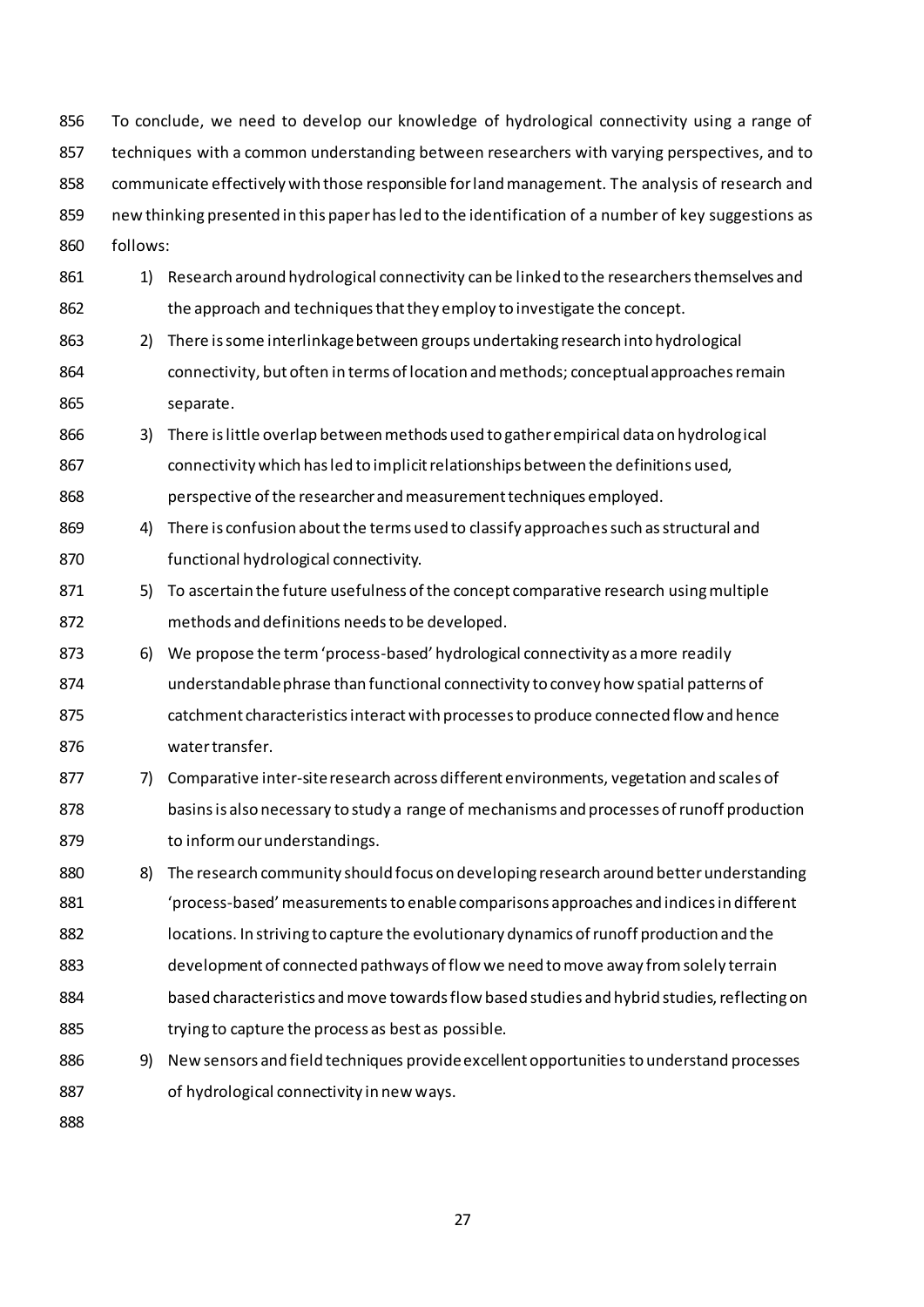889 We hope that these suggestions can form the bases for further discussion and a foundation to develop the concept of hydrological connectivity still further. Environmental management is one area of policy implementation that is both complex and dynamic requiring the engagement of a range of practitioners with overlapping and multiple objectives (Fish *et al.* 2010). A better understanding of process-based connectivity at multiple timescales will support more holistic and joined-up thinking about how and when to intervene in catchment processes to encourage (dis-) connectivity.

## **9 Acknowledgements**

 This paper was developed from discussions held at a meeting in Durham in April 2011, funded by the Catchment Hillslope and Rivers Research Group, Department of Geography, Durham University. We would also like to thank Laura Turnbull for the useful comments she made on a draft of this manuscript.

#### **10 References**

- Abrahams, A.D., Parsons A.J. and Luk, S.H. 1986. Field measurement of the velocity of overland flow using dye tracing. *Earth Surface Processes Landforms*, 11: 653–657.
- Ali, G.A., and A.G. Roy 2009. Revisiting hydrologic sampling strategies for an accurate assessment of hydrologic connectivity in humid temperate systems. *Geography Compass* 3: 350–374.
- Ali, G.A., and A.G. Roy 2010a. Shopping for hydrologically representative connectivity metrics in a humid temperate forested catchment. *Water Resources Research* 46: W12544.
- Ali, G.A., and Roy, A.G. 2010b. A case study on the use of appropriate surrogates for antecedent moisture conditions (AMCs). *Hydrology and Earth System Sciences*, 14: 1843-1861.
- Ali, G.A., Roy, A.G., Turmel, M.C. and Courchesne, F. 2010. Multivariate analysis as a tool to infer hydrologic response types and controlling variables in a humid temperate catchment. *Hydrological Processes,* 24: 2912–2923.
- Ali, G.A., L'Heureux, C., Roy, A.G., Turmel, M.C. and Courchesne, F. 2011. Linking spatial patterns of perched groundwater storage and stormflow generation processes in a headwater forested catchment *Hydrological Processes*, 25(25): 3843-3857, doi: 10.1002/hyp.8238.
- Ali, G., Tetzlaff, D., Soulsby C. and McDonnell, J.J. 2011. Topographic, pedologic and climate interactions influencing streamflow generation at multiple catchment scales. *Hydrological Processes,* DOI: 10.1002/hyp.8416.
- Ambroise, B. 2004. Variable active versus contributing areas or periods: a necessary distinction. *Hydrological Processes,* 18: 1149 – 1155.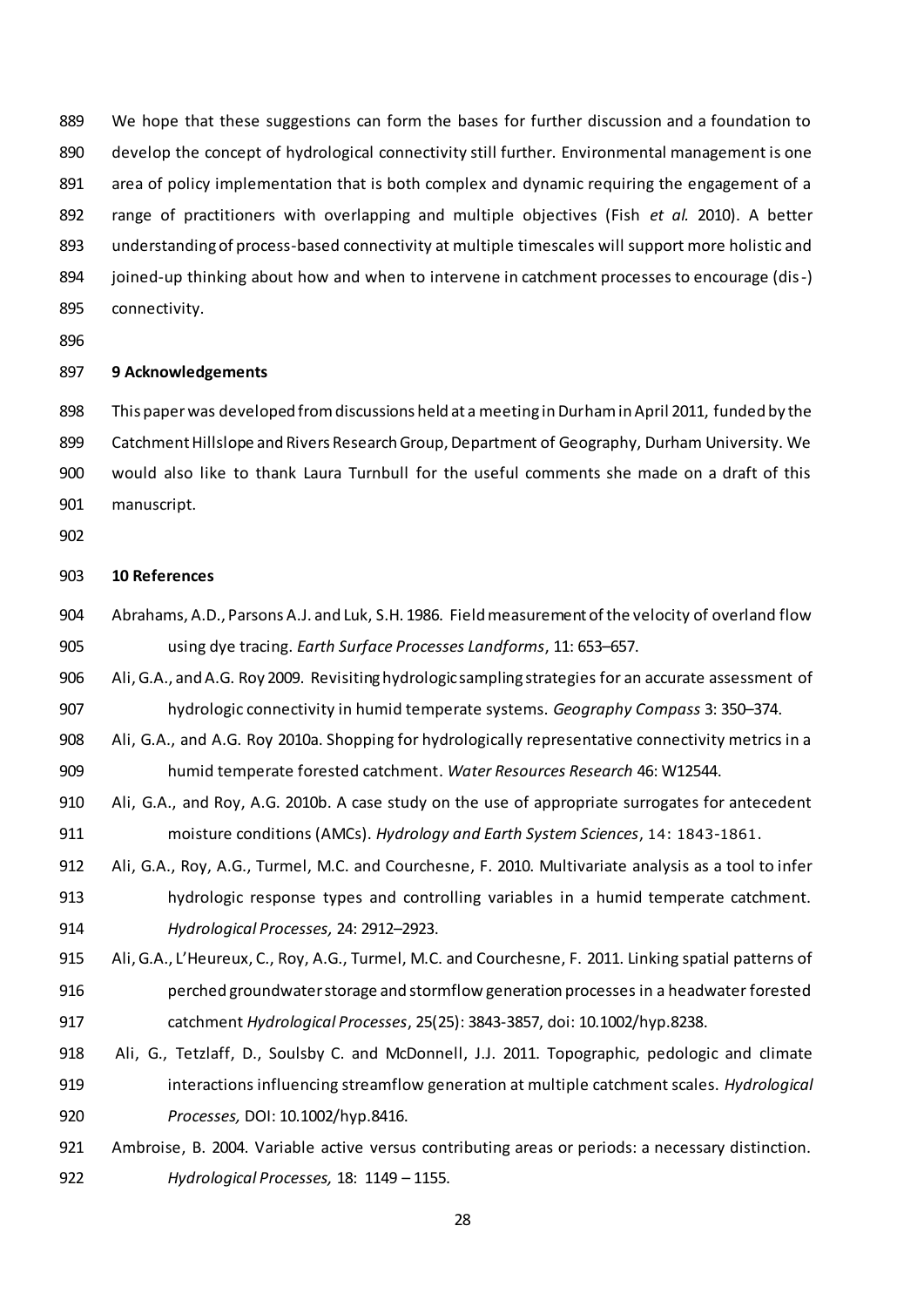- Antoine, M., Javaux, M. and Bielders, C. 2009. What indicators can capture runoff relevant connectivity properties of the micro-topography at the plot scale? *Advances in Water Resources,* 32: 1297-1310.
- Beasley, D. B., Huggins, L. F. and Monke, E. J. 1980. ANSWERS A model for watershed planning, *Transactions of the American Society of AgriculturalEngineers*, 23: 938– 944.

Betson, R.P. 1964. What is watershed runoff? *Journal of Geophysical Research* 69: 1541–1552.

- Beven, K. 1997. Topmodel: a critique. *Hydrological Processes*, **11**: 1069-1085.
- Beven, K.J. and Kirkby, M.J. 1979. A physically-based, variable contributing area model of basin hydrology, *Hydrological Sciences Bulletin,* 24: 43–69.
- Birkel, C., Tetzlaff, D., Dunn, S.M., Soulsby, C. 2010. Towards simple dynamic process conceptualization in rainfall runoff models using multi-criteria calibration and tracers in temperate, upland catchments. *Hydrological Processes*, 24: 260-275.
- Bhamjee, R. and Lindsay, J.B. 2011. Ephemeral stream sensor design using state loggers. *Hydrology and Earth System Sciences,* 15: 1009−1021.
- Blackwell, M. S. A., Hogan, D.V. and Maltby, E. 1999. The use of conventionally and alternatively located buffer zones for the removal of nitrate from diffuse agricultural run-off.*Water Science and Technology*, 39: 157– 164.
- Blasch, K.W., Ferré, T.P.A., Christensen, A.H. and Hoffman, J.P. 2002. New field method to determine streamflow timing using electrical resistance sensors. *Vadose Zone Journal,* 1: 289– 299.
- Borselli, L., P. Cassi, et al. 2008. Prolegomena to sediment and flow connectivity in the landscape: A GIS and field numerical assessment. *Catena*, 75: 268-277.
- Bracken, L.J. and Croke, J. 2007. The concept of hydrological connectivity and its contribution to understanding runoff dominated geomorphic systems. *Hydrological Processes,* 21: 1749−1763.
- Bracken, L.J. and Kirkby, M.J. 2005. Differences in hillslope runoff and sediment transport rates within two semi-arid catchments in southeast Spain. *Geomorphology* 68: 183–200.
- Bracken L.J., N.J. Cox and Shannon, J. 2008. The relationship between rainfall inputs and flood generation in south-east Spain. *Hydrological Processes* 22: 683−696.
- Brocca, L., Melone, F, Moramarco, T., and Singh, V. P. 2009. Assimilation of Observed Soil Moisture Data in Storm Rainfall-Runoff Modelling. *Journal of Hydrologic Engineering,* 14: 153-165.
- Buda, A.R., Kleinman, P.J.A. et al. 2009. Factors influencing surface runoff generation from two agricultural hillslopes in central Pennsylvania. *Hydrological Processes,* 23: 1295-1312.
- Bull, L.J., Kirkby, M.J., Shannon,J. and Hooke J. 2000. The variation in estimated discharge in relation to the location of storm cells in South East Spain. *Catena,* 38: 191-209.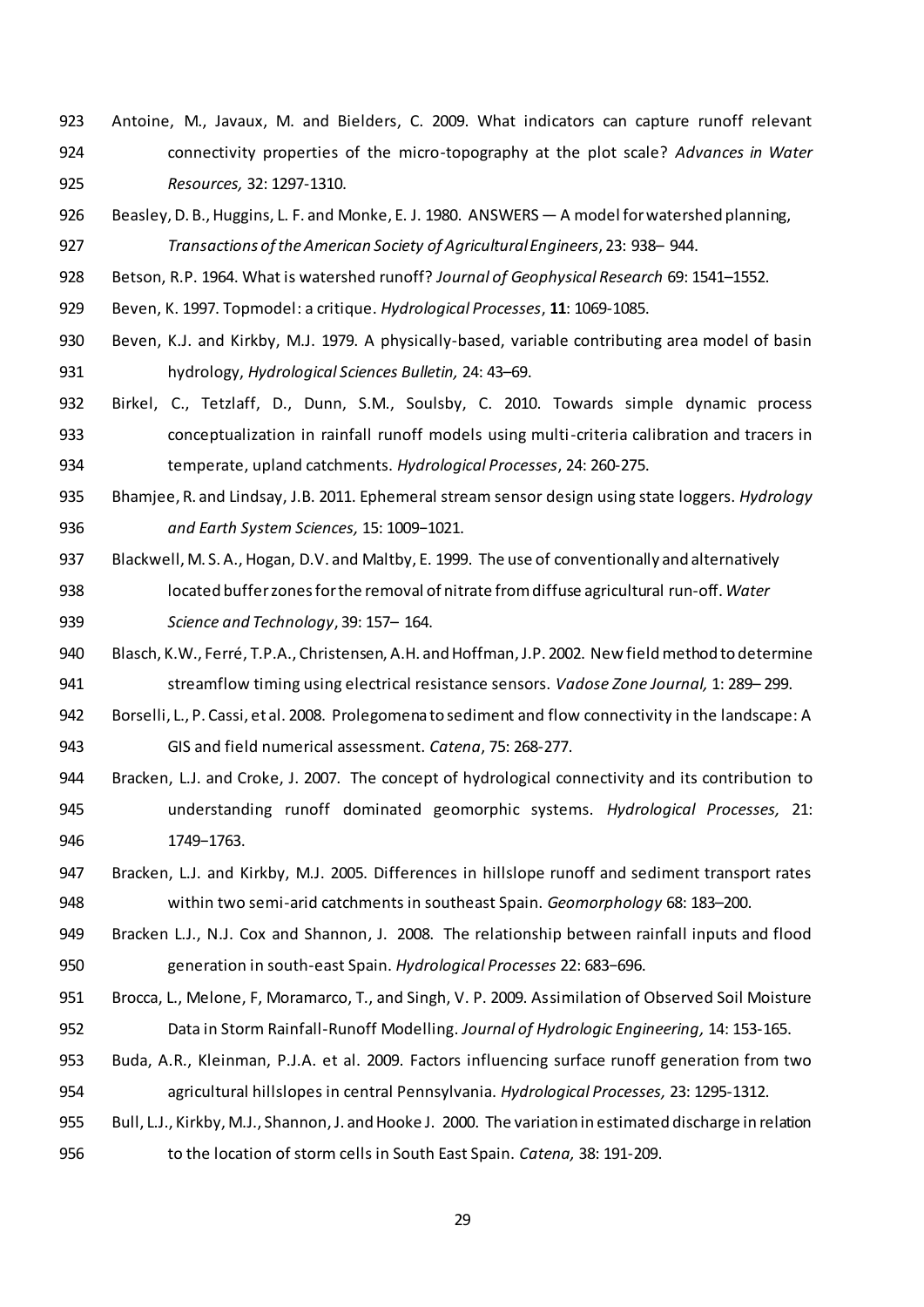- Bull, L.J., Kirkby, M.J., Shannon, J. and Dunsford, H. 2003. Predicting Hydrological Similar Surfaces (HYSS) in semi-arid environments. *Advances in Monitoring and Modelling,* 1(2): 1-26.
- Buttle, J.M. 1998. Fundamentals of small catchment hydrology. In: Isotope tracers in catchment

hydrology, Edited by Kendall, C. and McDonnell. J.J. Elsevier.

- $\;\;\;\;\;$  Buttle, J.M. 2006. Mapping first order controls on streamflow from drainage basins: The T $^3$  template. *Hydrological Processes,* 20: 3415-3422*.*
- Callow, J.N. and Smettem, K.R. J. 2009. The effect of farm dams and constructed banks on hydrologic connectivity and runoff estimation in agricultural landscapes. *Environmental Modelling & Software*, 24: 959-968.
- Cammeraat, L.H. 2002. A review of two strongly contrasting geomorphological systems within the context of scale. *Earth Surface Processes and Landforms*, 27: 1201-1222.
- Cammeraat, L.H., Imeson, A.C. 1999. The significance of soil-vegetation patterns following land abandonment and fire in Spain. *Catena*, 37: 107-127.
- Carey, S.K., Tetzlaff, D., Seibert, J., Soulsby, C., Buttle, J., Laudon, H., McDonnell. J., McGuire, K., Caissie,D., Shanley,J., Kennedy, M., Devito, K., and Pomeroy J.W. 2010. Inter-comparison of hydro-climatic regimes across northern catchments: synchronicity, resistance and resilience. *Hydrological Processes,* 24: 3591–3602.
- Creed, I. F., and Band. L.E. 1998. Exploring functional similarity in the export of Nitrate-N from forested catchments: a mechanistic modelling approach. *Water Resources Research,* 34: 3079–3093.
- Croke, J. C. and Hairsine, P. B. 2006. Sediment delivery in managed forests: a review. *Environmental Reviews*, 14: 59-87.
- Croke, J., Mockler, S. et al. 2005. Sediment concentration changes in runoff pathways from a forest road network and the resultant spatial pattern of catchment connectivity. *Geomorphology*, 68(3-4): 257-268.
- De Roo, A. P. J., and Jetten, V. G. 1999. Calibrating and validating the LISEM model for two data sets from the Netherlands and South Africa. *Catena,* 37: 477– 493.
- Detty J.M. and McGuire K,J. 2010. Topographic controls on shallow groundwater dynamics: implications of hydrologic connectivity between hillslopes and riparian zones in a till mantled catchment. *Hydrological Processes*, 24(16): 2222-2236**.**
- Devito, K., Creek. I., Gan,T., Mendoza, C., Petrone, R., Silins, U., Smerdon, B. 2005. A framework for broad-scale classification of hydrologic response units on the Boreal Plain: is topography the last thing to consider? *Hydrological Processes*, 19: 1705-1714.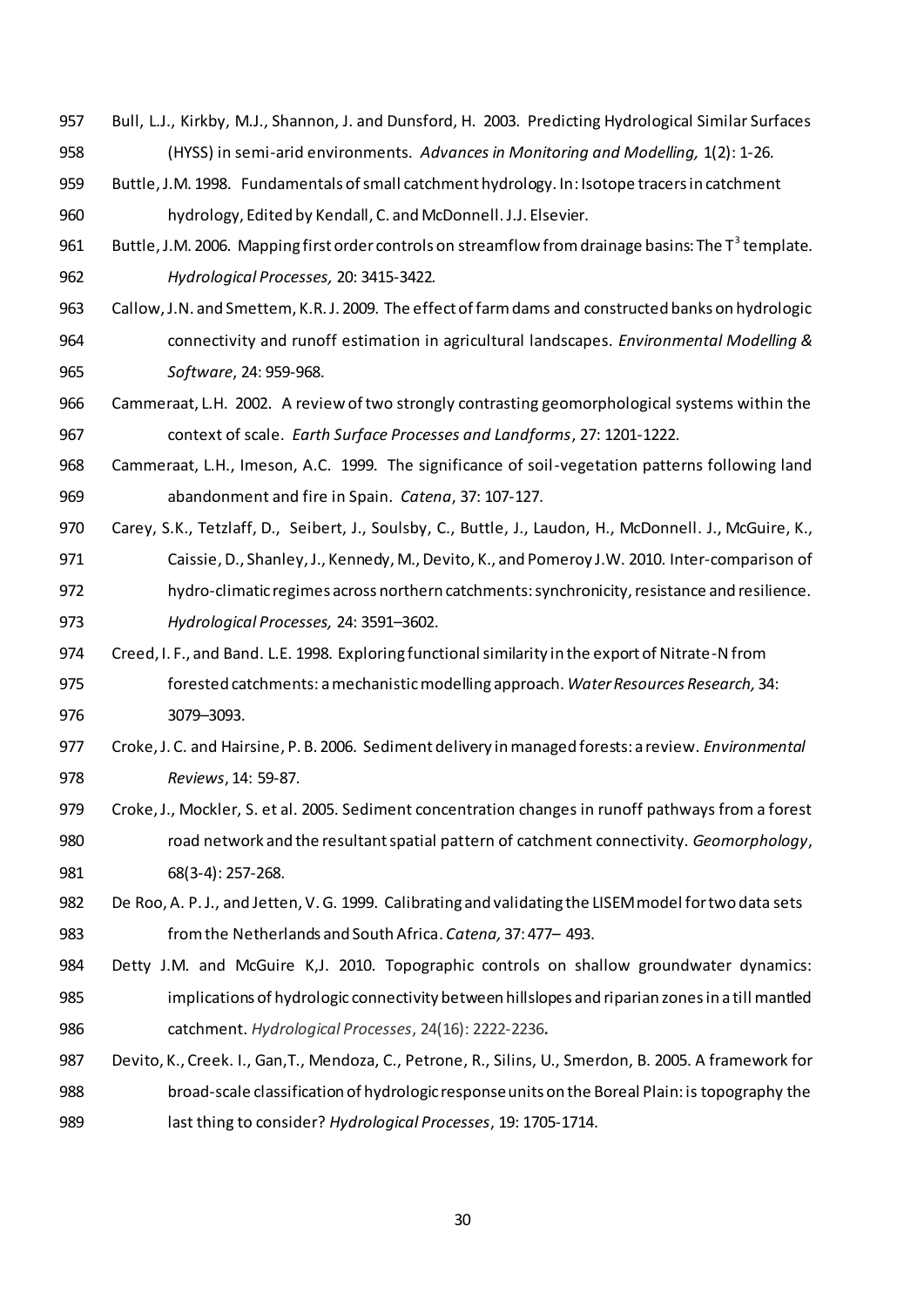- Etcheverry, D., Perrochet, P. 2000. Direct simulation of groundwater transit-time distributions using the reservoir theory. *Hydrogeology Journal*, 8(2): 200-208.
- Fenicia, F., McDonnell, J. J. and Savenije, H.H.G. 2008. Learning from model improvement: On the contribution of complementary data to process understanding, *Water Resources Research*, 44: W06419, doi:10.1029/2007WR006386.
- Fish, R.D., Ioris, A.A.R., Watson, N.M. 2010. Integrating water and agricultural management: collaborative governance for a complex policy problem. *Science of the Total Environment* 408: 5623-5630.
- Freeman, M.C., Pringle, C.M., and Jackson, R.C. 2007. Hydraulic connectivity and the contribution of stream headwaters to ecological integrity at regional scales. *Journal of the American Water Resources Association,* 43(1), 5-14*.*
- Gomi, T., R.C. Sidle, S. Miyata, K. Kosugi, and Onda, Y. 2008. Dynamic runoff connectivity of overland flow on steep forested hillslopes: Scale effects and runoff transfer. *Water Resources Research,* 44: W08411.
- Goulsbra, C.S., Lindsay, J.B. and Evans, M.G. 2009. A new approach to the application of electrical resistance sensors to measuring the onset of ephemeral streamflow in wetland environments. *Water Resources Research*, 45: W09501.
- Grayson, R.B., A.W. Western, F.H.S. Chiew, and Blöschl, G. 1997. Preferred states in spatial soil moisture patterns: local and nonlocal controls. *Water Resources Research,* 33: 2897-2908.
- Hairsine, P. B., Croke, J. C. Matthews, H. Fogarty, P. and Mockler, S. P. 2002. Modelling plumes of overland flow from roads and logging tracks. *Hydrological Processes,* 16: 2311–2327.
- Hewlett, J.D. and Hibbert, A.R. 1967. Factors affecting the response of small watersheds to
- precipitation in humid areas. In W.E. Sopper and H.W. Lull (eds) *Forest Hydrology*, 345–360, Pergamon Press, New York.
- Hooke, J. 2003. Coarse sediment connectivity in river channel systems: a conceptual framework and methodology. *Geomorphology*, 56: 79-94.
- Hopp, L. and McDonnell, J.J. 2009. Connectivity at the hillslope scale: Identifying interactions between storm size, bedrock permeability, slope angle and soil depth. *Journal of Hydrology*, 376: 378-391.
- Hwang, T., Band, L.E., Vose, J.M. and Tague, C. 2012. Ecosystem processes at the watershed scale: Hydrologic vegetation gradient as an indicator for lateral hydrologic connectivity of headwater catchments. Water Resources Research: 48, Article Number: W06514.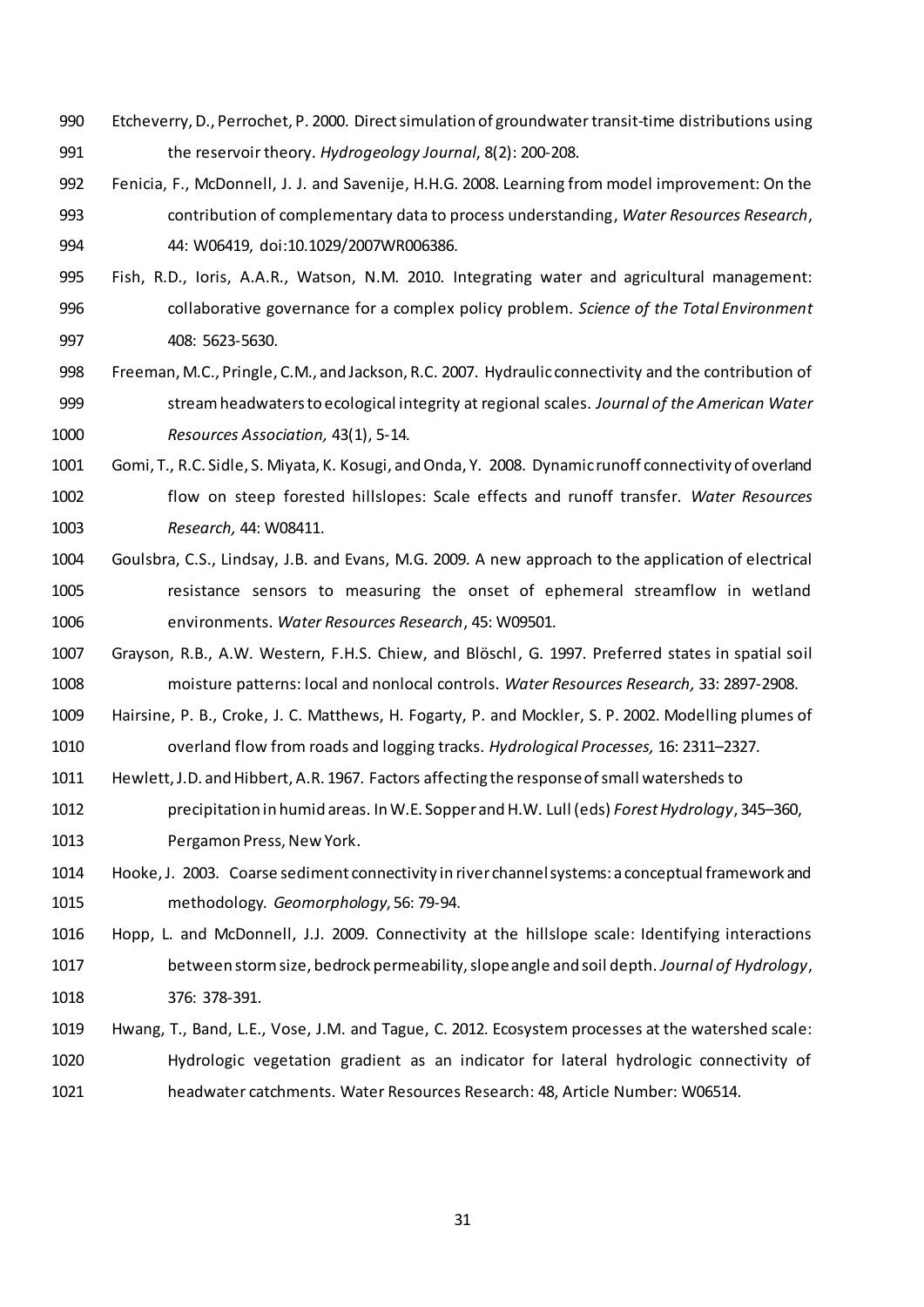- James, A.L., and Roulet, N.T. 2007. Investigating hydrologic connectivity and its association with threshold change in runoff response in a temperate forested watershed. *Hydrological Processes* 21: 3391–3408.
- Jencso, K. G., and B. L. McGlynn. 2011. Hierarchical controls on runoff generation: Topographically driven hydrologic connectivity, geology, and vegetation. Water Resources Research, 47: Article Number: W11527 DOI: 10.1029/2011WR010666.
- 
- Jencso, K. G., McGlynn, B. L. et al. 2009. Hydrologic connectivity between landscapes and streams: Transferring reach-and plot-scale understanding to the catchment scale. *Water Resources Research* 45.
- Jencso, K.G., McGlynn, B.L. et al. 2010. Hillslope hydrologic connectivity controls riparian groundwater turnover: Implications of catchment structure for riparian buffering and stream water sources. *Water Resources Research,* 46.
- Johnes, P.J., and Heathwaite, A. L. 1997. Modelling the impact on water quality of land use change in agricultural catchments.*HydrologicalProcesses,* 11: 269– 286.
- Kidron, G.J. 2011. Runoff generation and sediment yield on homogeneous dune slopes: scale effect and implications for analysis. *Earth Surface Landforms and Processes*, 36(13): 1809-1824.
- Kirchner JW, Tetzlaff D, Soulsby C. 2010. Comparing chloride and water isotopes as hydrological tracers in two Scottish catchments. *Hydrological Processes*, 24: 1631–1645.
- Kirkby, M.J., Bracken, L., and Reaney, S. 2002. The influence of landuse, soils and topography on the delivery of hillslope runoff to channels in SE Spain. *Earth Surface Landforms and Processes*, 27: 1459-1473*.*
- Knudby, C. and Carrera, J. 2005. On the relationship between indicators of geostatistical, flow and transport connectivity. *Advances in Water Resources,* 28(4): 405-421.
- Lane, P. N. J., Hairsine, P.B. et al. 2006. Quantifying diffuse pathways for overland flow between the roads and streams of the Mountain Ash forests of central Victoria Australia. *Hydrological Processes*, 20(9): 1875-1884.
- Lane S.N., et al 2004. A network-index based version of TOPMODEL for use with high-resolution digital topographic data. *Hydrological Processes*, 18: 191-201.
- Lane, S.N., Reaney, S.M. et al. 2009. Representation of landscape hydrological connectivity using a topographically driven surface flow index. *Water Resources Research*, 45.
- Larsen, L.G., Choi, J., Nungesser, M.K and Harvey, J.W. (accepted). Directional Connectivity in Hydrology and Ecology. *Ecological Applications.*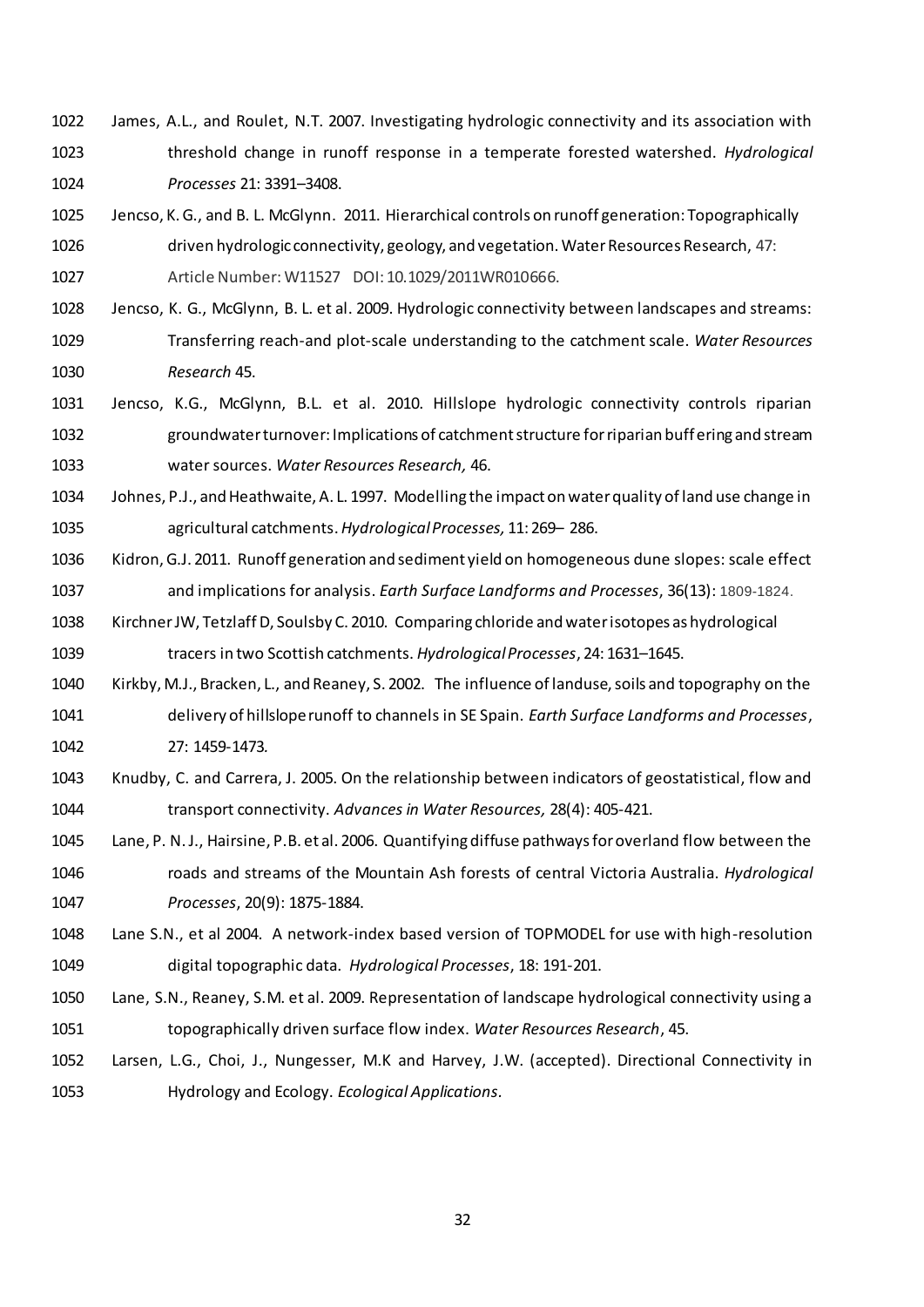- Lesschen, J.P., Schoorl, J.M. et al. 2009. Modelling runoff and erosion for a semi-arid catchment using a multi-scale approach based on hydrological connectivity. *Geomorphology,* 109(3-4): 174-183.
- Lexartza-Artza I. and Wainwright, J. 2009. Hydrological connectivity: Linking concepts with practical implications. *Catena*, 79: 146-152.
- Lexartza-Artza I. and Wainwright, J. 2011. Making connections: changing sediment sources and sinks in an upland catchment. *Earth Surface Processes and Landforms***,** 36**(**8): 1090-1104**.**
- Ludwig, J.A., Wiens, J., Tongway, D.J. 2000. A scaling rule for landscape patches and how it applies to conserving soil resources in savannas. *Ecosystems,* **3**: 82-97.
- Ludwig, J.A., Wilcox, B.P., Breshears, D.D., Tongway D.J., and Imeson, A.C. 2005. Vegetation patches and runoff–erosion as interacting ecohydrological processes in semiarid landscapes. *Ecology* 86: 288–297.
- Maloszewski, P. and Zuber, A., 1993. Principles and practice of calibration and validation of mathematical models for the interpretation of environmental tracer data. *Advances in Water Resources*, 16: 173-190.
- McNamara, J.P., Tetzlaff,D., Bishop, K., Soulsby, C., Seyfried, M., Peters,N., Hooper, R. 2011. Storage as a metric of catchment comparison. *Hydrological Processes,* 25: 3364-3371*.*
- McDonnell, J.J., Sivapalan, M., Vaché, K., Dunn, S., Grant, G., Haggarty, R., Hinz, C., Hooper, R., Kirchner, J., Roderick, M.L., Selker, J., Weiler, M. 2007. Moving beyond heterogeneity and process complexity: A new vision for watershed hydrology. *Water Resources Research,* 43: W07301.
- McDonnell,J.J., McGuire, K., Aggarwal, P., Beven, K., Biondi,D., Destouni ,G., Dunn, S., James, A.,
- Kirchner,J., Kraft, P., Lyon, S., Malowszewski ,P., Newman, L., Pfister, L., Rinaldo, A., Rodhe,
- A., Sayama, T., Seibert,J., Soloman, K., Soulsby, C., Stewart, M., Tetzlaff,D., Tobin, C., Troch,
- P., Weiler, M., Western, A., Wormann, A., Wrede, S. 2010. How old is the water? Open
- questions in catchment transit time conceptualisation, modelling and analysis. *Hydrological Processes,* 24: 1745–1754.
- McDonnell, J.J. 2003. Where does water go when it rains? Moving beyond the variable source area concept of rainfall-runoff response. *Hydrological Processes,* 17: 1869–1875.
- McGlynn, B.L. and Seibert, J. 2003. Distributed assessment of contributing area and riparian buffering along stream networks. *Water Resources Research*, 39(4).
- McGlynn, B.,J. McDonnell, et al. 2003. On the relationships between catchment scale and streamwater mean residence time. *Hydrological Processes,* 17(1): 175-181.
- McGuire, K.J. and McDonnell, J.J., 2006. A review and evaluation of catchment transit time modeling. *Journal of Hydrology*, 330(3-4): 543-563.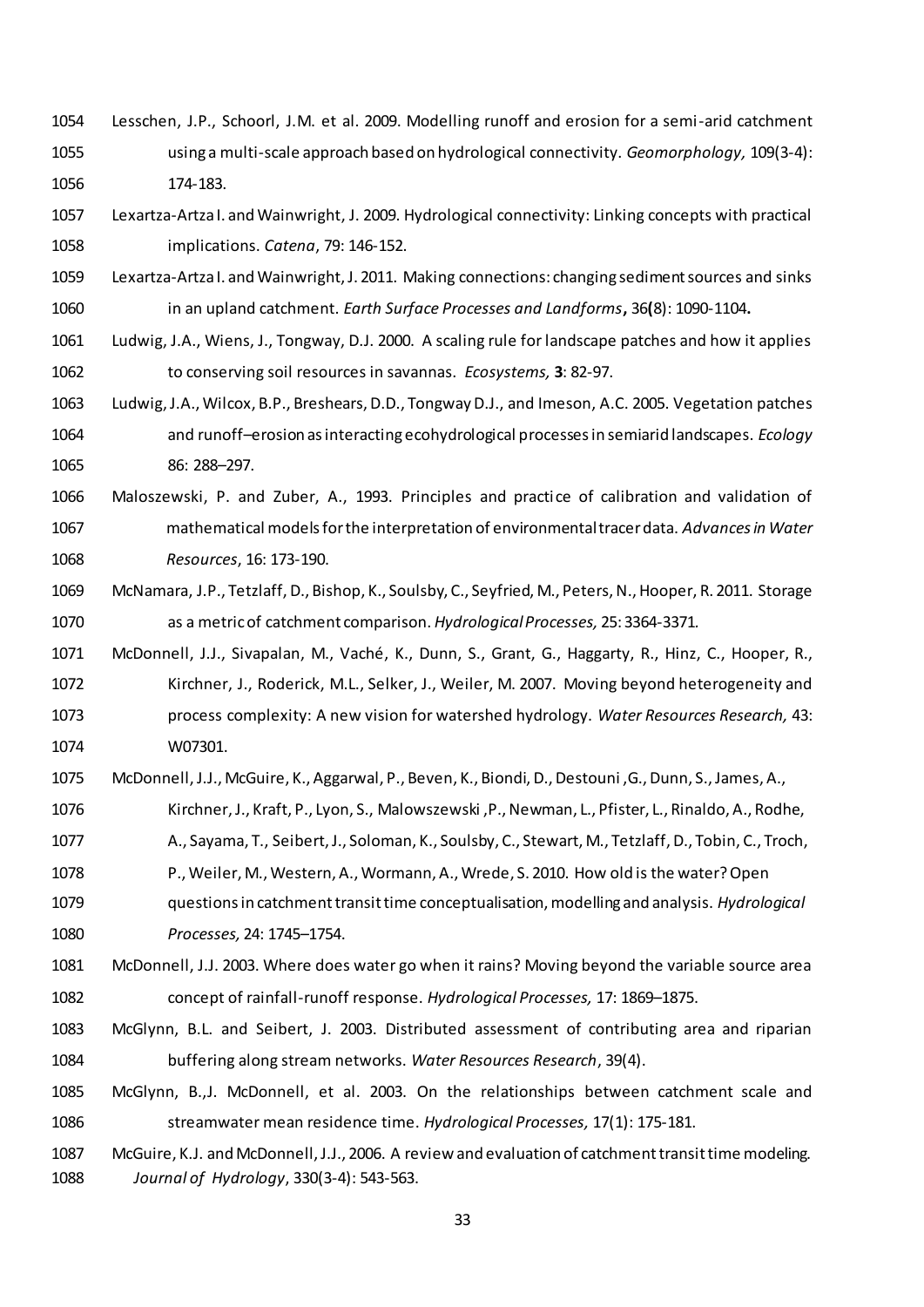- McGuire, K.J. and McDonnell, J.J. 2007. Hydrological connectivity of hillslopes and streams: Characteristic time scales and nonlinearities. *Water Resources Research,* 46.
- Meerkerk, A.L., van Wesemael, B. and Bellin, N. 2009. Application of connectivity theory to model the impact of terrace failure on runoff in semi-arid catchments**.** *Hydrological Process,* 23: 2792–2803.
- Miller, G.R., Cable, J.M., McDonald, A.K., Bond, B., Franz, T.E., Wang, L., Gou, S., Tyler, A.P., Zou, C.B. and Scott, R.L. 2012. Understanding ecohydrological connectivity in savannas: a system dynamics modelling approach. *Ecohydrology,* 5: 200-220
- Munafo, M., G. Cecchi, F. Baiocco, and L. Mancini. 2005. River pollution from non-point sources: A new simplified method of assessment. *Journal of EnvironmentalManagement*, *77:* 93– 98.
- Mueller, E. N., Wainwright, J. and Parsons, A. 2007. Impact of connectivity on the modelling of
- overland flow within semiarid shrubland environments, Water Resources Research, 43, W09412, doi:10.1029/2006WR005006.
- Ocampo, C.J., Sivapalan, M. et al. 2006. Hydrological connectivity of upland-riparian zones in agricultural catchments: Implications for runoff generation and nitrate transport. *Journal of Hydrology*, 331(3-4): 643-658.
- Parsons, A.J., Brazier, R.E., Wainwright, J. and Powell, D.M. 2006. Scale relationships in hillslope runoff and erosion. *Earth Surface Processes and Landforms,* 31: 1384–1393.
- Parsons, A.J., Wainwright, J., Abrahams, A.D. and Simanton, J.R. 1997. Distributed dynamic modelling of interrilloverland flow. *Hydrological Processes*, 11: 1833-1859.
- Poesen, J. 1984. The influence of slope gradient on infiltration rate and Hortonian overland flow volume. *Zeitschrift für Geomoprhologie Supplement Band,* 49: 117-131.
- Pringle, C. 2003. What is hydrologic connectivity and why is it ecologically important? *Hydrological Processes*, 17(13): 2685-2689.
- Puigdefabregas,J., del Barrio,G., Boer, M.M., Gutiérrez, L., and Solé, A. 1998. Differential responses of hillslope and channel elements to rainfall events in a semi-arid area. *Geomorphology*, 23: 337-351
- Reaney, S.M., Bracken, L.J., and Kirkby, M.J. 2007. Use of the Connectivity of Runoff Model (CRUM) to investigate the influence of storm characteristics on runoff generation and connectivity in semi-arid areas. *Hydrological Processes***,** 21(7): 894-906**.**
- Reaney, S. M. 2008. The use of agent based modelling techniques in hydrology: determining the
- spatial and temporal origin of channel flow in semi-arid catchments. *Earth Surface Processes and Landforms*, 33: 317-327**.**
- Richards, K. 1990. Editorial. 'Real' geomorphology. *Earth Surface Processes and Landforms*, 15: 195– 197.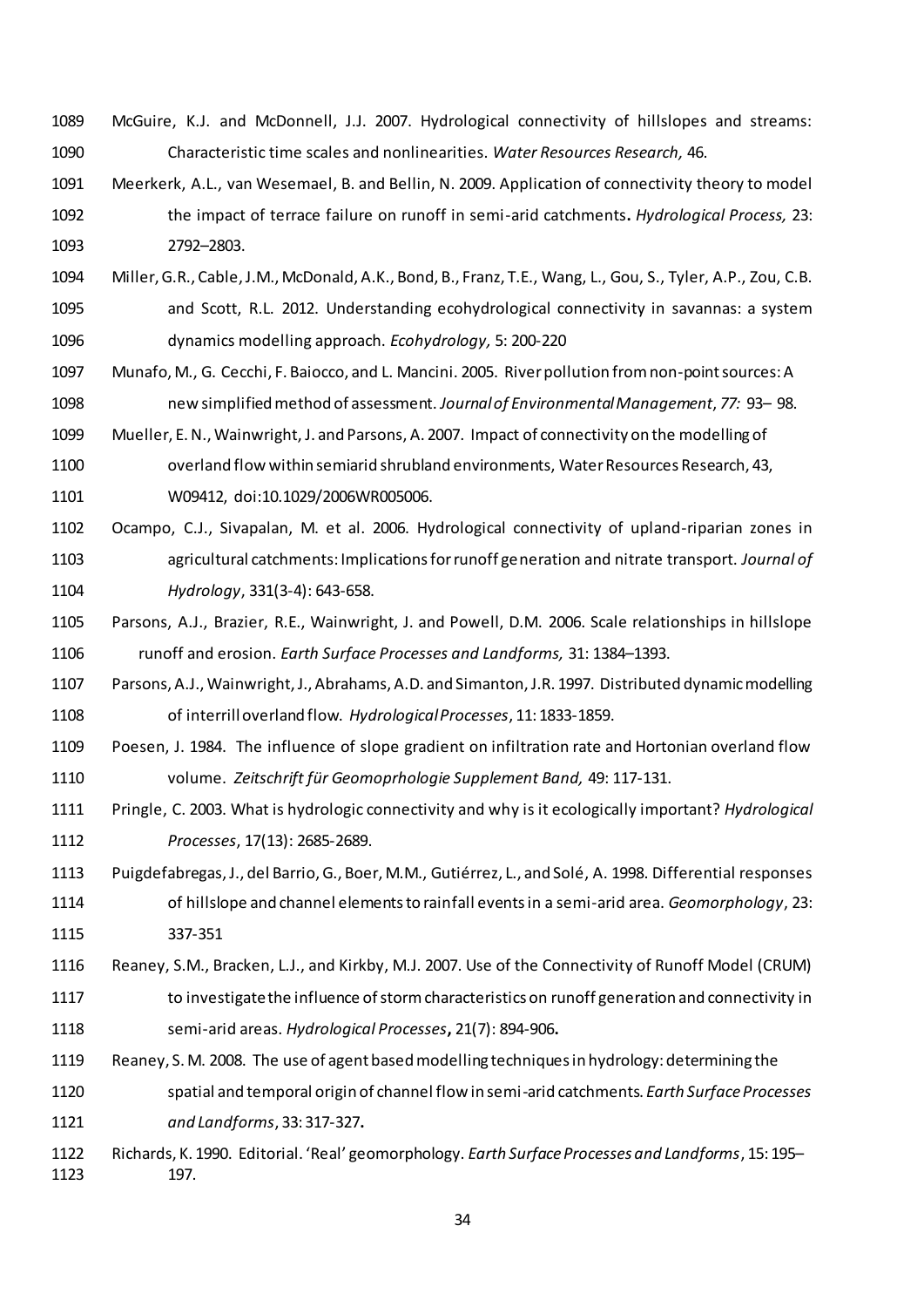- Richards, K. 1994. 'Real' geomorphology revisited. *Earth Surface Processes and Landforms*, 19: 277– 281.
- Savard, M. 2000. Modelling risk, trade, agricultural and environmental policies to assess trade -offs
- between water quality and welfare in the hog industry. *Ecological Modelling*, *125:* 51 –66.
- Seibert, J., A.Rodhe, K.Bishop. 2003. Simulating interactions between saturated and unsaturated storage in a conceptual runoff model, Hydrological Processes, 17: 379-390.
- Sen S., Srivastava P., Jacob, D.H. et al. 2010. Spatial-temporal variability and hydrologic connectivity of runoff generation areas in a North Alabama pasture-implications for phosphorus transport. Hydrological Processes, 24: 342-356.
- Soulsby, C., Rodgers, P., Smart, R., Dawson, J. and Dunn, S.M. 2003. A tracer-based assessment of
- hydrological pathways at different spatial scales in a mesoscale watershed in NE Scotland. *Hydrological Processes*. 17: 759-777.
- Soulsby, C., Rogers, P, Petry, J., Hannah, D. Dunn, S.M. and Malcolm, I.A. 2004. Using tracers to upscale flow path understanding in mesoscale mountainous catchments: two examples from Scotland. *Journal of Hydrology*, 291: 172-294.
- Soulsby C, Tetzlaff D, Rodgers P, Dunn S, Waldron A. 2006. Runoff processes, stream water residence times and controlling landscape characteristics in a mesoscale catchment: an initial evaluation. *Journal of Hydrology*, 325: 197–221.
- Soulsby C, Piegat KG, Seibert J, Tetzlaff D. 2011. Catchment-scale estimates of flow path partitioning and water storage based on transit time and runoff modelling. *Hydrological Processes,*25: 3960- 3976.
- Spence, C. 2006. Hydrological processes and streamflow in a lake dominated watercourse,
- Hydrological Processes, 20: 3665-3681.
- Spence, C. 2007. On the relation between dynamic storage and runoff: A discussion on thresholds, efficiency, and function. *Water Resources Researc*h, 43: W12416, doi:10.1029/2006WR005645.
- Spence, C. and Hosler, J. 2007: Representation of stores along drainage networks in heterogeneous landscapes for runoff modelling. *Journal of Hydrology*, 347: 474–486, doi:10.1016/j.jhydrol.2007.09.035.
- Spence, C. and M. K. Woo 2003. Hydrology of Subarctic Canadian Shield: Soil-Filled Valleys. *Journal of Hydrology,* 279: 151-166.
- Smith, M.W., Bracken, L.J. and Cox, N.J. 2010. Toward a dynamic representation of hydrological connectivity at the hillslope scale in semiarid areas. *Water Resources Research*, 46: W12540.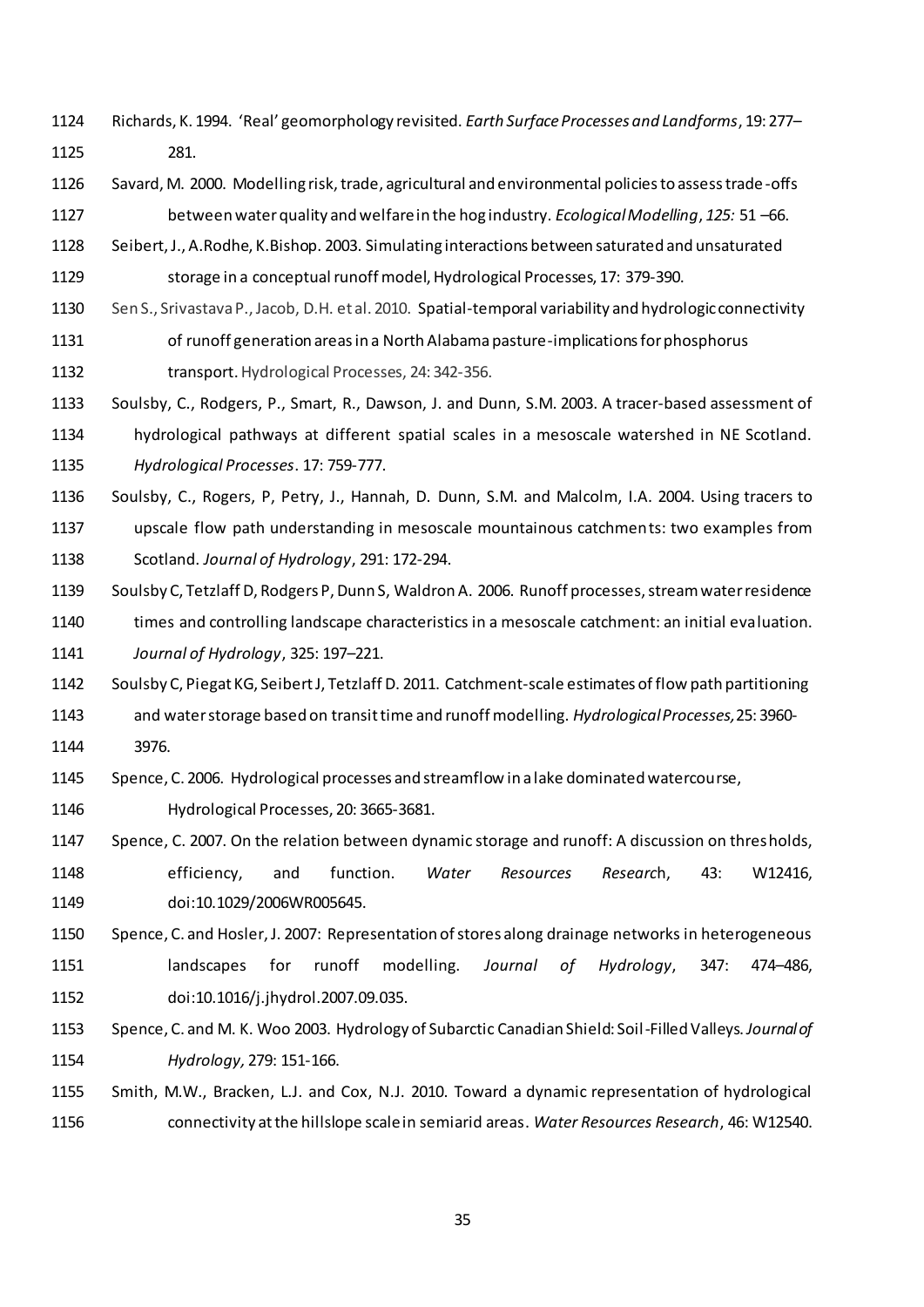- Smith, M.W., Cox, N.J. and Bracken, L.J. 2011. Terrestrial laser scanning soil surfaces: a field methodology to examine soil surface roughness and overland flow hydraulics. *Hydrological Processes* 25: 842-860.
- Stieglitz, M., Shaman, J., McNamara, J., Engel, V., Shanley, J., Kling, G,W. 2003. An approach to understanding hydrologic connectivity on the hillslope and the implications for nutrient transport. *Global Biogeochemical Cycles* , 17(4): Article Number: 1105, DOI: 10.1029/2003GB002041. Tague, C.L., Band, L.E. 2001. [Evaluating explicit and implicit routing](http://apps.webofknowledge.com/full_record.do?product=UA&search_mode=GeneralSearch&qid=11&SID=V28hjboc7D9ddkPPc7a&page=1&doc=8)  [for watershed hydro-ecological models of forest hydrology at the small catchment scale .](http://apps.webofknowledge.com/full_record.do?product=UA&search_mode=GeneralSearch&qid=11&SID=V28hjboc7D9ddkPPc7a&page=1&doc=8) *Hydrological Processes*, 15, 8, 1415-1439.
- 
- Tetzlaff D, et al 2007a. Connectivity between landscapes and riverscapes a unifying theme in integrating hydrology and ecology in catchment science? *Hydrological Processes*, 21: 1385- 1389.
- Tetzlaff, D., Soulsby, C., Waldron, S., Malcolm, I.A., Bacon, P.J., Dunn S.M., Lilly. A. 2007b. Conceptualisation of runoff processes using GIS and tracers in a nested mesoscale catchment. *Hydrological Processes* 21: 1289-1307.
- Tetzlaff, D., Seibert, J, McGuire, K.J., Laudon, H., Burn, D.A., Dunn, S.M. and Soulsby, C. 2009. How does landscape structure influence catchment transit time across different geomorphic provinces? *Hydrological Processes* 23: 945–953.
- Tetzlaff,D., McNamara,J.P., Carey S.K. 2011. Measurements and modelling of storage dynamics across scales. *Hydrological Processes.* 25: 3831-3835.
- Troch, P. A., G. A. Carrillo, I. Heidbüchel, S. Rajagopal, M. Switanek, T. H. M. Volkmann, and M. Yaegar. 2009. Dealing with landscape heterogeneity in watershed hydrology: A review of recent progress toward new hydrological theory. *Geography Compass*, 3: 375–392, oi:10.1111/j.1749-8198.2008.00186.x.
- Tromp van Meerveld, I. and McDonnell J.J. 2005. Comment to 'Spatial correlation of soil moisture in small catchments and its relationship to dominant spatial hydrological processes'. *Journal of Hydrology,* 303: 307-312.
- Tromp-Van Meerveld, H.J. and McDonnell J.J. 2006. Threshold relations in subsurface stormflow: 2. The fill and spill hypothesis. *Water Resources Research* 42 (2): W02411.
- Turnbull L., J. Wainwright and R.E. Brazier. 2008. A conceptual framework for understanding semi- arid land degradation: ecohydrological interactions across multiple-space and time scales. *Ecohydrology* 1: 23-34.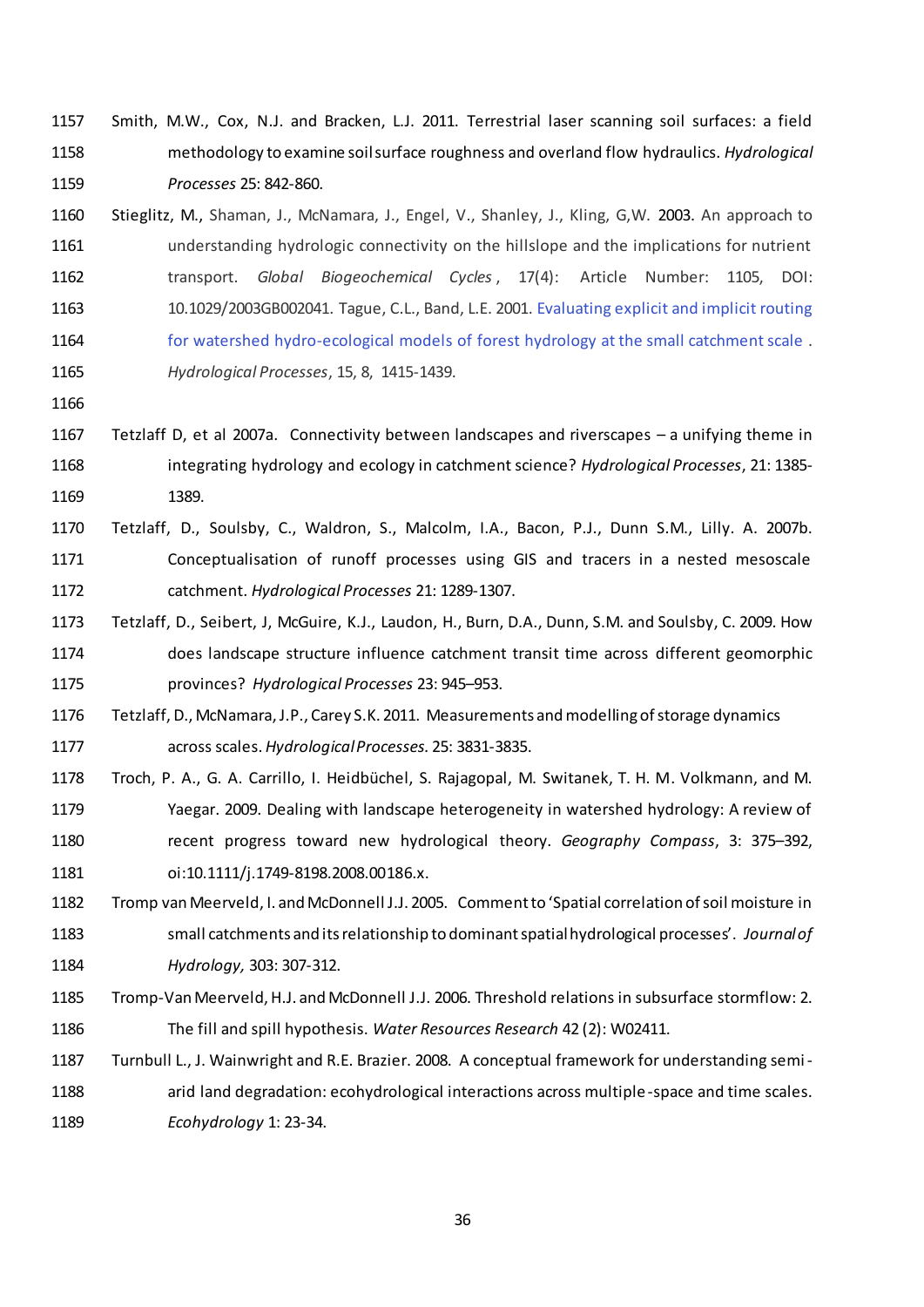- Van Oost, K., Govers, G. and Desmet, P. 2000. Evaluating the effects of changes in landscape structure on soil erosion by water and tillage. *Landscape Ecology,* 15: 577-589.
- Vidon, P. G. F. and A. R. Hill. 2004. Landscape controls on nitrate removal in stream riparian zones, *Water Resources Research,* 40: W03201.
- WainwrightJ and Parsons AJ. 2002. The effect of temporal variations in rainfall on scale dependency in runoff coefficients. *Water Resources Research,* 38(12): 1271-1282.
- Wainwright, J. And Bracken, L.J. 2011. Runoff generation, overland flow and erosion on hillslopes. In Thomas DSG (ed.) *Arid Zone Geomorphology, 3rd ed.*, John Wiley and Sons, Chichester.
- Wainwright, J., Parsons, A.J., Schlesinger, W.H., Abrahams, A.D. 2002. Hydrology-vegetation 1199 interactions in areas of discontinuous flow on a semi-arid Bajada, Southern New Mexico. *Journal of Arid Environments*, 51(3): 319-338.
- Wainwright, J., Turnbull, L., Ibrahim, T.G., Lexartza-Artza, I., Thornton, S.F., Brazier, R. 2011. Linking environmental regimes, space and time: Interpretations of structural and functional connectivity. *Geomorphology* 126: 387-404.
- Wang, L., Zou, C., O'Donnell, F., Good, S., Franz, T., Miller, G.R., Caylor, K.K., Cable, J.M. and Bond, B 2012. Characterizing ecohydrological and biogeochemical connectivity across multiple scales: a new conceptual framework. *Ecohydrology,* 5:221-233.
- Wemple, B.C., Jones, J.A., Grant, G.E. 1996. Channel network extension by logging roads in two basins, western Cascades, Oregon. *Water Resources Research,* 32, 6, 1195-1207.
- 
- 
- Western, A.W., Blöschl, G., Grayson, R.B. 2001. Toward capturing hydrologically significant connectivity in spatial patterns. *Water Resources Research,* 37 (1): 83-97
- Western, A.W., et al 2005. Reply to comment on Tromp van Meerveld and McDonnell on 'Spatial correlation of soil moisture in small catchments and its relationship to dominant spatial hydrological processes'. *Journal of Hydrology,* 303: 313-315.
- Western, A.W., Grayson, R.B. Blöschl, G., Willgoose, G.R., and McMahon, T.A. 1999. Observed spatial organisation of soil moisture and its relation to terrain indices, *Water Resources Research*, 35: 797–810.
- Western, A.W., G. Bloschl, et al. 1998. How well do indicator variograms capture the spatial connectivity of soil moisture? *Hydrological Processes,* 12(12): 1851-1868.
- Western, A. W., S.L. Zhou, et al. 2004. Spatial correlation of soil moisture in small catchments and its relationship to dominant spatial hydrological processes. *Journal of Hydrology,* 286(1-4): 113- 134.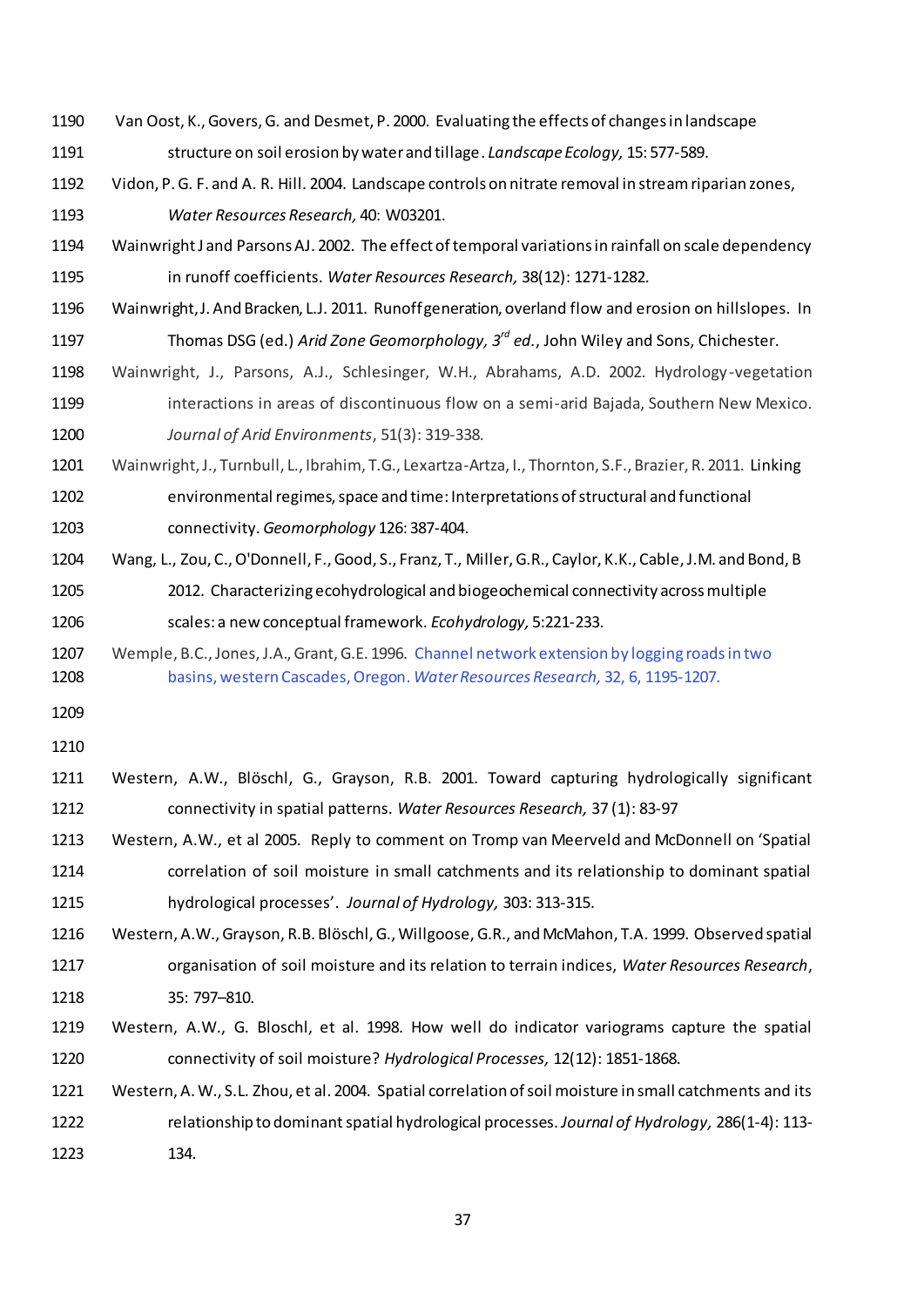- Western, A.W., and R.B. Grayson. 1998. The Tarrawarra data set: soil moisture patterns, soil characteristics and hydrological flux measurements. *Water Resources Research* 34: 2765- 2768.
- Yair, A. and A. Kossovsky. 2002. Climate and surface properties: hydrological response of small arid and semi-arid watersheds. *Geomorphology*, 42*:* 43−57.
- Yair, A. and N. Raz-Yassif. 2004. Hydrological processes in a small arid catchment: scale effects of rainfall and slope length. *Geomorphology*, 61: 155−169.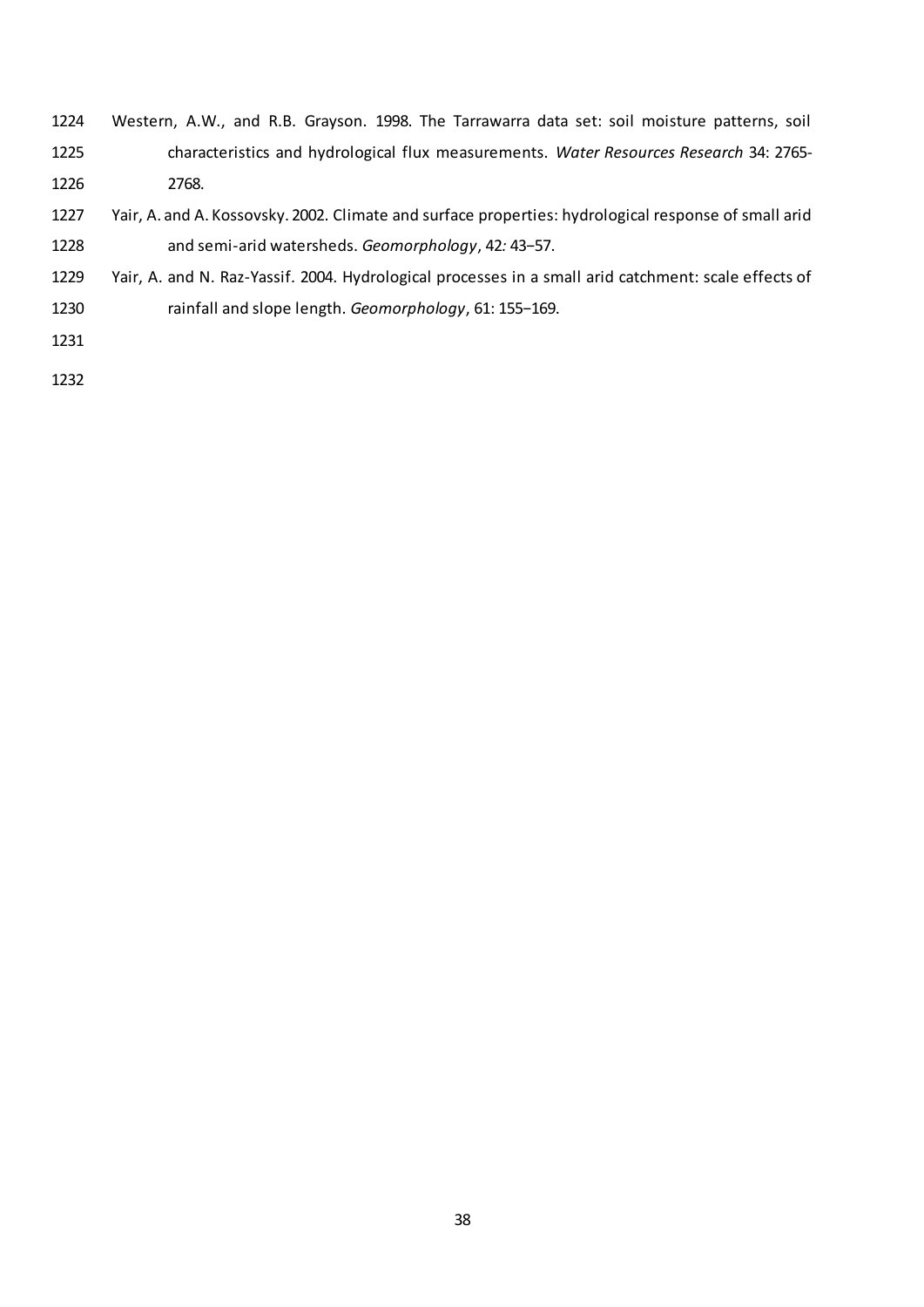





Figure 2: Location of sites used to investigate hydrological connectivity.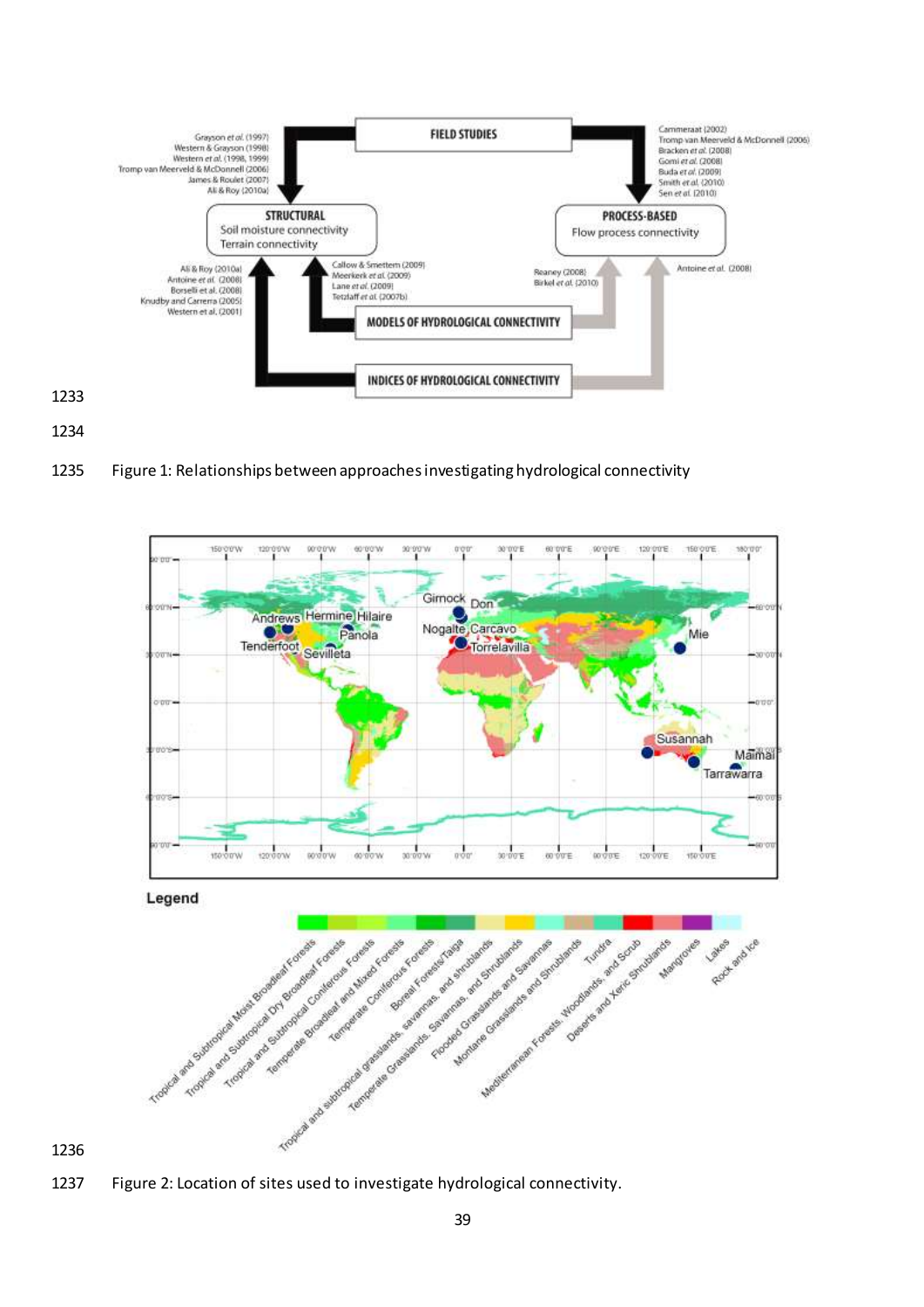

 Figure 3: Characteristics of sites used to explore hydrological connectivity. A) Morphology and B) hydro-meteorological conditions. The dotted circle highlights the very steep forested catchments of Maimai, Mie and HJ Andrews. The dark triangle denotes the two existing process based studies. 1249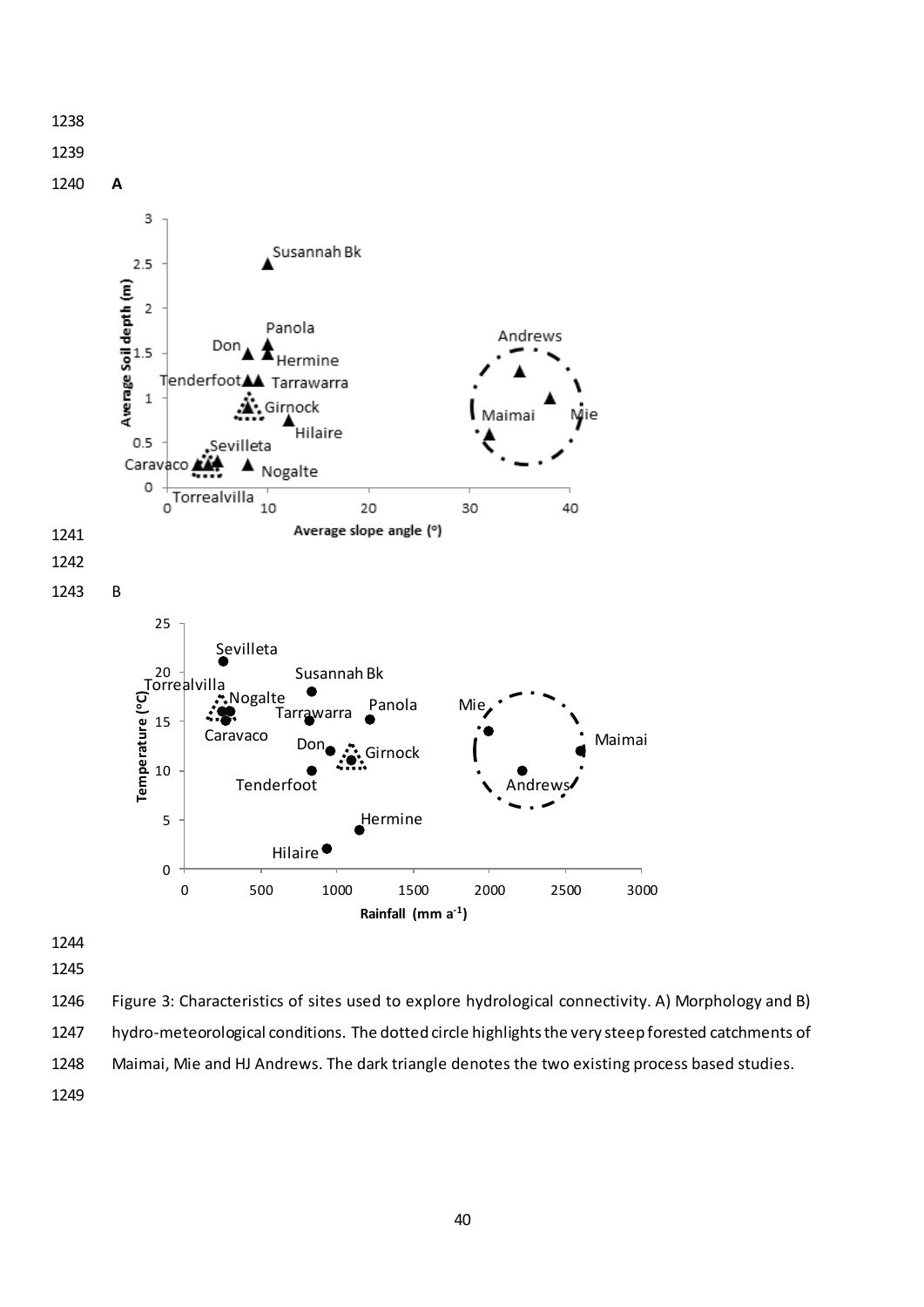Water cycle – Watershed scale 1251 1. An ecological context to refer to water-mediated transfer of matter, energy and/or organisms within or between elements of the hydrologic cycle (Pringle, 2003) Landscape Features – Watershed scale 2. All the former and subsequent positions, and times, associated with the movement of water or sediment passing through a point in the landscape (Bracken and Croke, 2007) 3. Flows of matter and energy (water, nutrients, sediments, heat, etc.) between different landscape components (Tetzlaff *et al*., 2007a) 4. The extent to which water and matter that move across the catchments can be stored within or exported out of the catchment (Lane *et al*., 2004) Landscape Features – Hillslope scale 5. Physical linkage of sediment through the channel system, which is the transfer of sediment from one zone or location to another and the potential for a specific particle to move through the system (Hooke, 2003) 6. The physical coupling between discrete units of the landscape, notably, upland and riparian zones, and its implication for runoff generation and chemical transport (Stieglitz *et al*., 2003) 7. The internal linkages between runoff and sediment generation in upper parts of catchments 1269 and the receiving waters [...] two types of connectivity: direct connectivity via new channels or gullies, and diffuse connectivity as surface runoff reaches the stream network via overland flow pathways (Croke *et al*., 2005) Spatial Patterns – Watershed and hillslope scale 8. Hydrologically relevant spatial patterns of properties (e.g. high permeability) or state variables (e.g. soil moisture) that facilitate flow and transport in a hydrologic system (e.g. an aquifer or watershed) (Western *et al*., 2001) 9. Spatially connected features which concentrate flow and reduce travel times [\(Knudby and](http://onlinelibrary.wiley.com/doi/10.1111/j.1749-8198.2008.00180.x/full#b45)  [Carrera,](http://onlinelibrary.wiley.com/doi/10.1111/j.1749-8198.2008.00180.x/full#b45) 2005) Flow Processes – Hillslope scale 10. The condition by which disparate regions on a hillslope are linked via lateral subsurface water flow [\(Hornberger](http://onlinelibrary.wiley.com/doi/10.1111/j.1749-8198.2008.00180.x/full#b40) *et al*., 1994; Creed and Band, 1998) 11. Connection, via the subsurface flow system, between the riparian (near stream) zone and the upland zone (also known as the hillslope) occurs when the water table at the upland- riparian zone interface is above the confining layer (Vidon and Hill, 2004; Ocampo *et al*., 2006) Table 1: Definitions of hydrological connectivity from Ali and Roy (2009).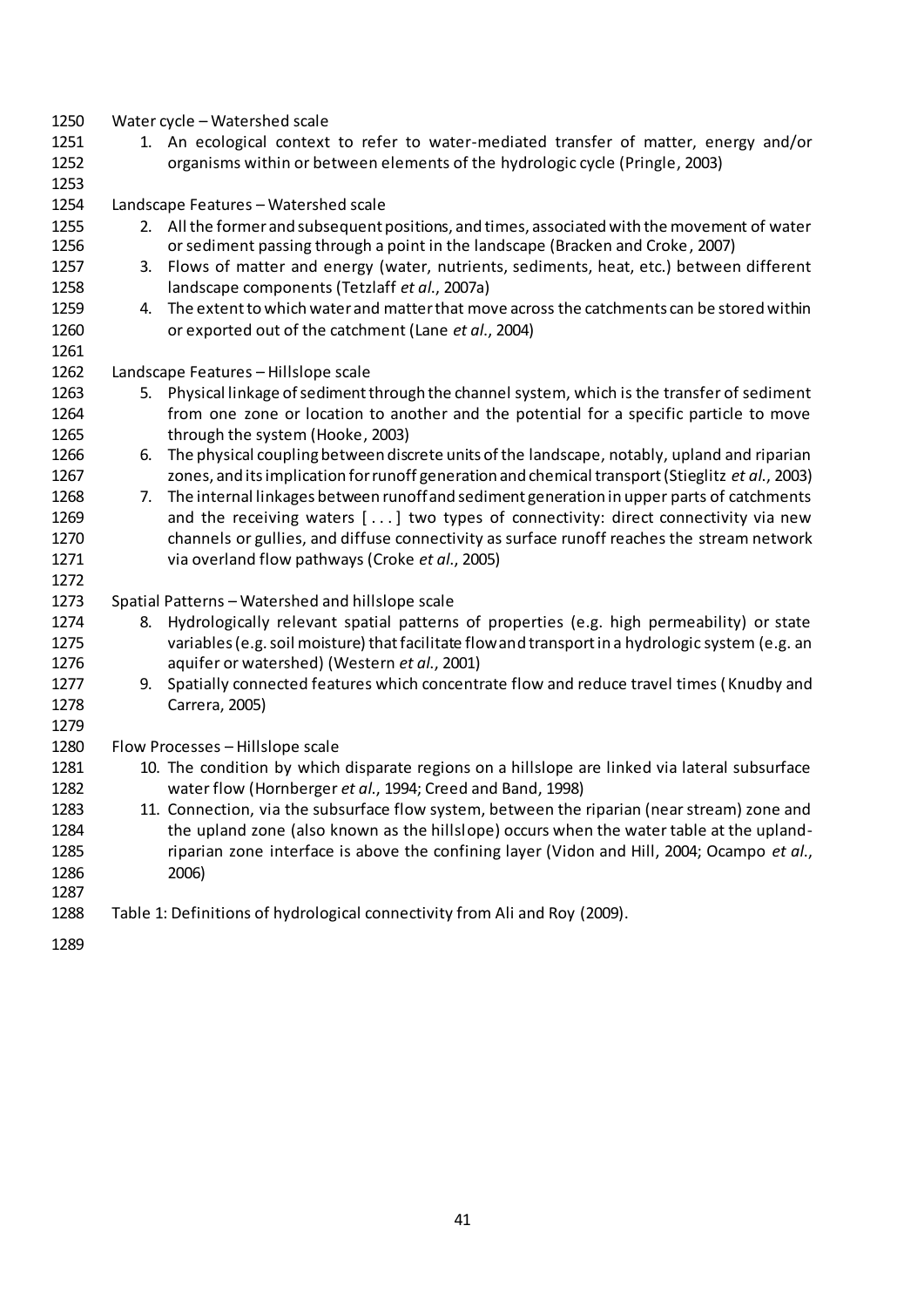# 1290 **Table 2: Study Site Details**

| Site                                | Coordinate<br>s                    | Area<br>(km <sup>2</sup> ) | <b>Elevation</b><br>(m) | <b>Relief</b><br>(m) | Αv<br>slope<br>C) | Land use                           | Geology                                   | Soil depth<br>(m)                                | Rainfall (mm a<br>$\mathbf{1}$ | Temp (°C)                                 |
|-------------------------------------|------------------------------------|----------------------------|-------------------------|----------------------|-------------------|------------------------------------|-------------------------------------------|--------------------------------------------------|--------------------------------|-------------------------------------------|
| HJ Andrews, USA                     | 44 ° 02'N<br>$122^{025}$ 'W        | 0.102                      | 576                     | 207                  | $30 - 45$         | Forest                             | Tuffs and<br>breccias                     | 1.3<br>Clay loam                                 | 2220                           | $(1 Jan - 18 July)$                       |
| Don, England<br>(Ingbirchworth      | 53°33'N<br>01°40'W                 | 9                          | 280                     |                      |                   | Agriculture                        | Carbonifero<br>us coal<br>measures        | Sandstones and<br>clays                          | 960                            | $12 (2 Jan - 22 July)$                    |
| Girnock Bum,<br>Scotland            | 57°02'N<br>03°06'W                 | 31                         | 400                     | 632                  | $6 - 11$          | Heather<br>moorland and<br>grazing | Granite,<br>schist and<br>metamorph<br>ic | Glacial drift,<br>gleys and peat,<br>$0.3 - 0.8$ | 1100                           | $11(0 \text{ Jan} - 16 \text{ July})$     |
| Guadelentin, Spain<br>- Nogalte     | 37°61'N<br>01°95'W                 | 171                        | 800                     | 755                  | 8<br>$(2-35)$     | Bare,<br>mattoral, tree<br>crops   | <b>Schists</b>                            | $0.10 - 0.5$                                     | 300                            | 16.4 (9 Jan - 36 July)                    |
| Guadelentin, Spain<br>-Torrelavilla | 37°40'N<br>01°41'W                 | 200                        | 370                     | 200                  | 3                 | Bare, shrubs,<br>tree crops        | Marls                                     | $0.10 - 0.5$                                     | 300                            | $16.4 (9 Jan - 36 July)$                  |
| Guadelentin, Spain<br>-Carcavo      | 37°40'N<br>01°41'W                 | 4.74                       | 380                     | 150                  | 3                 | Bare,<br>mattoral, tree<br>crops   | Marls                                     | $0.10 - 0.5$                                     | 300                            | $16.4 (9 Jan - 36 July)$                  |
| Hermine, Canada                     | 45°59'N<br>74 $^{\circ}$ 01'W      | 0.051                      | 400                     | 31                   |                   | Forest                             | Podsols<br>over glacial<br>till           | $1 - 2$<br>podzols                               | 1150 (30% as<br>snow)          | $3.93$ (-13.6 Jan - 18.9 July             |
| Maimai, New<br>Zealand              | 42°09'S<br>171°45'E                | $0.03 -$<br>2.80           | 306                     | 150                  | 32                | Forest                             | Pleistocene<br>conglomera<br>te           | 0.6<br>Silt loams                                | 2600                           | (22 Jan 0 2 July)                         |
| Mie, Japan                          | 34°21'N<br>136°25'E                | 0.05                       | 180                     | 160                  | 35-45             | Forest                             |                                           | $0.6 - 1.8$<br><b>Brown forest</b>               | 2000                           | 14                                        |
| Mont St Hilaire,<br>Canada          | 45°32'N<br>73°10'W                 | $0.07 -$<br>1.47           | 250                     |                      |                   | Woodland                           |                                           | $0 - 1.5$                                        | 940 (22% as<br>snow)           | $(-10.3 \text{ Jan} - 20.8 \text{ July})$ |
| Panola, USA                         | 84°10'W<br>33°37'N                 | 0.41                       | 200                     | 56                   | 10                | Forest                             | Granite                                   | 1.6<br>ultisols                                  | 1220 (<1% as<br>snow)          | $15.2$ (5.5 Jan $-25.2$ July)             |
| Sevilleta, USA                      | 34°19'N<br>106°42'W                |                            |                         |                      |                   | Grassland<br>and creosote<br>bush  |                                           |                                                  | 256                            | 21 (8 Jan - 33 July)                      |
| Susannah Brook,<br>Australia        | 31°50'5<br>116°8'E                 | 12.3                       | 291                     | 118                  |                   | Native<br>pasture and<br>grazing   | Granite                                   | $2 - 3.3$<br>Sandy gravel/<br>kaolinitic clays   | 841                            | $13 - 23$ (17-30Jan - 9-18)<br>July)      |
| Tarrawarra,<br>Australia            | $37^\circ 39^\prime 5$<br>145°26'E | 0.105                      |                         | 30                   | 9                 | <i>Improved</i><br>pasture         | Lower<br>Devonian<br>siltstone            | $0.9 - 1.4$<br>Clay loam over<br>loam            | 820                            | $(18 \text{ Jan} - 7 \text{ July})$       |
| Tenderfoot Creek,<br>USA            | 46°55'N<br>110°53'W                | 22.8                       | 2169                    |                      | 8                 | Forest                             | Flathead<br>sandstone,<br>Wolsey<br>shale | $0.5 - 2.0$<br>Loams and clays                   | 840 (75% as<br>snow)           | $(-6.0 \text{ Jan} - 20.1 \text{ July})$  |

1291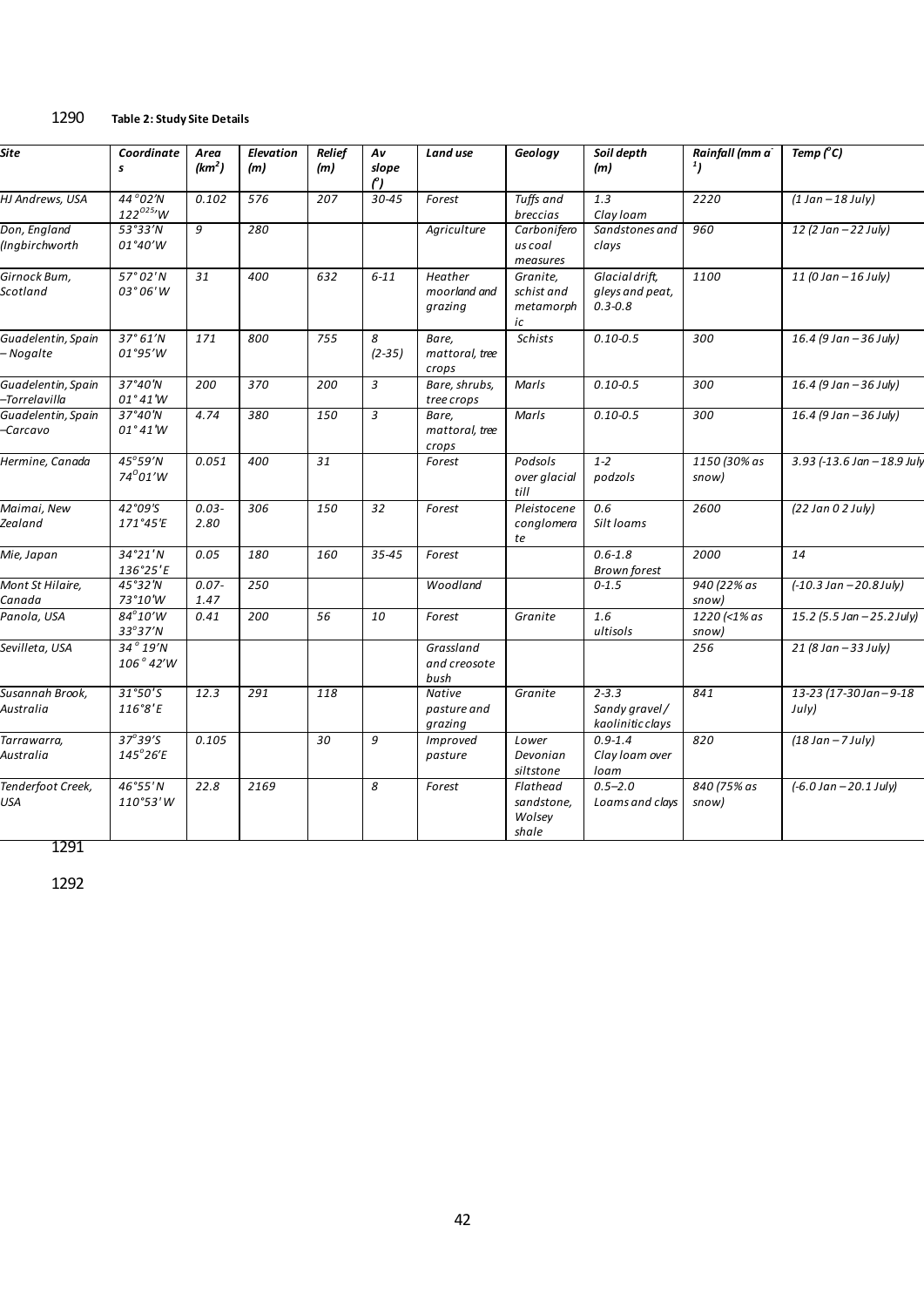# 1293 **Table 3: Groups researching hydrological connectivity**

| Grouping                            | <b>Authors</b>                              | Catchment<br>(see Table 3 for<br>more details) | <b>Methods</b>                                                                                                                                                                         | <b>Key findings</b>                                                                                                                                                                                                                                                                                                                                                                                                 | <b>Classification and Approach</b>                          |
|-------------------------------------|---------------------------------------------|------------------------------------------------|----------------------------------------------------------------------------------------------------------------------------------------------------------------------------------------|---------------------------------------------------------------------------------------------------------------------------------------------------------------------------------------------------------------------------------------------------------------------------------------------------------------------------------------------------------------------------------------------------------------------|-------------------------------------------------------------|
| Australia                           |                                             |                                                |                                                                                                                                                                                        |                                                                                                                                                                                                                                                                                                                                                                                                                     |                                                             |
| Melbourne/Canberra/<br><b>CSIRO</b> | Hairsine P<br>Croke J<br>Takken I<br>Lane P | <b>Upper Tyers</b><br>Cuttagee Creek           | Runoff plots<br>Volume to breakthrough<br>experiments.                                                                                                                                 | Established roads and tracks as key<br>components of hydrological connectivity.<br>Determined hillslope lengths required to<br>infiltrate road discharge in variety of<br>catchments.                                                                                                                                                                                                                               | Terrain connectivity<br>Structural                          |
| Melbourne                           | WesternAW<br>Grayson RB                     | Tarrawarra                                     | High resolution<br>spatial patterns of soil<br>moisture; moisture<br>profiles; remotely sensed<br>images (airbome-and<br>satellite); weather station;<br>hillslope runoff plots.       | Spatial soil moisture useful to understand<br>HC and runoff thresholds.<br>Distribution and controls on soil moisture<br>fluxes<br>changed dynamically between seasons.<br>Connectivity functions are able to<br>distinguish between connected and<br>disconnected patterns.                                                                                                                                        | Soil moisture connectivity<br>Structural                    |
| Brisbane/Westem<br>Australia        | Callow KN<br>Smettem KRJ                    | Upper Kent River,<br>Western Australia         | Topographic data and<br>modelling.                                                                                                                                                     | Hydrologic descriptors of runoff indicate<br>that hillslope processes are significantly<br>altered by farm dams and banks.                                                                                                                                                                                                                                                                                          | Terrain connectivity<br>Structural                          |
| Western<br>Australia/Illinnois      | Ocampo CJ<br>Sivapalan                      | Susannah Brook                                 | Two transects of six<br>shallow-partially<br>penetrating wells, across<br>riparian, mid-slope, and<br>upland zones.                                                                    | Riparian zones control the catchment<br>storm response while upland zonescan be<br>considered as storage units, controlling<br>the base flow component of streamflow<br>Associated with the establishment of<br>connectivity is a sharp increase in the<br>hydraulic gradient that drives shallow<br>subsurface flow to the stream.                                                                                 | Flow -process connectivity<br>Structural/Process based eler |
| Belgium                             |                                             |                                                |                                                                                                                                                                                        |                                                                                                                                                                                                                                                                                                                                                                                                                     |                                                             |
| Louvain                             | Meerkerk AL<br>Van Wesemael B<br>Bellin N   | Carcavo, Murcia,<br>Spain                      | Topographic analysis.                                                                                                                                                                  | Removal and/or degradation of<br>agricultural terraces and dams can<br>significantly increase hydrological<br>connectivity and hence influence runoff<br>and flood generation.                                                                                                                                                                                                                                      | Terrain connectivity<br>Structural                          |
| Louvain                             | Antoine, M                                  | Virtual                                        | Modelling, quantitative<br>analysis.                                                                                                                                                   | Proposed a functional connectivity<br>indicator by adapting the 'volume to<br>breakthrough' concept: the degree of<br>surface connection as a function of the<br>surface storage filling. This indicator was<br>capable of discriminating between micro-<br>topographical types.                                                                                                                                    | Flow -process connectivity<br>Structural/Process based eler |
| Canada                              |                                             |                                                |                                                                                                                                                                                        |                                                                                                                                                                                                                                                                                                                                                                                                                     |                                                             |
| Montreal                            | Roy A<br>Ali G                              | Hermine                                        | Soil moisture analysis;<br>tracers; hydrograph<br>analysis; shallow water<br>table measurements,<br>metrics,' lots of points'<br>approach; soil water wells;<br>subsurface topography. | No convergence on processes from<br>different approaches.<br>Humid temperate systems do not comply<br>with the traditional single threshold-<br>driven theory of catchment connectivity.                                                                                                                                                                                                                            | Soil moisture connectivity<br>Structural/Process based eler |
|                                     | James Al<br>Roulet N                        | St-Hilaire                                     | Soil moisture analysis;<br>tracers; metrics; 'lots of<br>points'.                                                                                                                      | Non-linear response in runoff response<br>over small changes in soil moisture.<br>Spatial patterns in soil moisture not<br>always good predictor of connectivity that<br>leads to threshold change in runoff<br>generation.<br>Spatial organization of shallow soil<br>moisture did not exhibit strong<br>seasonality in a humid temperate<br>watershed despite seasonal changes in<br>the total catchment wetness. | Soil moisture connectivity<br>Structural/Process based eler |
| Japan                               |                                             |                                                |                                                                                                                                                                                        |                                                                                                                                                                                                                                                                                                                                                                                                                     |                                                             |
| Tokyo                               | Gomi T                                      | Mie                                            | Saturated areas, soil<br>characteristics, surface<br>topography, runoff plots.                                                                                                         | Hydrologic connectivity of runoff<br>generation areas depends on rainfall<br>intensity and soil conditions on a hillslope.                                                                                                                                                                                                                                                                                          | Soil moisture connectivity<br>Structural/Process based eler |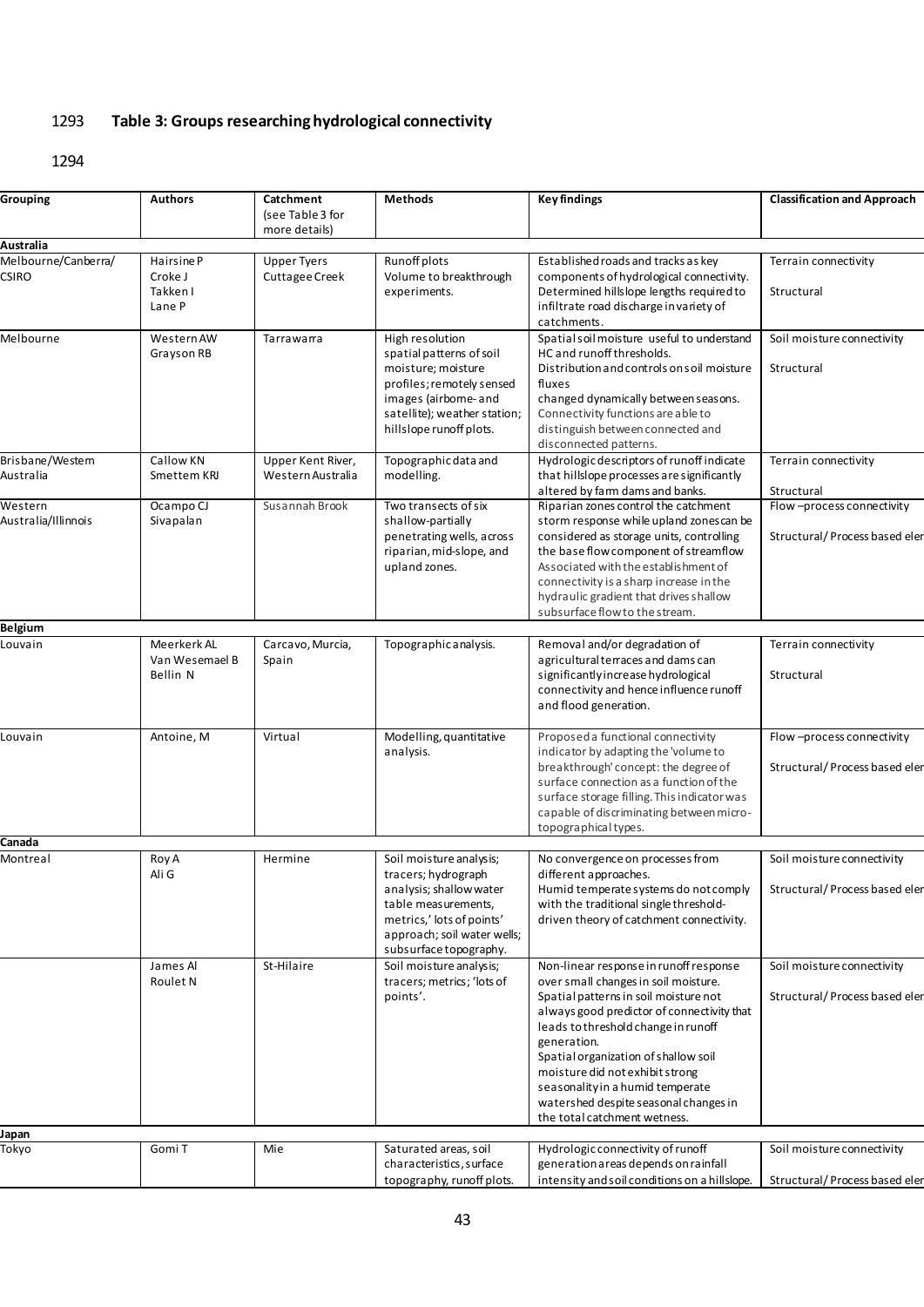| Netherlands                     |                                                 |                                                                               |                                                                                                                                                                     |                                                                                                                                                                                                                                                                                                                                                                                                                                                                                                                                                       |                                                              |
|---------------------------------|-------------------------------------------------|-------------------------------------------------------------------------------|---------------------------------------------------------------------------------------------------------------------------------------------------------------------|-------------------------------------------------------------------------------------------------------------------------------------------------------------------------------------------------------------------------------------------------------------------------------------------------------------------------------------------------------------------------------------------------------------------------------------------------------------------------------------------------------------------------------------------------------|--------------------------------------------------------------|
| Amsterdam                       | Camaraat E                                      | SE Spain - Torealvilla                                                        | Field measurement; runoff<br>troughs, crest stage                                                                                                                   | Hydrologic connectivity is an important<br>factor                                                                                                                                                                                                                                                                                                                                                                                                                                                                                                     | Flow -process connectivity                                   |
|                                 |                                                 |                                                                               | gauges, mapping.                                                                                                                                                    | in runoff-contributing and -absorbing<br>areas from the<br>microplot to the catchment scales.                                                                                                                                                                                                                                                                                                                                                                                                                                                         | Process based                                                |
| Wagininen                       | LesschenJP                                      | Carcavo, Spain                                                                | Terrain analysis,<br>modelling.                                                                                                                                     | Spatial distribution of vegetation patches<br>and agricultural terraces largely<br>determined hydrological connectivity at<br>the catchment scale.                                                                                                                                                                                                                                                                                                                                                                                                    | Terrain connectivity<br>Structural                           |
| Wagininen                       | Appels WM                                       | Virtual                                                                       | Modelling of functional<br>connectivity.                                                                                                                            | Connectivity behaviour determined by<br>large depressions and organisation of<br>micro-topography. Topographic effects<br>suppress effect of spatial variation in<br>infiltration capacity.                                                                                                                                                                                                                                                                                                                                                           | Modelling connectivity<br>Process based                      |
| United Kingdom                  |                                                 |                                                                               |                                                                                                                                                                     |                                                                                                                                                                                                                                                                                                                                                                                                                                                                                                                                                       |                                                              |
| Durham/Leeds                    | Bracken LJ<br>Kirkby MJ<br>Smith M<br>Reaney S  | Guadelentin                                                                   | Micro topography,<br>overland flow, rainfall and<br>runoff simulation,<br>modelling, virtual<br>experiments, GIS analysis<br>(geol, luse, slope), flow<br>peak data | Rainfall-runoff analysis emphasizes the<br>influence of antecedent moisture and<br>temporal storm structure on hillslope-<br>scale flood generation.<br>Patterns of infiltration and resistance<br>across entire flow paths and their<br>variability throughout a storm event are<br>the key to understanding dynamic<br>hydrological connectivity at the hillslope<br>scale.                                                                                                                                                                         | Flow -process connectivity<br>Structural/Process based eler  |
| Durham/                         | Lane SN                                         | Upper Rye                                                                     | Modelling; terrain analysis;                                                                                                                                        | Network Index-ratio of effective                                                                                                                                                                                                                                                                                                                                                                                                                                                                                                                      | Modelling connectivity                                       |
| Lancaster                       | Reaney S<br>Heathwaite L                        |                                                                               | GIS analysis of land use,<br>modelling, biological data                                                                                                             | contributing area to tangent of local<br>slope.                                                                                                                                                                                                                                                                                                                                                                                                                                                                                                       | Structural/Process based eler                                |
| Sheffield                       | Wainwirght J                                    | New Mexico and                                                                | Soil moisture; hydrograph                                                                                                                                           | A refinement which distinguishes                                                                                                                                                                                                                                                                                                                                                                                                                                                                                                                      | Flow process and modelling co                                |
|                                 | Turnbull L<br>Lexa Arta I                       | River Don                                                                     | analysis; lots of points;<br>nesting of measurements;<br>vegetationstructure; soil<br>characteristics; overland<br>flow measurements;<br>modelling.                 | structural connectivity from functional<br>connectivity can be used to explain<br>patterns observed in very different<br>environmental systems.<br>Even in cases where connectivity cannot<br>be directly quantified (at least at present),<br>this limitation does not prevent the<br>concept from being a useful heuristic<br>device for exploring responses of complex<br>systems.<br>The relation between catchment changes<br>and climatic inputs has subsequent effect<br>on catchment conditions, transfer<br>networks and hence connectivity. | Structural/Process based eler                                |
| Aberdeen                        | Tetzlaff D<br>Soulsby C<br>Birkel C             | Scottish Highlands:<br>Girnock catchment<br>and Bruntland Bum<br>subcatchment | GIS modelling;<br>hydrological (tracer-aided)<br>modelling;<br>extensive mapping of<br>saturation areas and their<br>dynamics                                       | Dominant fast near-surface runoff<br>generation processes are directly related<br>to the dynamic expansion and contraction<br>of riparian saturation zones. Geographic<br>source and time-domain tracers support<br>this, but also show a much more complex<br>behaviour in terms of water and solute<br>mixing indicating that the saturation area<br>functions as a distinct storage.                                                                                                                                                               | Soil moisture and flow proces.<br>Process based connectivity |
| <b>United States of America</b> |                                                 |                                                                               |                                                                                                                                                                     |                                                                                                                                                                                                                                                                                                                                                                                                                                                                                                                                                       |                                                              |
| Auburn University               | Sen S                                           | Sand Mountains                                                                | surface runoff and<br>subsurface sensors at 31<br>points, rain gauge, and a<br>0.3-m HS-flume, in situ<br>hydraulic conductivity                                    | Runoff at the outlet was mainly observed<br>when runoff-contributing areas at the<br>downslope section of the hillslope<br>showed runoff generation and were<br>connected to areas in the middle section<br>of the hillslope.                                                                                                                                                                                                                                                                                                                         | Flow process connectivity.<br>Structural/Process based eler  |
| Montana                         | McGlynn B<br>Jencso K<br>Nippgen F<br>Pacific V | <b>Tenderfoot Creek</b>                                                       | Surface topography; soil<br>water wells; vegetation<br>characteristics; surface-<br>subsurface interactions.                                                        | The size and spatial arrangement of<br>hillslope and riparian zones along a<br>stream network and the timing and<br>duration of groundwater connectivity<br>between them is a first-order control on<br>the magnitude and timing of water and<br>solutes observed at the catchment outlet.                                                                                                                                                                                                                                                            | Flow process connectivity.<br>Structural/Process based eler  |
| Oregon/Simon Fraser<br>(Canada) | McDonnellJ<br>Tromp van                         | Panola                                                                        | Sub-surface topography;<br>soil water wells; outflow                                                                                                                | Fill and spill hypothesis: soil depth and<br>bedrock topography determine HC and                                                                                                                                                                                                                                                                                                                                                                                                                                                                      | Soil moisture connectivity.                                  |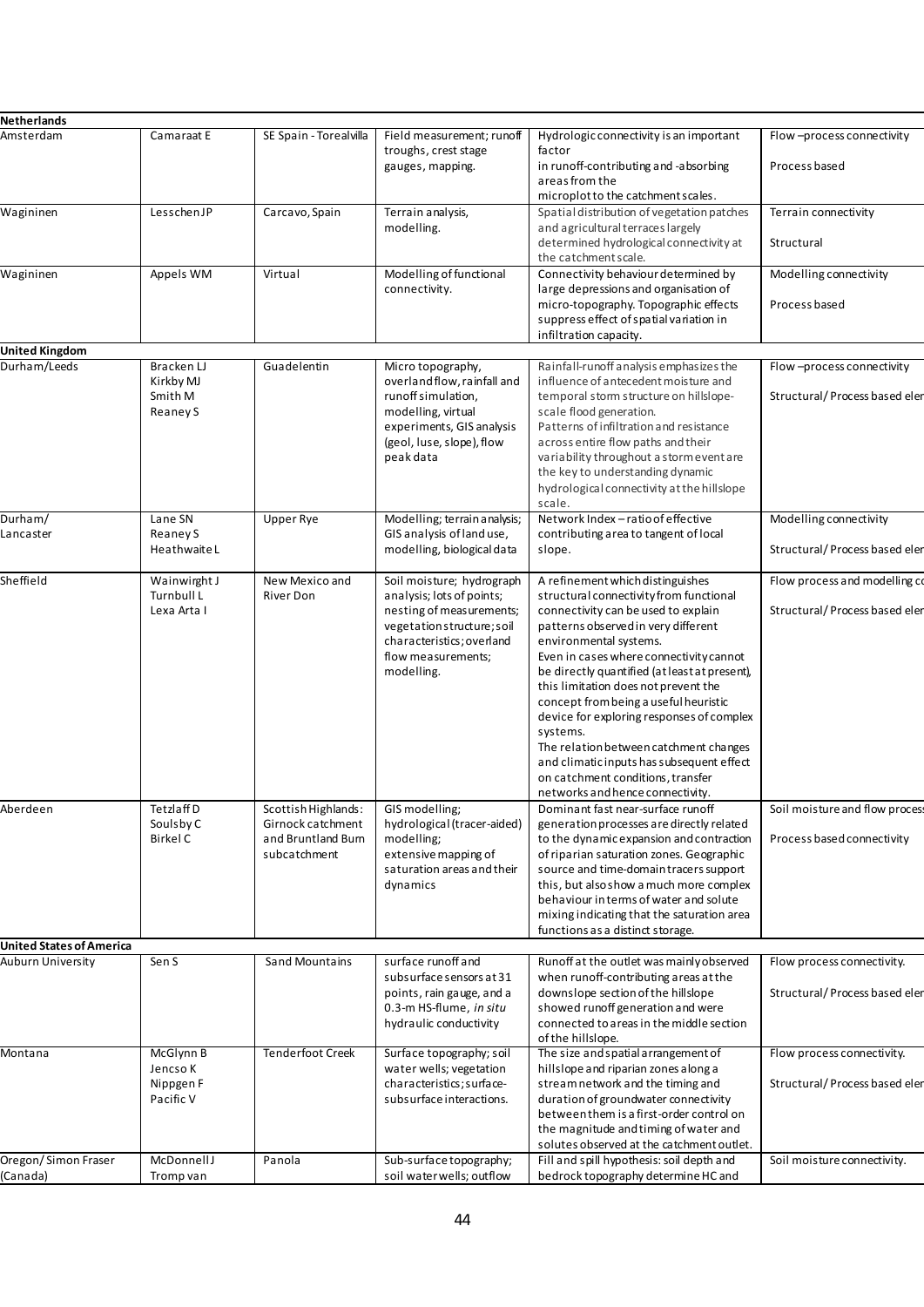|                              | Meerveld I               |                                 | monitoring.                                             | active flow.                                                                                                                                                                                                                                                                                                                                                                                                                                                                                            | Structural/Process based eler |
|------------------------------|--------------------------|---------------------------------|---------------------------------------------------------|---------------------------------------------------------------------------------------------------------------------------------------------------------------------------------------------------------------------------------------------------------------------------------------------------------------------------------------------------------------------------------------------------------------------------------------------------------------------------------------------------------|-------------------------------|
|                              |                          |                                 |                                                         | Patterns of transient water table on the<br>slope are related to thresholds in rainfall                                                                                                                                                                                                                                                                                                                                                                                                                 |                               |
|                              |                          |                                 |                                                         | amounts necessary to initiate lateral sub-<br>surface flow at the hillslope scale.                                                                                                                                                                                                                                                                                                                                                                                                                      |                               |
| Virginia/Oregon              | McGuire KJ<br>McDonnellJ | Andrews<br><b>Hubbard Brook</b> | Groundwater wells and<br>stream stage recorders;        | Hysteretic effects dominate hillslope-<br>stream connectivity.                                                                                                                                                                                                                                                                                                                                                                                                                                          | Soil moisture connectivity.   |
|                              | Detty JM                 |                                 | electronic soil moisture<br>sensors installed at depth. | Threshold response exists between<br>precipitation and stormflow. Transit times<br>in the soil vary only with depth vertically<br>in the profile. Transit times for flow at<br>hillslope and at the catchment outlet<br>were on the order of 1-2 years.<br>Hydrologic connectivity between riparian<br>and hillslope<br>areas displayed a strong seasonal<br>signature reflecting the effects of climate<br>and evapotranspiration on soil moisture<br>storages and shallow groundwater<br>development. | Structural/Process based eler |
| Montana/Oregon/<br>Stockholm | McGlynn B<br>McDonnellJ  | Maimai, NZ                      | Hydrometric and tracer<br>data.                         | Analysis of landscape-scale organization<br>and the distribution of dominant                                                                                                                                                                                                                                                                                                                                                                                                                            | Flow process connectivity.    |
|                              | Seibert J                |                                 |                                                         | landscape features provide a structure for<br>investigation of runoff production and                                                                                                                                                                                                                                                                                                                                                                                                                    | Structural/Process based eler |
|                              |                          |                                 |                                                         | solute transport, especially as catchment-<br>scale increases from headwaters to the<br>mesoscale.                                                                                                                                                                                                                                                                                                                                                                                                      |                               |

1296